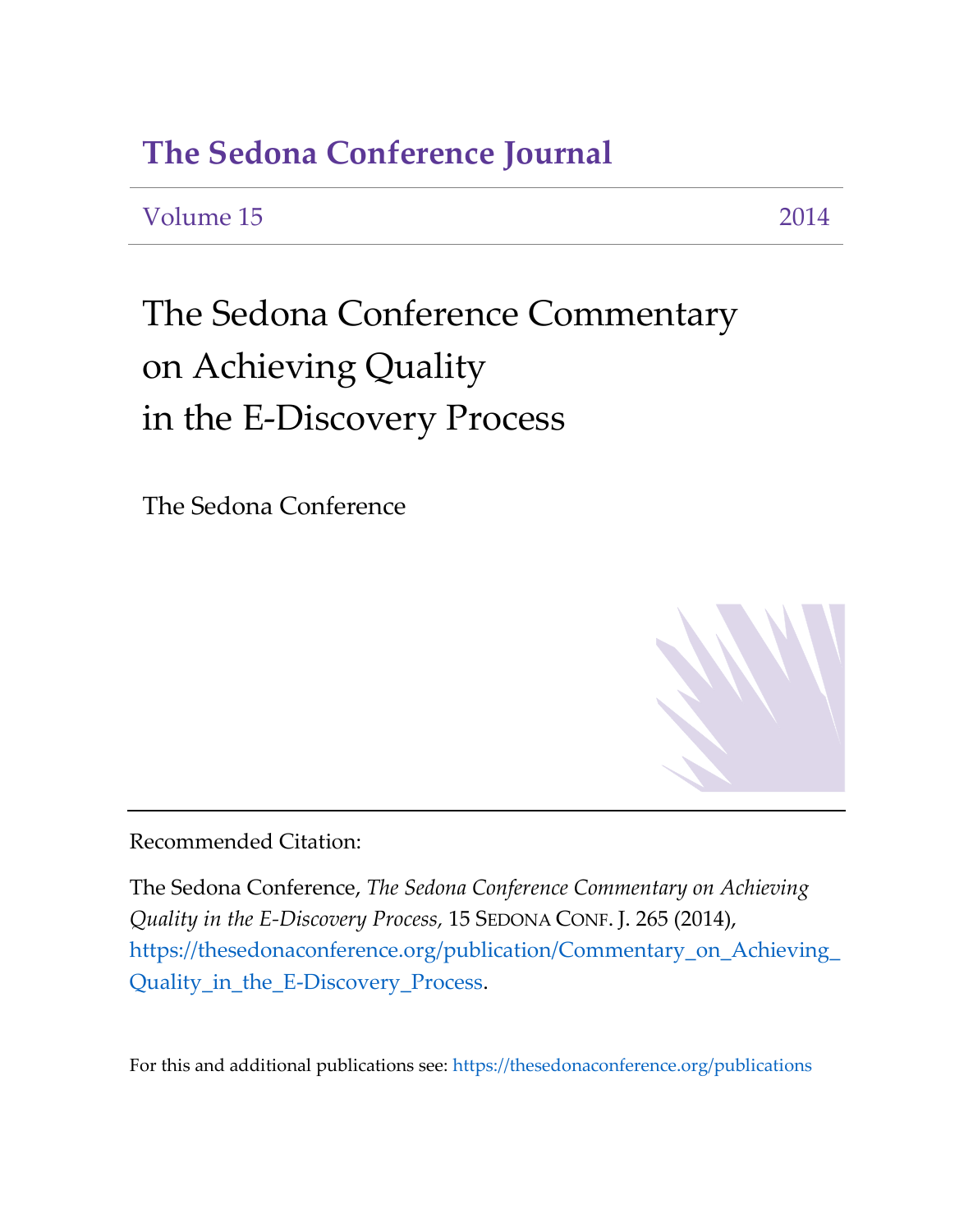The Sedona Conference Journal® (ISSN 1530-4981) is published on an annual basis, containing selections from the preceding year's Conferences and Working Group efforts. The Journal is available on a complementary basis to courthouses and public law libraries and by subscription to others (\$45; \$30 for Conference participants and Working Group members). Send us an email (info@sedonaconference.org) or call (1-602-258-4910) to order or for further information. Check our website for further information about our Conferences, Working Groups, and publications: www.thesedonaconference.org.

Comments (strongly encouraged) and requests to reproduce all or portions of this issue should be directed to:

The Sedona Conference, 5150 North 16th Street, Suite A-215, Phoenix, AZ 85016 or call 1-602-258-4910; fax 602-258-2499; email info@sedonaconference.org.

*The Sedona Conference Journal®* designed by MargoBDesign.com – mbraman@sedona.net

Cite items in this volume to "15 Sedona Conf. J. \_\_\_\_\_ (2014)."

Copyright 2014, The Sedona Conference. All Rights Reserved.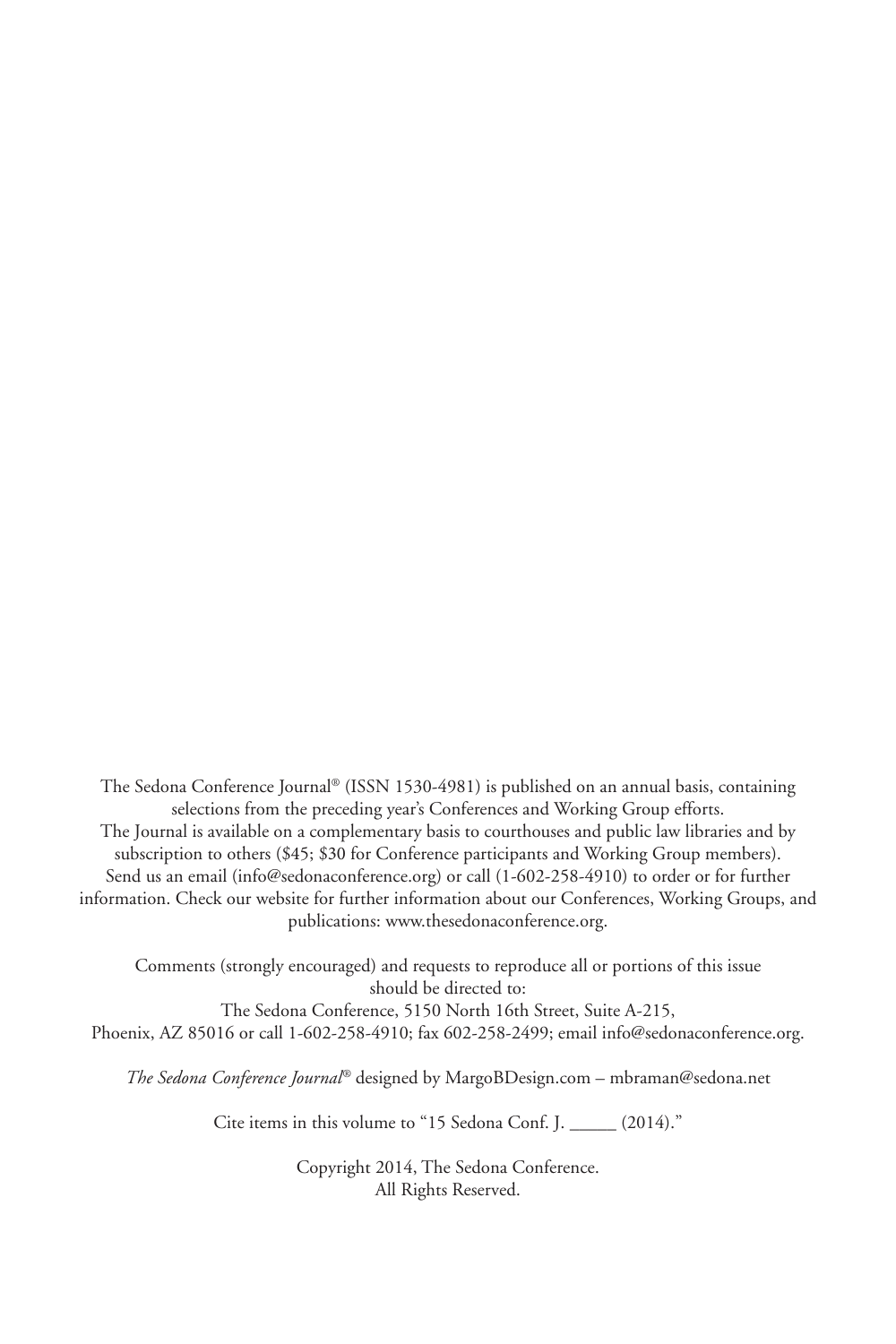## THE SEDONA CONFERENCE COMMENTARY ON ACHIEVING QUALITY IN THE E-DISCOVERY PROCESS\*

*A Project of The Sedona Conference Working Group on Electronic Document Retention & Production (WG1)*

> *Author:* The Sedona Conference

*Editors-in-Chief:* Jason R. Baron Maura R. Grossman Jeffrey C. Sharer

*2009 Editors-in-Chief:* Jason R. Baron Macyl A. Burke

*Senior Contributing Editor:* Thomas Y. Allman

Thanks go to all who participated in the dialogue that led to this Commentary. We thank all of our Working Group Series Sustaining and Annual Sponsors, whose support is essential to our ability to develop Working Group Series publications. For a listing of our sponsors just click on the "Sponsors" Navigation bar on the homepage of our website.

The opinions expressed in this publication, unless otherwise attributed, represent consensus views of the members of The Sedona Conference Working Group 1. They do not necessarily represent the views of any of the individual participants or their employers, clients, or any other organizations to which any of the participants belong, nor do they necessarily represent official positions of The Sedona Conference.

<sup>\*</sup>Copyright 2014, The Sedona Conference. All Rights Reserved.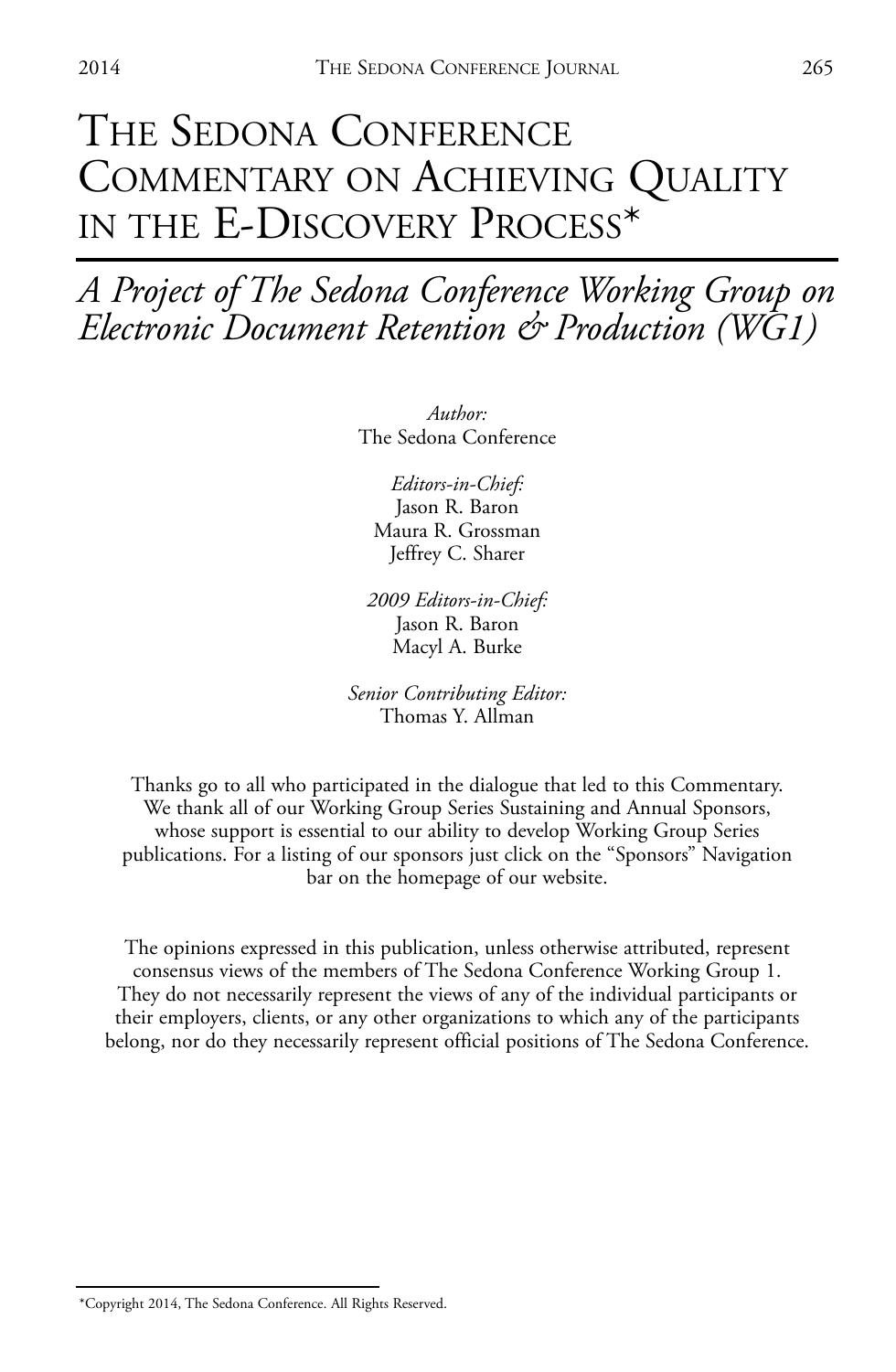#### PREFACE AND ACKNOWLEDGEMENTS

Welcome to another major publication in The Sedona Conference Working Group Series ("WGS"). This is the 2013 Edition of *The Sedona Conference Commentary on Achieving Quality in the E-Discovery Process*, a project of our Working Group on Electronic Document Retention & Production (WG1). The public comment version was first published in May 2009. In the intervening time, the subject of what constitutes a *quality process* in carrying out e-discovery has only grown in recognition and importance. This Commentary has received recognition by having been cited to date both in an influential federal court opinion,**†** as well as in over 20 law reviews and hundreds of legal blogs and websites.

The present Commentary recognizes that the exponentially increasing volume of electronically stored information (ESI) that may be implicated in litigation, investigations, and regulatory activities requires fundamental changes in thinking and practice on the part of the legal profession. As outlined here, these include greater reliance on automated methods to gauge the quality of document productions (including the use of sampling and other forms of measurement), as well as increased attention to project management associated with the e-discovery process. This Commentary is intended to be read in conjunction with *The Sedona Conference Commentary on the Use of Search and Information Retrieval Methods in E-Discovery* (2013), as well as with a forthcoming Sedona Commentary on the subject of defending the e-discovery process.

This 2013 Edition incorporates many of the suggestions and updates provided by a new editorial team formed after the Annual Meeting of WG1 in Austin, Texas in the fall of 2011. I wish to acknowledge the contributions of Jason R. Baron, with whom Maura R. Grossman and Jeffrey C. Sharer took the leading role in revising and updating the prior version, as assisted by Macyl Burke, Todd Elmer, Joe Looby, James Sherer, and Paul McVoy. On behalf of The Sedona Conference, I want to thank the editorial team and all the WG1 members involved in devoting their time and attention during the editing process.

We fully understand that the matter of what constitutes best practices in maintaining quality in a particular legal case will necessarily be subject to change, given the accelerating pace of technological developments with which the law is struggling to keep up. If you wish to submit any further comments, please visit our website at https://thesedonaconference.org and join the online discussion forums, or email us at info@sedonaconference.org.

Kenneth J. Withers Deputy Executive Director The Sedona Conference December 2013

<sup>†</sup> *Nat'l Day Laborer Org. Network v. U.S. Immigration Customs and Enforcement*, 877 F. Supp. 2d 87, 109 n.14 (S.D.N.Y. 2012) (Scheindlin, J.).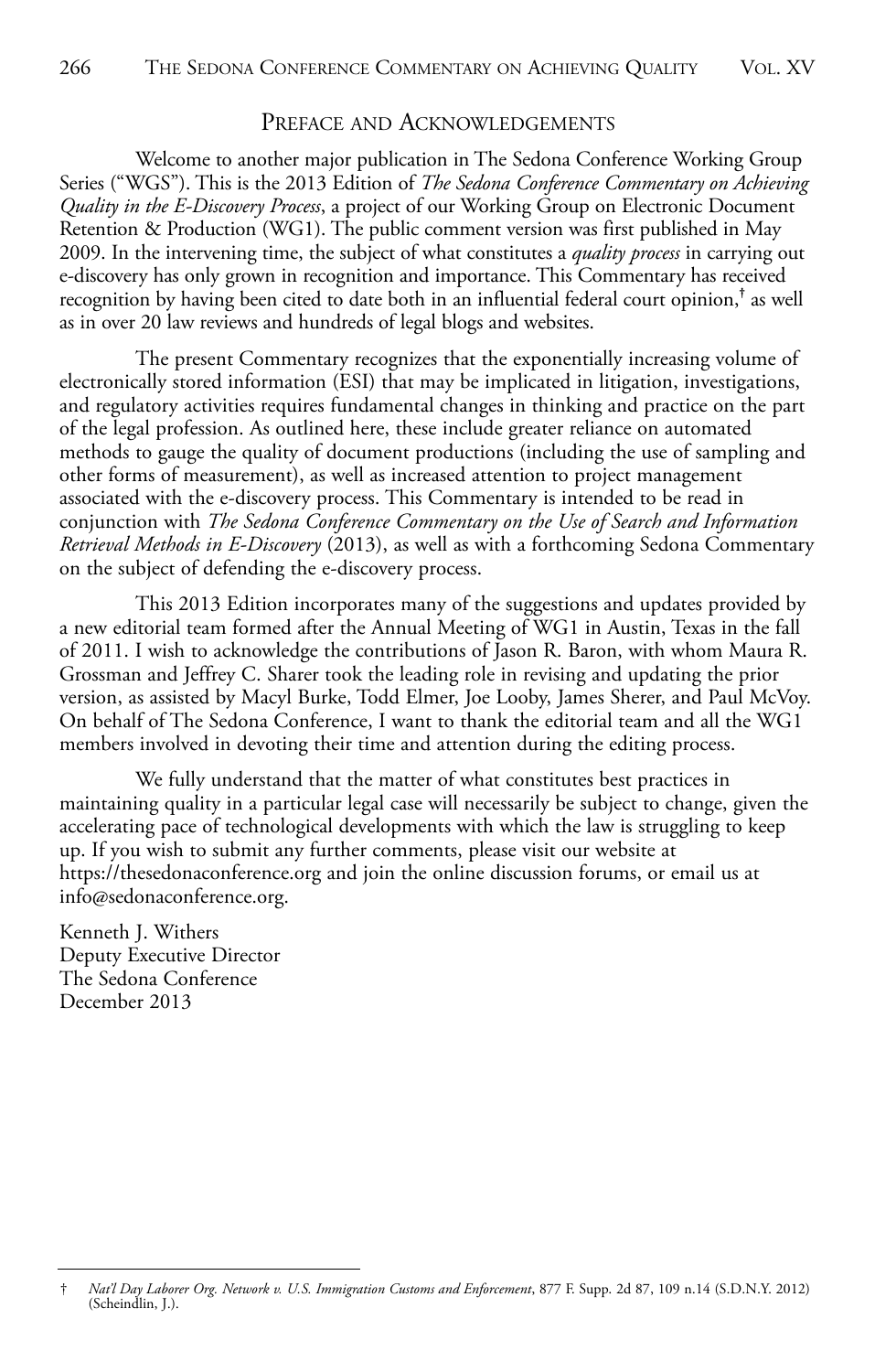|  | II. Achieving Quality Through Project Management & |  |
|--|----------------------------------------------------|--|
|  |                                                    |  |
|  |                                                    |  |
|  |                                                    |  |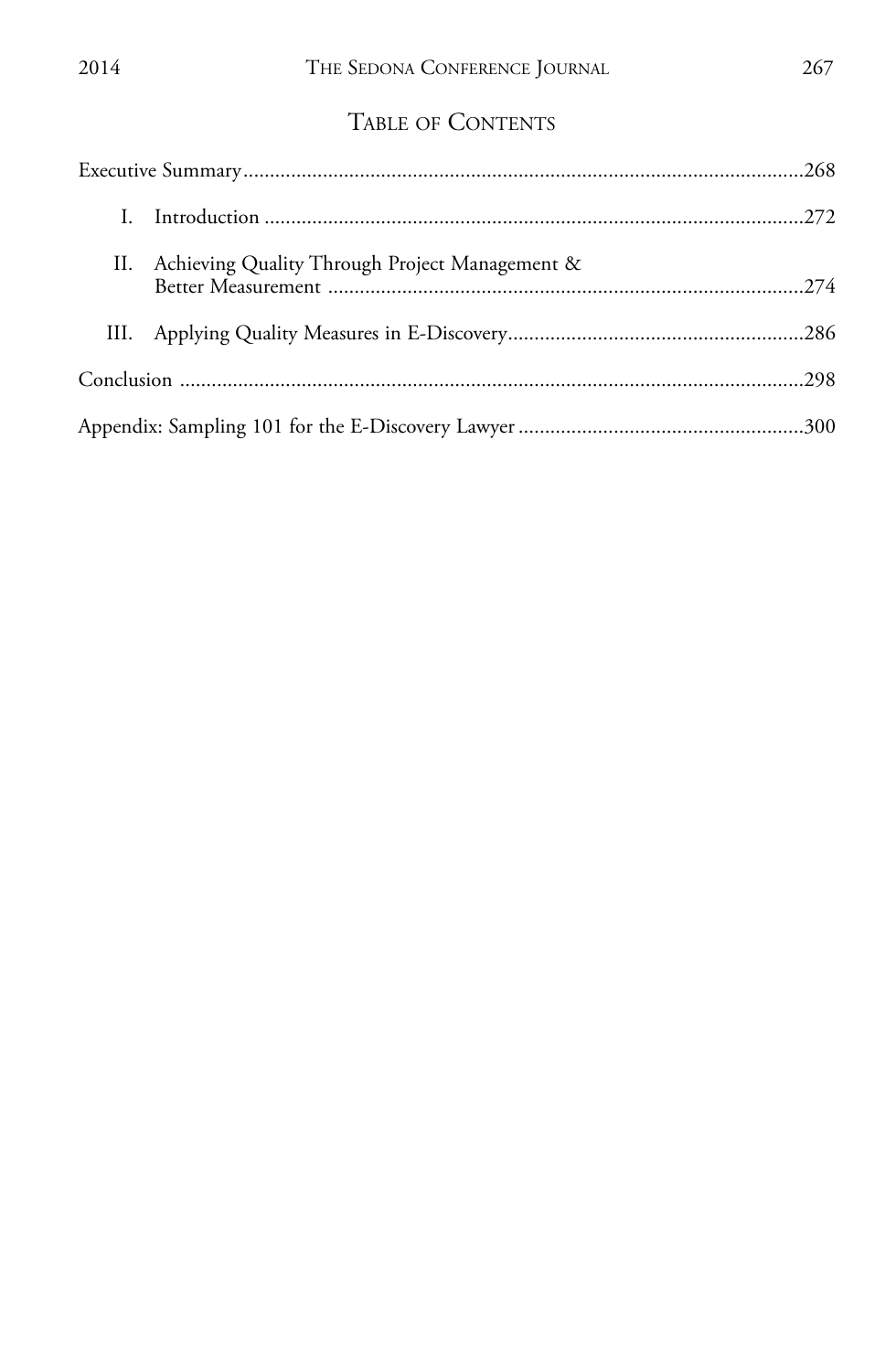#### EXECUTIVE SUMMARY

The legal profession has passed a crossroads: When faced with a choice between continuing to conduct discovery as it had "always been practiced" in a paper world – before the advent of computers, the Internet, and the exponential growth of electronically stored information (ESI) – or alternatively embracing new ways of thinking in today's digital world, practitioners and parties acknowledged a new reality and chose progress. But while the initial steps are completed, cost-conscious clients and overburdened judges are increasingly demanding that parties find new approaches to solve litigation problems. The central aim of the present Commentary is to refine practitioners' awareness about a variety of processes, tools, techniques, methods, and metrics that fall broadly under the umbrella term "quality measures" and that may be of assistance in handling ESI throughout the various phases of the discovery workflow process. These include greater use of project management, sampling, machine learning, and other means to verify the accuracy and completeness of what constitutes the "output" of e-discovery. Such collective measures, drawn from a wide variety of scientific and management disciplines are intended only as an entry point for further discussion, rather than an all-inclusive checklist or cookie-cutter solution to all e-discovery issues.

While the notion of expressly building in and accounting for "quality" might once have appeared as a somewhat novel idea in the legal discovery context, there is no shortage of competing ideas about quality methods and techniques in the world at large. These include the philosophies and combined works of such individuals as Joseph Juran on quality control,1 W. Edwards Deming on *total quality management* (TQM) and *statistical process control* (SPC),<sup>2</sup> Armand V. Feigenbaum on *total quality control* (TQC),<sup>3</sup> Phil Crosby on *zero defects*, <sup>4</sup> Bill Smith of Motorola and *Six Sigma*, <sup>5</sup> as well as *Capability Maturity Model* Integration (CMMI)<sup>6</sup> and a host of Japanese *lean* methods, including Kaizen (continuous improvement).<sup>7</sup>

As used in this Commentary, the term *quality control* involves the specific procedures, tools, and techniques that ensure the maintenance of high quality throughout various stages of the e-discovery process (i.e., while people are conducting specific tasks). *Quality assurance*, on the other hand, refers to the methods and metrics used at the end of the process to assess and ensure that an e-discovery process has been performed reasonably and as expected.

Risk of sanctions aside, there are at least four reasons for assessing the quality of an e-discovery process:

1. The failure to employ a quality e-discovery process can result in a failure to uncover or disclose relevant evidence, which can affect the outcome of litigation.

<sup>1</sup> JURAN'S QUALITY CONTROL HANDBOOK (J.M. Juran & Frank M. Gryna ed., 4th ed. 1988). 2 W. Edwards Deming, OUT OF THE CRISIS (1982).

<sup>3 –</sup> Armand V. Feigenbäum, TOTAL QUALITY CONTROL (1961).<br>4 – Philip B. Crosby, Quality Is Free: The Art Of Making Certain (1979).<br>5 – *See* Paul Keller, Six SiGMA DEMYSTIFIED (2005); KPMG, *Six Sigma in the Legal Department Improvement in Discovery Management* (2006), *available at* http://www.lean6sigma.vn/index2.php?option=com\_<br>docman&task=doc\_view&cgid=27&tIemid=43 (last accessed Nov 1, 2013); *see also "*Six Sigma,"<br>https://en.wikipedia.

<sup>6</sup> *See* Mary Beth Chrissis, et al., CMMI: Guidelines For Process Integration And Product Improvement (2d. ed. 2006).<br>7 *See M.* Imia, KAIZEN: THE KEY TO JAPAN's COMPETITIVE SUCCESS (1986); *see also "*Continual Imp G. Taguchi, INTRODUCTION TO QUALITY ENGINEERING (1986); *see generally*, William Truscott, SIX SIGMA: CONTINUAL<br>IMPROVEMENT FOR BUSINESSES (2003) (comparatively summarizing many of the above "quality" methods).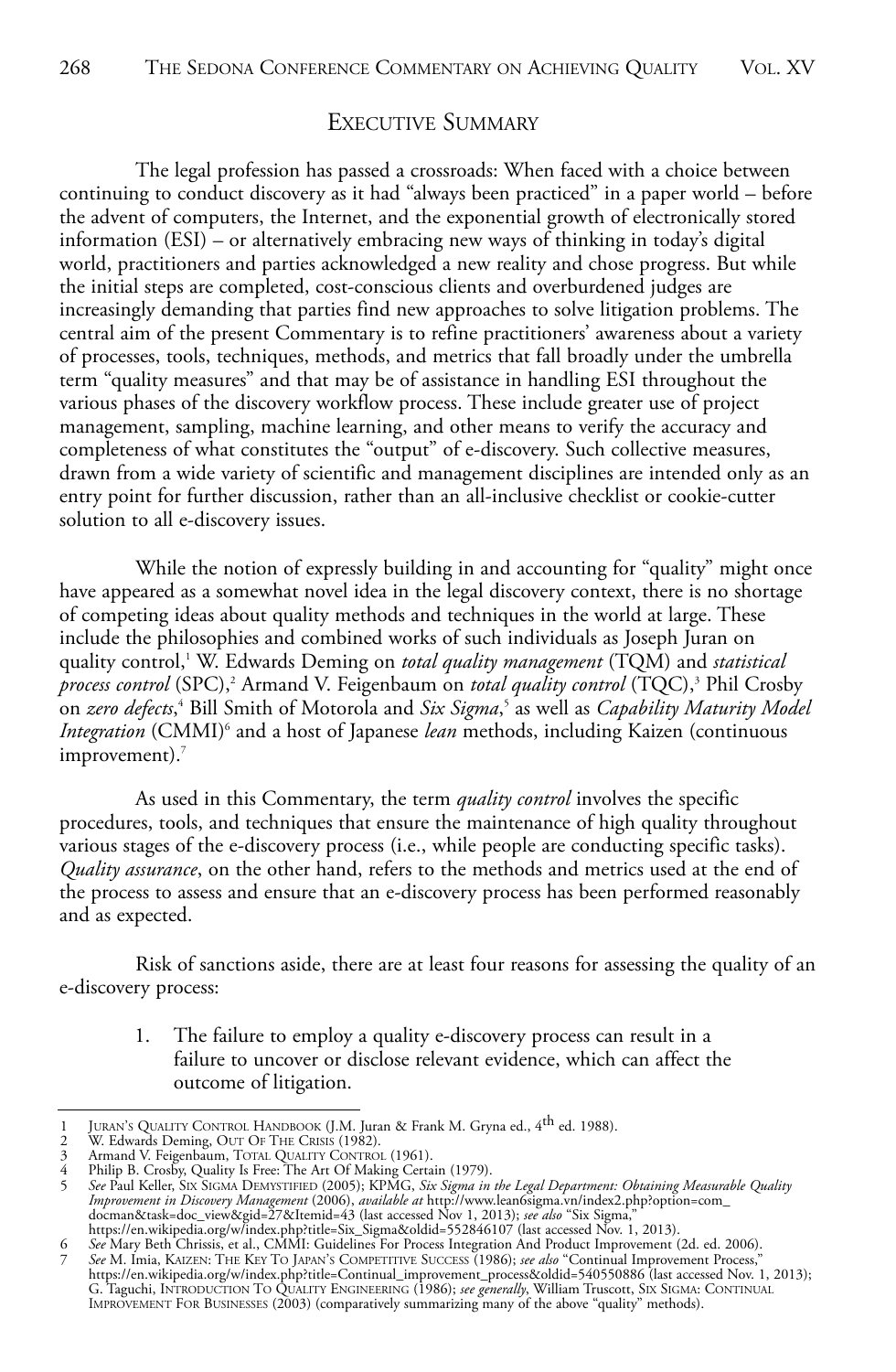- 2. An inadequate e-discovery process may result in the inadvertent production or disclosure of privileged and/or confidential information.
- 3. Procedures that measure the quality of an e-discovery process allow timely course correction and provide greater assurance of accuracy and completeness, especially of innovative processes.
- 4. A poorly planned or executed effort can cost more in the long run if the deficiencies ultimately result in motion practice or require that ediscovery efforts must be redone.

Thus, the identification and use of best practices in collection, processing, review, and production are essential. Lawyers will always be free to decide how they choose to practice law; however, the courts and clients will decide who wins and loses. Winning in ediscovery increasingly means adopting lean, efficient, and effective business practices that satisfy parties' legal obligations and can withstand judicial scrutiny. These practices include (but are not limited to) using project management and appropriate measures of quality to reduce cost and mitigate risk.

Of course, the reasonableness of a party's discovery process must be evaluated on a case-by-case basis in the context of the proportionality factors set forth in Rule<sup>8</sup>  $26(b)(2)(C)$ ,<sup>9</sup> and no practitioner should assume that any single practice, process, or quality-checking measure is appropriate in any and all circumstances.

The discussion in this Commentary is based on the following guiding principles:

#### **Principle 1. In cases involving ESI of significant scope and complexity, the attorney in charge should utilize project management tools and exercise sufficient leadership to ensure that his or her legal team follows a reasonable process to identify potentially responsive material.**

The discovery phase of litigation is best conducted under the active leadership of an attorney, acting individually or as the Team Leader,<sup>10</sup> who is responsible for overseeing the full e-discovery process using project management tools as well as other skills and techniques. The Team Leader (and/or the team he or she leads) should have sufficient experience in the various phases of e-discovery to effectively execute the requisite management duties. Realistically, of course, it may be necessary to delegate responsibility for various phases of the process, but the Team Leader should obtain regular status updates, maintain frequent contact with the team at all levels, and ensure the effective and appropriate communication of information amongst team members.

- https://thesedonaconference.org/download-pub/1778. 10 *See* discussion, *infra* at Part II.A.2.
- 

<sup>8</sup> For the sake of brevity, the Federal Rules of Civil Procedure will not be shortened to the commonly used abbreviations "Fed.<br>R. Civ. P." or "FRCP" when referenced in the body of the text of the Commentary on Achieving Qu occasionally be referred to simply as "the Rules" in a broad or general context. Further, when individual rules are referenced, they will simply be referred to by their numerical indicator preceded by the word "Rule."

<sup>9</sup> *See* The Sedona Conference *Commentary on Proportionality in Electronic Discovery* (2013),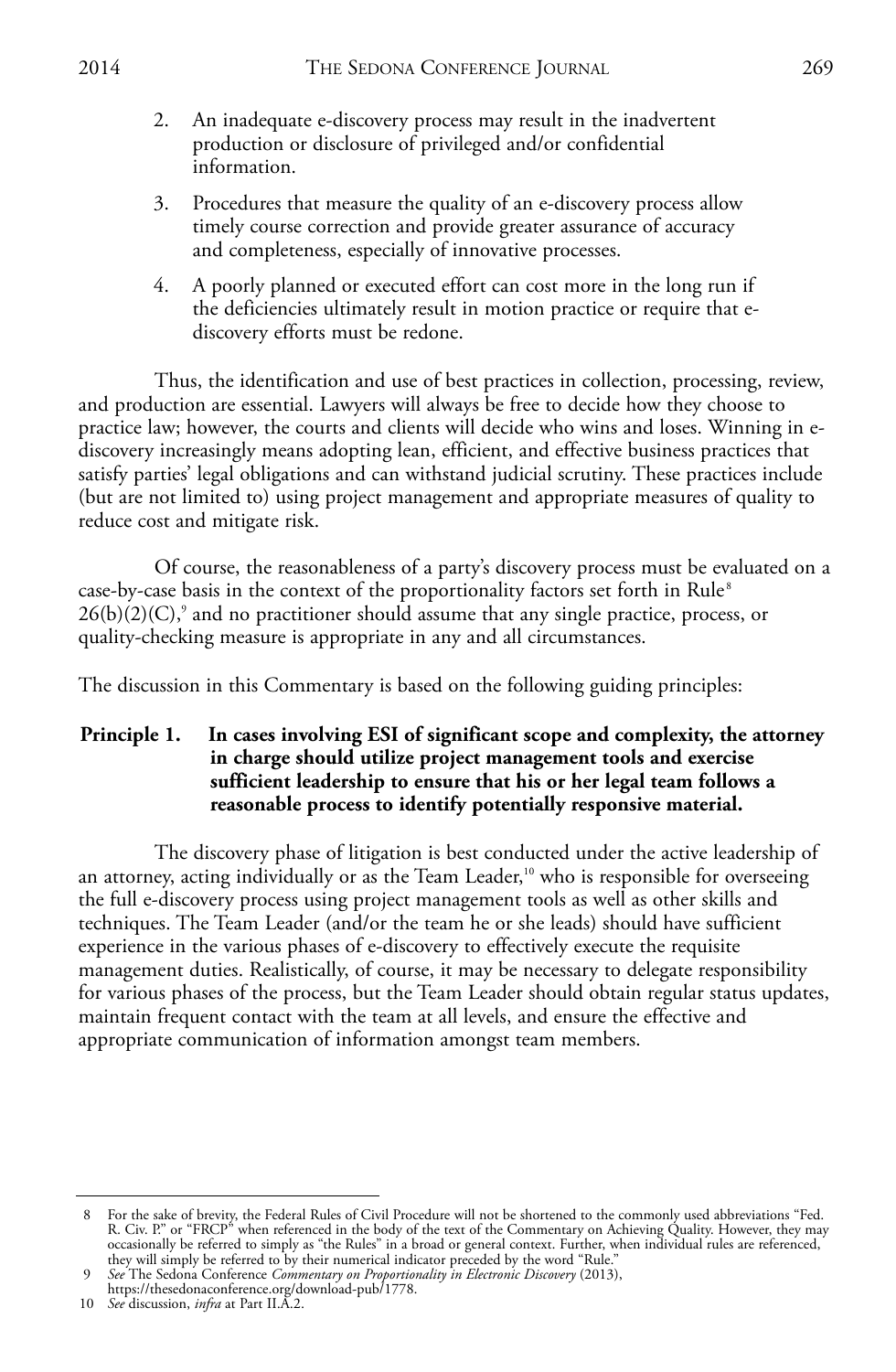#### **Principle 2. Parties should employ reasonable forms or measures of quality at appropriate points in the e-discovery process, consistent with the needs of the case and practitioners' legal and ethical responsibilities.**

A producing party must make a "reasonably diligent search for emails and other electronic documents"<sup>11</sup> sought in discovery, and parties are required to work cooperatively to formulate discovery plans that are embodied in pre-trial discovery orders.<sup>12</sup> These processes can be enhanced by applying reasonable measures of quality, such as: using various forms of sampling at different phases of the process; testing the results of an ediscovery process to determine whether those results are reliable; adopting reconciliation measures for different phases of the e-discovery process; and inspecting results to verify and report whether discrepancies were noted. Qualified individuals should adequately document any quality measures that were used for later support of the e-discovery process.

Rule  $26(g)(1)$ , which requires the certification of reasonableness and good faith when requesting and responding to discovery, necessitates a form of quality assurance by counsel based on an appropriate level of attention paid to ensuring accurate results. This is especially true given the exponential increase in the volumes and sources of ESI in the average case, and the new discovery tools and processes that rely on automated means of collecting, filtering, searching, and reviewing massive amounts of potentially responsive data. As discussed below, reasonable project management often entails using various forms or measures of quality at different phases of the process.

#### **Principle 3. A thoughtful and well planned e-discovery "process***"* **should enhance the overall quality of the production in the form of: (a) reducing the time from request to response; (b) reducing cost and burden; and (c) improving the accuracy and completeness of responses to requests.**

This Commentary endorses a wide range of quality processes aimed at adding value while reducing cost and effort. A well-designed e-discovery process will employ sound project management practices that tailor the process to the specific case circumstances; use iterative and adaptive procedures and approaches that allow for learning and correction; and, where appropriate, employ statistically sound metrics to monitor course and obtain valid measures of the accuracy and completeness of the e-discovery effort.

#### **Principle 4. Cooperation and greater transparency among parties can be key ingredients to improving quality in e-discovery. Parties should confer early in discovery, including, where appropriate, exchanging information on any quality measures that may be applied.**

Generally, cooperation and greater transparency among parties throughout the discovery process can significantly contribute to ensuring quality, maintaining best practices, and reducing claims of spoliation in complex e-discovery. The discovery phase should not be a place for extended argument and advocacy. Rather, discovery should be viewed as an opportunity for cooperation and transparency, in the spirit of Federal Rule of Civil

<sup>11</sup> Wingnut Films, Ltd. v. Katja Motion Pictures Corp., No. CV 05–1516–RSWL SHX, 2007 WL 2758571, at \*5 (C.D. Cal.<br>Sept. 18, 2007).<br>Board of Regents of Univ. of Neb. v. BASF Corp., No. 4:04CV3356, 2007 WL 3342423, at \*5 (D.

<sup>(</sup>emphasizing the duty to cooperatively plan discovery and affirmatively certify reasonableness and good faith as part of an "open discovery process").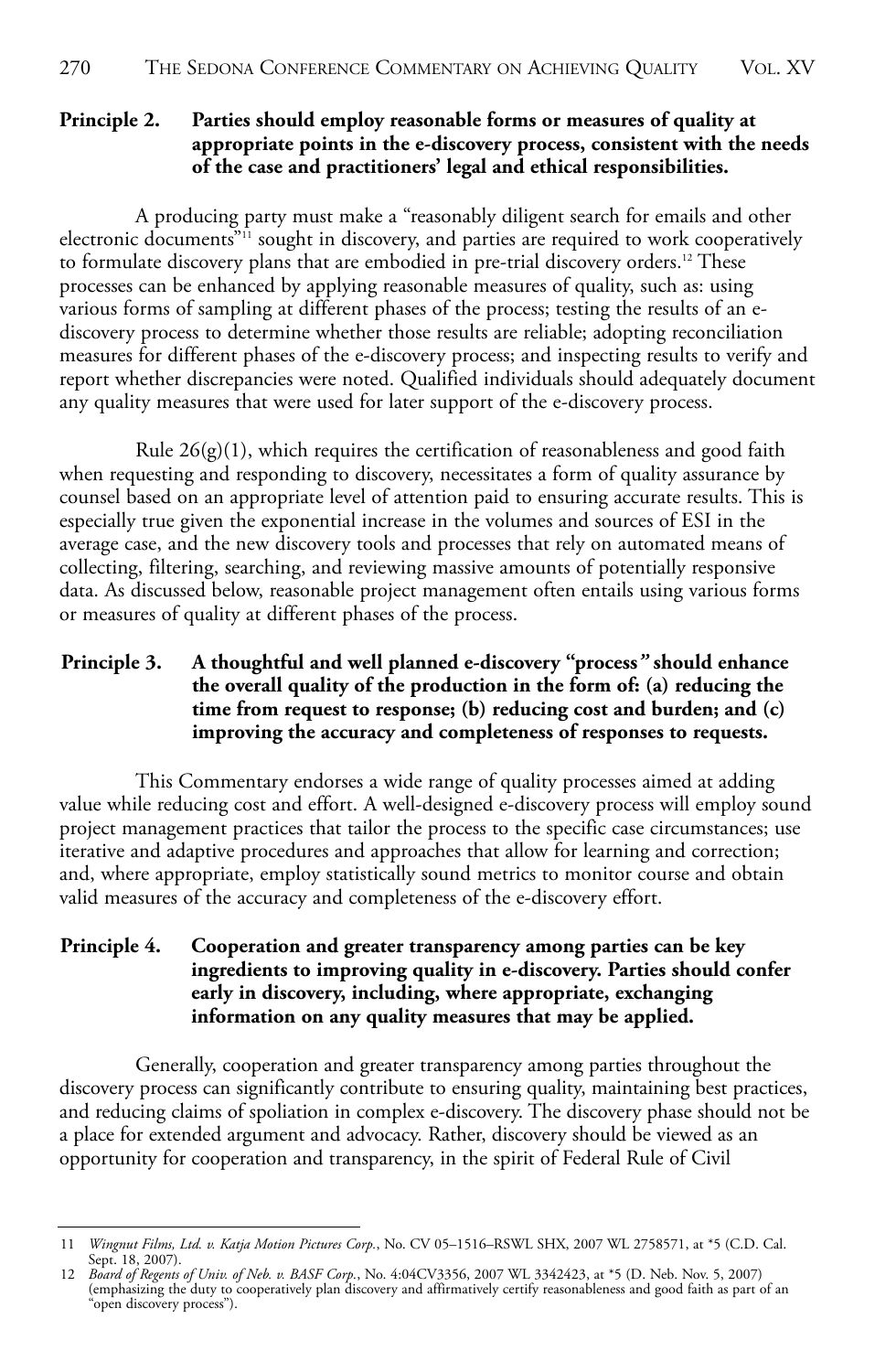Procedure 1.13 The appropriate time for advocacy and argument should arise once discovery is completed – not before or during discovery. *See The Sedona Conference Cooperation Proclamation* (2008) promoting "open and forthright information sharing, dialogue (internal and external), training, and development of practical tools." It is a fundamental mission of The Sedona Conference to persuade requesting and producing parties that collaboration and dialogue on matters concerning ESI are appropriate, if not necessary.

As they relate to e-discovery, Federal Rule of Civil Procedure 26(f) and similar requirements to "meet-and-confer" are best viewed as a process. The process should start as early as practicable and should extend through the entire discovery lifecycle – identification, preservation, collection, processing, search, review, and production – including discussions, where appropriate, on which search and review processes or technologies will be used and what quality steps will be taken to ensure that these tools have adequately captured responsive documents. The thrust of the 2006 amendments to the Federal Rules of Civil Procedure and a consistent theme that has emerged in the myriad local rules, guidelines, and pilot programs that have been introduced in recent years, is open and forthright sharing of information by all parties during the discovery process, and "removing contentiousness as much as practicable."14

<sup>13</sup> FED. R. CIV. P. 1 (providing that the rules governing procedures in civil actions "should be construed and administered to

secure the just, speedy, and inexpensive determination of every action and proceeding").<br>14 Board of Regents of the University of Nebraska v. BASF Corp., No. 4:04CV3356, 2007 WL 3342423, at \*5 (D. Neb. Nov. 5,<br>2007) Exampl 2011), *available at* http://www.discoverypilot.com/sites/default/files/Principles8\_10.pdf (last accessed Nov. 1, 2013); *In re*<br>Pilot Project Regarding Case Management Techniques for Complex Civil Cases in the Southern Di http://www.nysd.uscourts.gov/cases/show.php?db=notice\_bar&id=261 (last accessed Nov. 1, 2013); *Default Standard for*<br>Discovery, Including Discovery of Electronically Stored Information, U.S. District Court for Delaware (D for the Discovery of Electronically Stored Information, U.S. District Court for the Northern District of California, (Nov. 2012),<br>available at http://www.cand.uscourts.gov/filelibrary/1117/ESI\_Guidelines.pdf (last accessed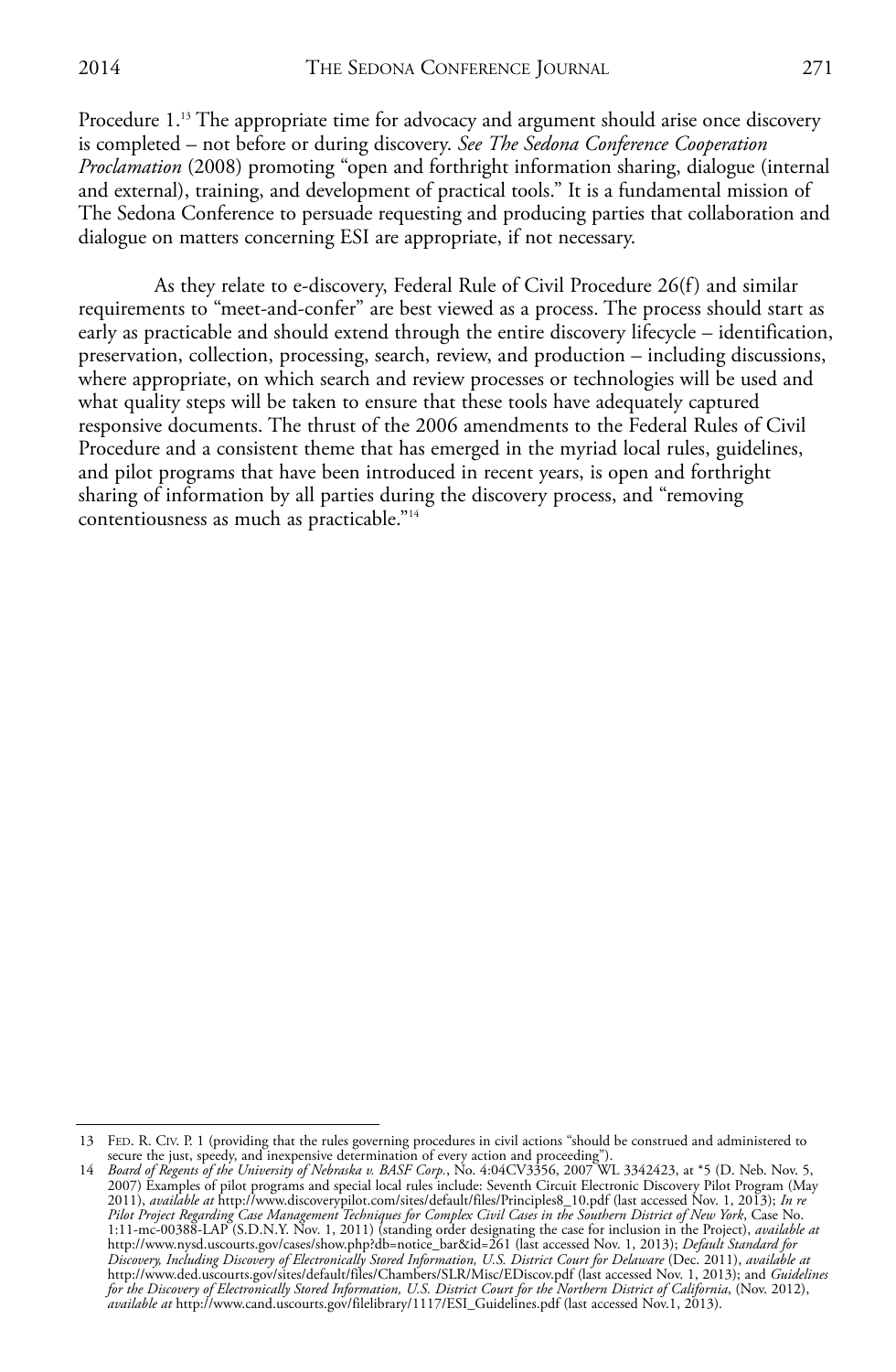#### I. INTRODUCTION

#### *"For the rational study of the law the black[]letter man may be the man of the present, but the man of the future is the man of statistics and the master of economics."*

- Oliver Wendell Holmes, The Path of the Law (1897)

Oliver Wendell Holmes was right, in ways he could not have imagined more than a hundred years ago. Over a decade into the 21st Century, the legal profession faces exponentially increasing volumes of ESI with all of its attendant complexity.<sup>15</sup> As characterized by one federal District Court judge: "With the rapid and sweeping advent of electronic discovery, the litigation landscape has been radically altered in terms of scope, mechanism, cost, and perplexity. This landscape may be littered with more casualties than successes. ..."<sup>16</sup> Continuing to practice law in the same way – and, particularly, continuing to approach the discovery process in a manner divorced from best practices drawn from other disciplines, without concern for measures of "quality" – increasingly will be a recipe for failure.

Not surprisingly, the case law,<sup>17</sup> industry literature,<sup>18</sup> and law firms seeking a "comparative advantage"19 have increasingly emphasized the importance of quality measures involved in e-discovery. In *Victor Stanley v. Creative Pipe I*, <sup>20</sup> for example, one of the reasons a party failed to carry its burden of excusing inadvertent production of privileged documents was the party's failure to demonstrate, *inter alia*, "quality-assurance testing."21 Our discussion of the role of quality builds upon Principle 11 of the Sedona Principles:

A responding party may satisfy its good faith obligation to preserve and produce relevant electronically stored information by using electronic tools and processes, such as data sampling, searching, or the use of selection criteria, to identify data reasonably likely to contain relevant information.<sup>22</sup>

<sup>15</sup> Discovery Search, 17 RICH. J.L & TECH. 9 (2011). 16 *PSEG Power N.Y., Inc. v. Alberici Constructors, Inc.*, No. 1:05-CV-657 (DNH/RFT), 2007 WL 2687670, at \*1 (N.D.N.Y.

Sept. 7, 2007). 17 *See William A. Gross Constr. Assoc., Inc. v. American Mfrs. Mutual Ins. Co.*, 256 F.R.D. 134, 134 (S.D.N.Y. 2009) ("This Opinion should serve as a wake-up call to the Bar in this District about the need for careful thought, quality control, testing, and cooperation with opposing counsel in designing search terms or 'keywords' to be used to produce emails or other<br>electronically stored information"); *In re Serøquel Products Liability Litig*., 244 F.R.D. 650, 662 (M.D. [and] [i]f [defendant] took such steps, it has not identified or validated them.").

<sup>18</sup> See, e.g., Ashish Prasad, Kim Leffert, and Shauna Fulbright-Paxton, *Cutting to the Document Review Chase*, BUSINESS LAW<br>TODAY (Nov./Dec. 2008), *available at* http://www.abanet.org/buslaw/blt/2008-11-12/prasad.shtml (l 2013) (highlighting need for quality control during document review); KPMG, The Case for Statistical Sampling in E-<br>Discovery (Jan. 2012), *available at* http://www.kpmg.com/us/en/IssuesAndInsights/ArticlesPublications/Doc *and Who,* DISCOVERY MANAGEMENT DIGEST – Q3 2012 (2012), *available at* http://www.deloitte.com/view/en\_US/ us/Services/Financial-Advisory-Services/Deloitte-Discovery-Financial-Advisory/748a90e606bb9310VgnVCM2000001b56f00 aRCRD.htm (last accessed Nov. 1, 2013).

<sup>19</sup> Thomas E. Stevens and Wayne C. Matus, *Gaining a Comparative Advantage in the Process*, NAT'L L. J., Aug. 25, 2008 (suggesting use of quality-assurance techniques such as sampling to check results), *available at* http://www.pillsburylaw.com/sitefiles/publications/3e2d33870915b82e239834552bae0f7d.pdf (last accessed Nov, 1, 2013).

<sup>20 250</sup> F.R.D. 251 (D. Md. 2008); see also Mt. Hawley Ins. Co. v. Felman Prod., Inc., 271 F.R.D. 125 (S.D. W.Va. 2010).<br>21 Victor Stanley I, 250 F.R.D. at 262. Both Victor Stanley I and this Commentary were cited approvingl

<sup>22</sup> *See* The Sedona Principles: *Best Practices, Recommendations & Principles for Addressing Electronic Document Production* (2d ed. 2007) https://thesedonaconference.org/download-pub/81.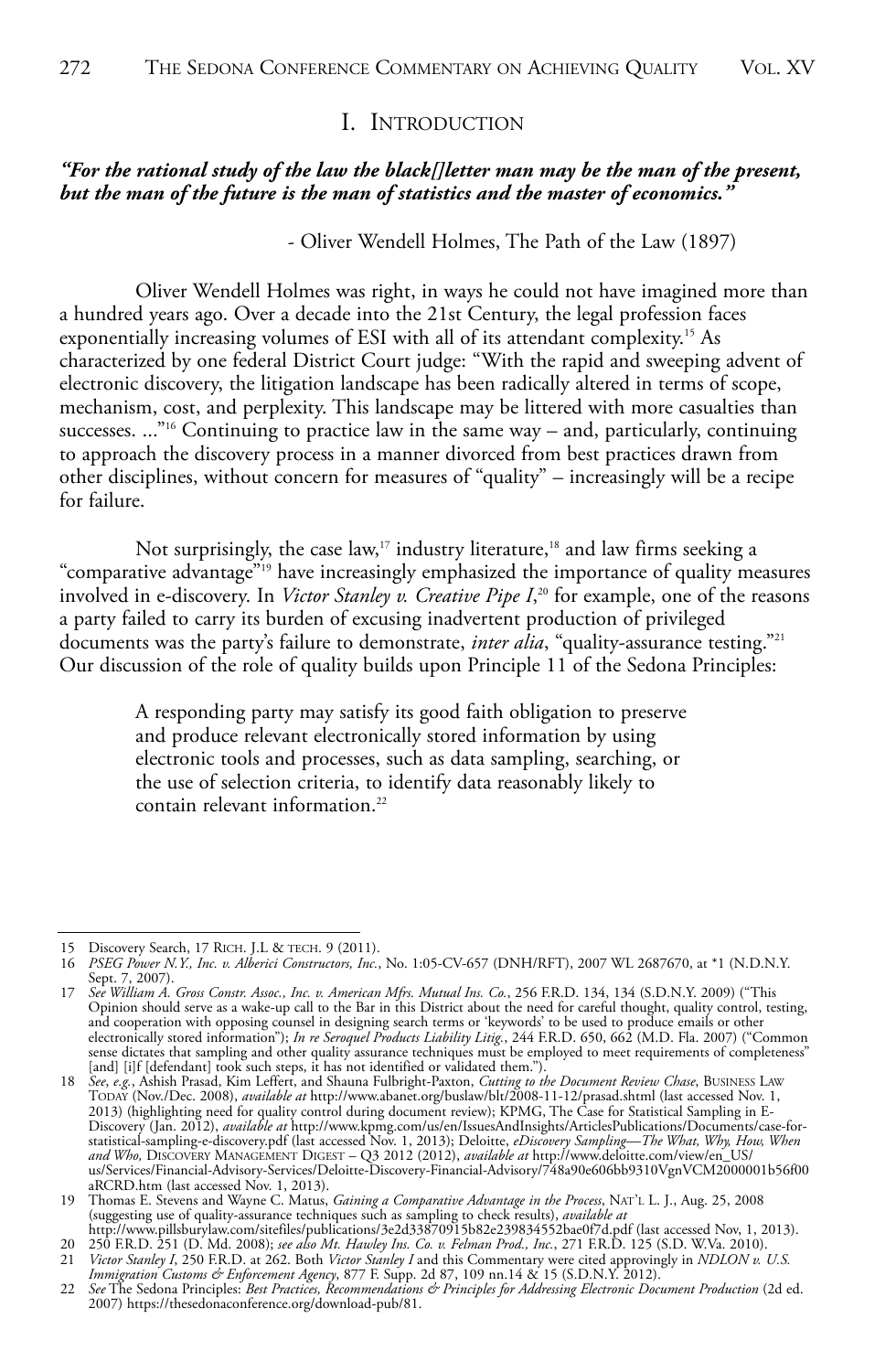#### The Commentary to Sedona Principle 11 notes that:

Depending on the nature of the sources of data, both manual and automated procedures for collection may be appropriate in particular situations. Whether manual or automated, the procedures must be directed by legal counsel to assure compliance with discovery obligations. …

… Regardless of the method chosen, consistency across the production can help ensure that responsive documents have been produced as appropriate.<sup>23</sup>

Achieving "consistency across the production" requires sound project planning and oversight, which is often enhanced by integrating measurements of quality within the overall e-discovery process. As management expert Peter Drucker once declared, "If you can't measure it, you can't manage it."24

The ultimate goal in discovery is to identify, collect, and cull documents and ESI from a larger data universe – and to subsequently search for, retrieve, and produce the relevant or responsive, non-privileged materials using tools or methods (whether automated, human, or some combination of the two) that are reasonable and proportional under the circumstances of the case. Where appropriate, the process should incorporate some form of metrics to quantify the accuracy and completeness of the resulting output.

There is no single, "best way" through the e-discovery maze. In determining resource allocation for a given matter, practitioners should weigh the risk of overlooking relevant or privileged material against the advantages of automation, efficiency, and cost savings. In particular, strategic and tactical decisions about how to go about locating relevant evidence in a body of collected ESI (either before or during the review process) are critical.25 This Commentary is not a comprehensive roadmap covering all possible uses of quality measures and metrics throughout the e-discovery process. The creativity of vendors and the bar will ensure that the development and application of quality techniques will continue to advance. Nor is there any bias toward any particular method, tool, or technology, or even a point of view that sampling or other types of quality measures are invariably required in every type of litigation. The solutions to the problems created by scale do not lie exclusively in technology – which is merely a tool – but rather in the effective use of technology by professionals skilled in team leadership, project management, and quality control and assurance.

Following this introduction, Part II.A. discusses the importance of a thoughtful, well-defined e-discovery process, and the need for team leadership and skilled project management. Part II.B. makes the case for why quality matters, and provides examples of five general measures of quality as benchmark guidance. Part II.C. summarizes judicial approaches to sampling. Part III provides selected examples of how quality measures may be applied in various phases of e-discovery, including data collection, review, and production. For the reader so inclined, the Appendix contains a primer on statistical sampling.

<sup>23</sup> *Id.* at 58 cmt. 11.c.

<sup>24</sup> *See* David A. Garvin, *Building a Learning Organization*, in HARVARD BUSINESS REVIEW ON KNOWLEDGE MANAGEMENT 46, 70 (HBS Press 1998).

<sup>25</sup> To that end, the present Commentary dovetails, and should be read in conjunction with, The Sedona Conference, *Best*<br>*Practices Commentary on the Use of Search and Information Retrieval Methods in E-Discovery* (2013), 1 (2014), which more narrowly focuses on new ways of thinking about issues involving search and information retrieval.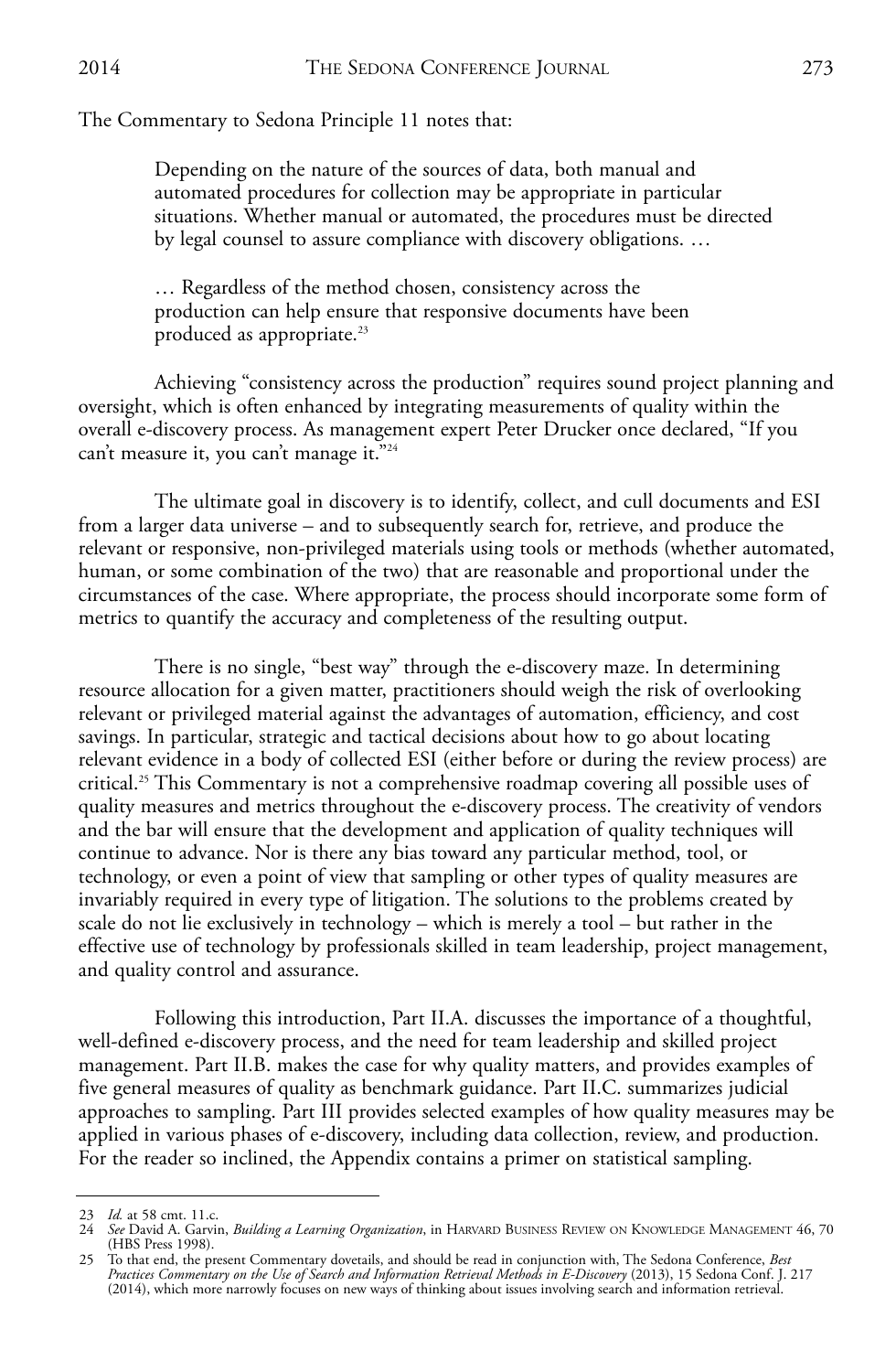#### II. ACHIEVING QUALITY THROUGH PROJECT MANAGEMENT & BETTER MEASUREMENT

#### **A. THE IMPORTANCE OF PROJECT MANAGEMENT**

#### **1. The Need for a Well-Defined Process**

Before embarking on any complex e-discovery project, it is important to recognize, first and foremost, the importance of the process that manages the task, whether it involves "simple" human review or the application of automated tools and more sophisticated techniques. Successfully meeting the challenges posed by large and heterogeneous document collections in e-discovery requires a range of contributions: from people, technology, methodology, and so on. Technologically advanced tools, however "cutting edge" they may be, will only yield successful outcomes when used by people who (a) understand the tools, (b) understand the circumstances and requirements of the case, (c) use thoughtful and welldefined methods, and (d) measure their results for accuracy and completeness. The first step, then, is to develop a thoughtful framework and process within which the applicable methodologies can be applied.

An effective process will usually include most, if not all, of the following key process elements that provide the groundwork for the effective application of technology:

| Leadership    | Someone who is assigned the responsibility for ensuring that the<br>process reflects a reasonable, good-faith effort to be complete and<br>accurate;                                                                                                   |
|---------------|--------------------------------------------------------------------------------------------------------------------------------------------------------------------------------------------------------------------------------------------------------|
| Tailoring     | Tailoring of the process to the specific size, risks, needs, and<br>circumstances of the particular case or investigation;                                                                                                                             |
| Expertise     | Incorporating and drawing upon the appropriate range of expertise<br>required to meet and accomplish the goals set for the particular<br>process, in a timely and cost-effective manner;                                                               |
| Adaptability  | Design of an iterative and adaptive process that allows for learning,<br>course correction, and refinement as the project unfolds;                                                                                                                     |
| Measurement   | Employment of reasonable and appropriate process metrics to monitor<br>progress and ensure consistent and high-quality results;                                                                                                                        |
| Documentation | Documentation of the process to permit coordination and<br>communication within the discovery team - and to increase<br>defensibility should the e-discovery effort be subsequently challenged;                                                        |
| Transparency  | Explanation of the selection, design, implementation, and<br>measurement of the process in a clear and comprehensive manner to<br>the relevant fact-finder, decision maker, tribunal, or regulator, as well as<br>to opposing counsel, as appropriate; |
| Cooperation   | Solicitation – and incorporation to the extent possible, and within the<br>bounds reasonable effort and advocacy – of input from the requesting<br>party.                                                                                              |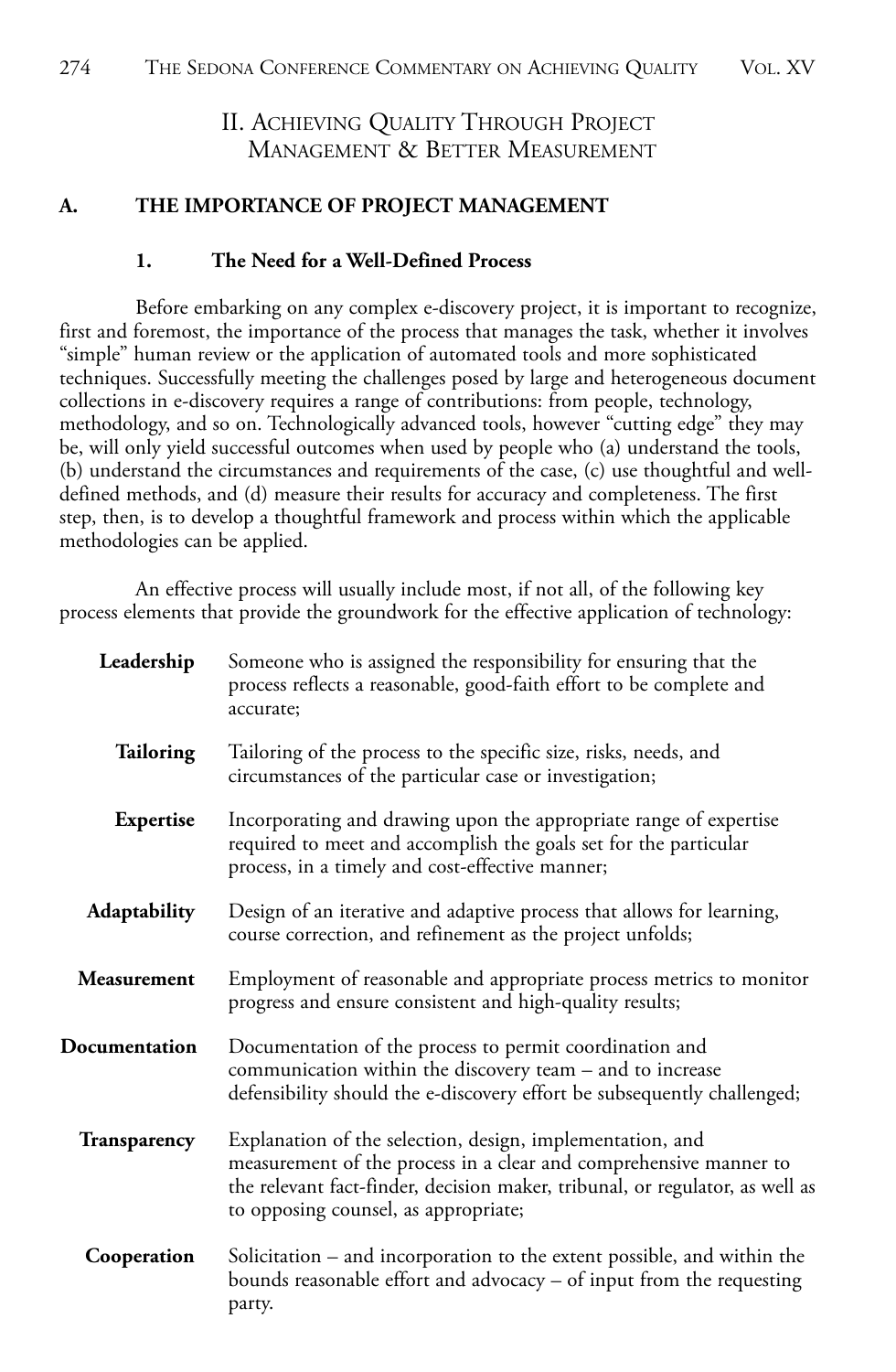#### **2. Project Management and the Need for a Team Leader**

The overall quality of any e-discovery effort will be enhanced with increased attention to project management – a discipline popularized by Henry Gantt with roots in a variety of fields, including construction, engineering, and defense.<sup>26</sup> In a nutshell, project management "is the discipline of organizing and managing resources (e.g*.*, people) in such a way that the project is completed within defined scope, quality, time, and cost constraints."<sup>27</sup> An almost universal key to the success of any project is the appointment of a project leader, whose responsibility is to:

Lead the team in figuring out what the project is (planning, scheduling, and requirements-gathering), shepherding the project through design and development work (communication, decision making, and mid-game strategy), and driving the project through to completion (leadership, crisis management, and end-game strategy).<sup>28</sup>

The client must clearly and decisively vest power in an e-discovery project Team Leader, empowering that leader to manage the e-discovery efforts of outside counsel and service providers. A designated outside counsel may serve as the e-discovery project Team Leader but, in some cases, in-house counsel may handle the role. To borrow an analogy from the construction field, the project leader is the "Legal Architect." In deference to familiar litigation terminology and the combination of expertise typically required for this role, in this Commentary, we refer to this individual as the "lead e-discovery attorney in charge," or, more concisely, the "Team Leader."29

The Team Leader, working with the client and any service providers, defines the project's budget, goals and objectives, and develops a plan for achieving the tasks and activities that need to be performed. The Team Leader understands both the substantive and strategic aspects of the litigation. Where possible, the Team Leader has experience with the various phases of e-discovery and, to the extent feasible, should balance his or her role in developing the facts of the case, interviewing witnesses, and related activities, with leadership of the team's e-discovery efforts. In large cases, it may be appropriate for the legal team to designate a Team Leader whose primary role on the matter is to manage the ediscovery process. And in certain cases, the Team Leader may also coordinate other (nonelectronic) discovery tasks in the case.

Among other things, the Team Leader should ensure that there are regular updates and there is effective dissemination of information to all team members. While daily discussions with each team member may not be practicable, a project may require an oversight and reporting structure that ensures daily communication with at least some team members.

Given the highly specialized nature of some e-discovery tasks, such as information processing, competent assistance – including that of third-party vendors – may be essential.

<sup>26</sup> In 1917, Henry Gantt developed the "Gantt Chart," a tool used for scheduling work (first in factories) using a standard format for the display of scheduling information. Kathy Schwalbe, INFORMATION TECHNOLOGY PROJECT MANAGEMENT, 30 (5th ed. 2007). *See generally* "Project Management," http://en.wikipedia.org/wiki/Project\_management (last accessed Dec. 13, 2013).<br>27 *See* Schwalbe, *supra,* n.26, at 30.<br>28 Scott Berkun, The Art Of Project Management 8 (200

<sup>29</sup> The use of the singular here and *passim* is not intended to exclude the possibility that in certain legal contexts, one or more "lead" attorneys, with clearly defined duties, may play a substantial role in facilitating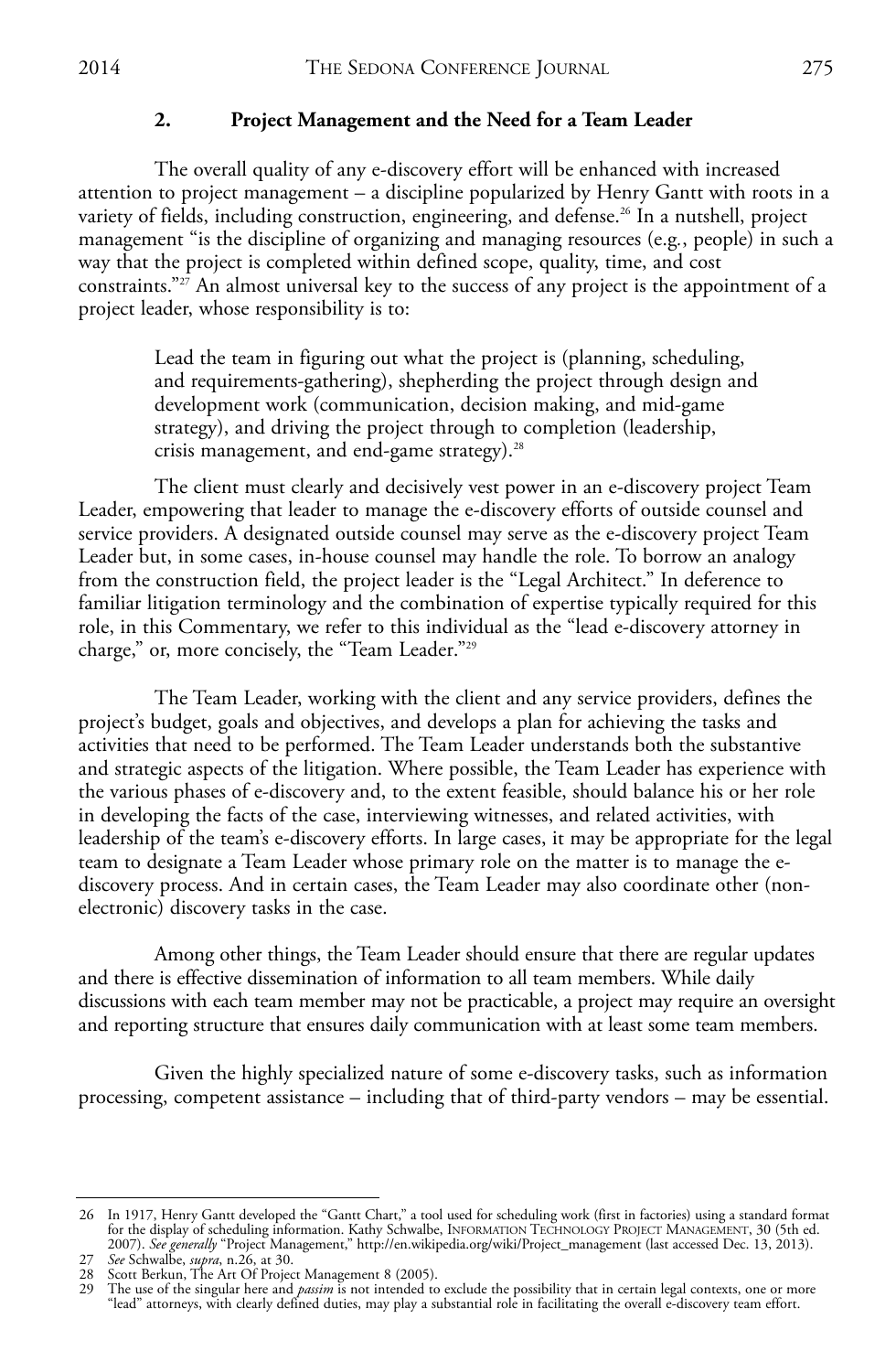The Team Leader (or other counsel participating in the discovery process) will typically be required by court or agency rules governing production to sign a discovery response or certification, an act that has consequences if the court or agency subsequently challenges the diligence and accuracy of the effort.<sup>30</sup> Because of the sheer volume of ESI, we practice in "this age of electronic discovery when attorneys may not physically touch and read every document within the client's custody and control."<sup>31</sup> In order to certify that reasonable, good-faith efforts were made to locate and produce responsive material called for by a document or information request, practitioners must be comfortable and knowledgeable about the process(es) applied in identifying and producing the ESI. Where responsibility and accountability for different phases of the discovery process are divided among multiple persons, a certifying practitioner's reliance on the team's efforts must be "reasonable."32 Under such circumstances, team members must communicate effectively to ensure a seamless, reasonable, and defensible overall process.

A more comprehensive discussion of the advantages of project management is beyond the scope of the present Commentary. However, as is increasingly being recognized,<sup>33</sup> the discipline may yet provide lawyers in leadership roles in the discovery process with a coherent framework for managing large-scale e-discovery matters.

#### **B. THE NEED TO MEASURE QUALITY IN E-DISCOVERY**

The concept of quality – long an important consideration for many business and manufacturing processes – increasingly is being applied to the e-discovery process. In ediscovery, an assurance of quality focuses on the usefulness of a given task's results, as measured by the likelihood that a particular tool or method has adequately identified responsive documents and ESI.

What are the barriers to successful adoption of quality measures in e-discovery? For one thing, the variety and changing needs of cases often lead to an *ad hoc* approach to discovery management.<sup>34</sup> Moreover, in many cases, important roles are either delegated directly to third parties, or rely upon complex processes and software managed by third parties; however, either situation requires appropriate quality tests to measure those processes.<sup>35</sup> Finally, there is no universally accepted standard for a "quality" outcome. In

35 *See* n.17, *supra*.

<sup>30</sup> Under Federal Rule of Civil Procedure  $26(g)(1)(B)$ , for example, an attorney (or unrepresented party) that signs a discovery response is deemed to have certified that, to the best of the person's knowledge, information a process properly ... in accordance with the letter and spirit of the discovery rules"); *accord Cache La Poudre Feeds v. Land* O'Lakes, 244 F.R.D. 614, 628-630 (D. Colo. 2007) (noting that counsel is required to undertake

<sup>32</sup> Where in-house counsel is the one to perform the efforts to search and produce documents and ESI, certifying counsel may rely "on assertions by the client and on communications with other counsel as long as that reliance is appropriate under the<br>circumstance." Advisory Committee Note, FED. R. CIV. P. 26, Subdivision (g) (1983). *Cf. Qualcomm* that certifying counsel can do this is to forward the draft discovery request, response, or objection to in-house counsel (and where appropriate, the relevant in-house IT representative), to facilitate review and confirmation that the submission is complete and accurate before it is served or filed.

<sup>33</sup> See, e.g., Association of Corporate Counsel, ACC VALUE CHALLENGE: GUIDE TO PROJECT MANAGEMENT (2011).<br>http://www.acc.com/advocacy/valuechallenge/toolkir/loader.cfm?csModule=security/gertile&pageid=1293786&page=/index.cf Hawksworth, *Lessons Learned, Master Mining: Three Views on EDD Project Management,* LAW FIRM INC. (Mar./Apr. 2006),<br>reprinted in http://www.crowell.com/documents/DOCASSOCFKTYPE\_ARTICLES\_396.pdf (last accessed Nov. 1, 2013

standardized approach that does not lend itself to repeatability and inherent engineered quality.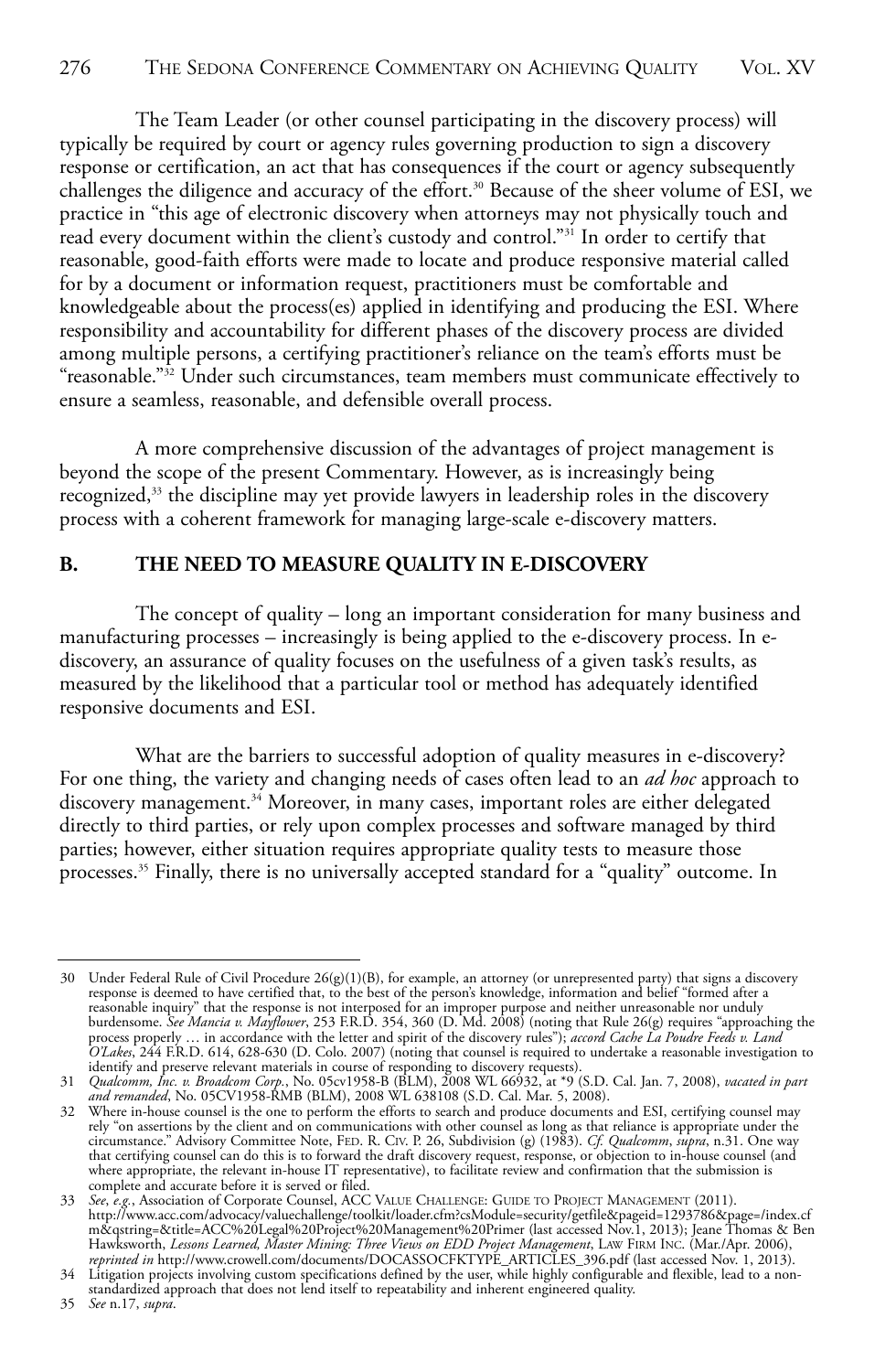traditional discovery, that standard has always been one of "reasonableness," rather than "perfection"; this Commentary does not argue to the contrary.<sup>36</sup>

#### **1. Why Does Quality Matter?**

Faced with uncertainty, some practitioners question whether assuring quality in ediscovery is really that important. Sanctions aside, we believe that quality is extremely important for at least four principal reasons:

First, failure to employ a quality e-discovery process can result in failure to uncover or disclose key evidence. This reason is the most compelling and, potentially, most important for the parties to a case. A simple example: If search terms are used without quality testing, a party may not find exculpatory or "hot" documents (and their many near duplicates) crucial for convincing an adversary to settle the matter or, for that matter, inculpatory documents that could make settlement a wise strategy for the producing party. Depending on the size and scope of the case, the implications can be expensive and far-reaching.<sup>37</sup>

Second, a poorly conceived or managed e-discovery process may result in the inadvertent production of privileged or confidential information.38 This common concern often prompts many outside counsel to undertake resource intensive, manual review of electronic documents, with its attendant high cost. Moreover, some aspects of collection and review frequently involve corporate intellectual property (IP), trade secret, and otherwise confidential ESI. A quality process will identify these items and designate them for protective treatment earlier rather than later in the process.

Third, e-discovery processes that incorporate measures of quality are more defensible because they provide metrics – and, if properly implemented, allow for course correction and refinement. A Team Leader who measures discovery process quality as discovery progresses, or reasonably soon thereafter, is well positioned to make any necessary modifications. If there are mistakes, or if a systemic or systematic error is discovered, an informed Team Leader may be able to modify the process in midstream before there is a challenge to the production.

Fourth, poor quality can lead to deficiencies in production, ensuing motion practice, and e-discovery efforts that must be redone. Each step leads to increased costs. While historically, higher quality meant higher cost; that is not necessarily the case today. It is often less expensive to engineer quality into the process than to add it after the fact. In fact, many quality programs have begun incorporating measurement, tracking, and savings reports into the process as a measure of success.

<sup>36</sup> While the reasonableness standard is not a bright-line rule and lends itself to ambiguity, confusion and, at times, disputes; it also is a standard that is easily adaptable to the numerous different discovery contexts and cases. *See, e.g., Pension Committee of*<br>the University of Montereal Pension Plan v. Banc of America Securities, 685 F. Supp. 2d depends on whether what was done – or not done – was *proportional* to that case and consistent with clearly established<br>applicable standards. As Judge Schiendlin pointed out in *Pension Committee*, that analysis depends h in original); Craig B. Shaffer, *"Defensible" By What Standard?*, 13 SEDONA CONF. J. 217, 222 (2012) ("While a defensible e-<br>discovery plan is not held to a standard of perfection, [FRCP 34] does require a party to underta

<sup>37</sup> *See, e.g., Qualcomm, supra*, n.31. 38 *See Victor Stanley I, supra*, n.21.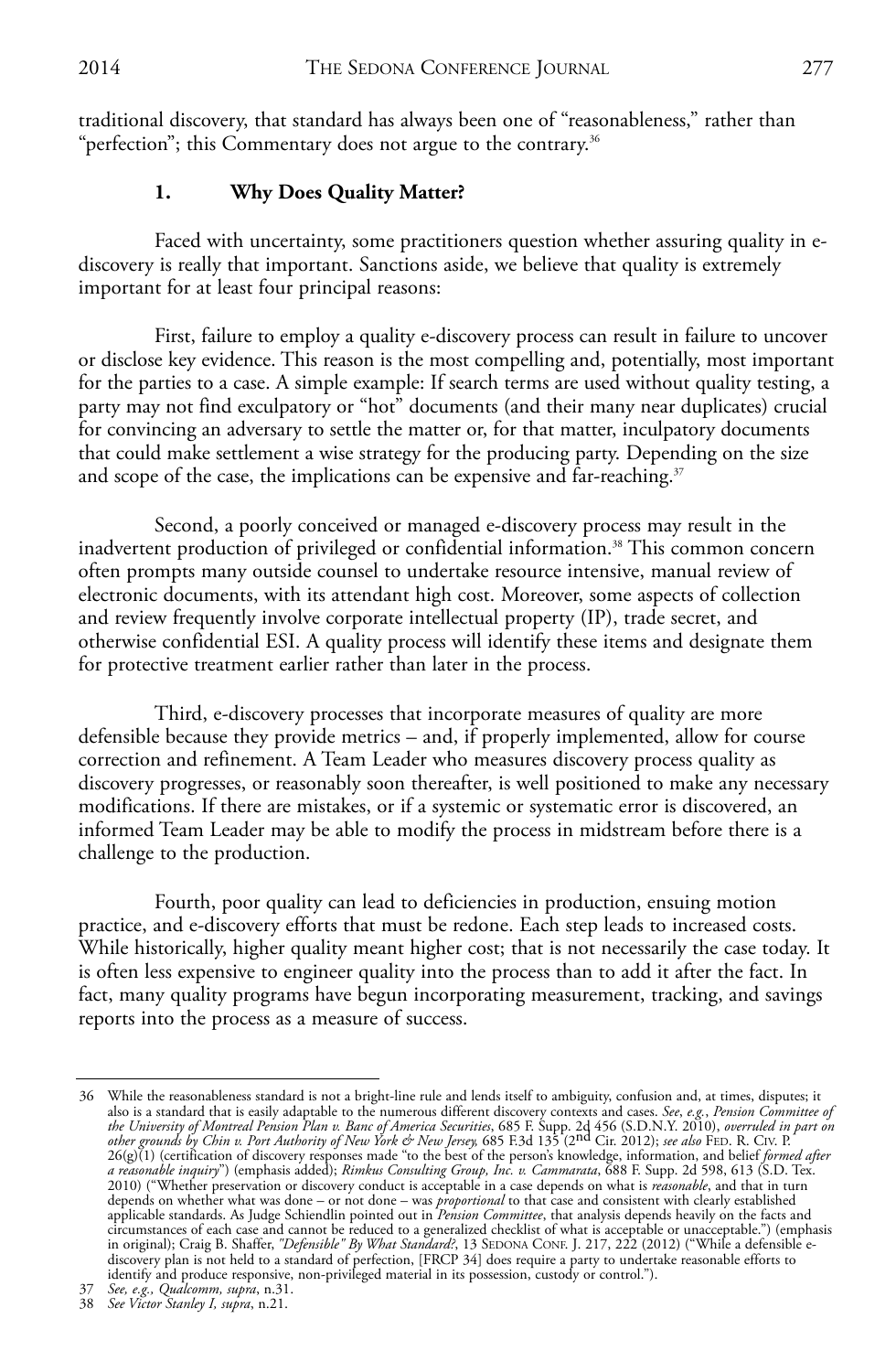These points raise a related issue that parties involved in e-discovery should understand: the distinction between "quality control" and "quality assurance."

*Quality control* involves engineering quality into a process. It uses procedural safeguards built into a process to ensure high quality throughout, and it focuses on the execution of specific tasks.

For example, if someone is moving 10 items from point A to point B, the qualitycontrol step in that process would be to count the items before the move, and then again after the move, to ensure that all of the items were transferred (i.e., a "reconciliation"). This Commentary suggests that quality control should be built into the e-discovery process.

*Quality assurance*, on the other hand, typically takes place after a process is complete and involves an assertion as to what was done, how well it was done, and whether the output met a certain predetermined standard. Quality assurance generally refers to the procedures designed to serve as the basis for certification and reliance. Because quality assurance often involves an intensive, third-party audit of process and activities, it can be much more intensive and expensive – particularly in a large, complex e-discovery project. For many e-discovery projects, a full-scale quality-assurance process may not be practical, financially feasible, or proportionate in the circumstances of the case, and thus, would be unwarranted. In such cases, it may be appropriate to consider a more targeted approach. Five principal measures of quality are especially useful in regard to e-discovery.

#### **2. Five Measures of Quality**

#### **a. Judgmental Sampling**

Accountants typically use a form of judgmental sampling as a form of quality control to find material misstatements where there are many similar financial transactions; this sampling method can greatly reduce the cost of an audit while maintaining its integrity. A typical example is accounts payable, where a large number of invoices pass through and are subjected to the same procedures, thus allowing representative samples to be drawn.<sup>39</sup>

What can be described as "judgmental sampling" also has been used in traditional e-discovery.40 Attorneys often select a few folders of electronic documents coded by a particular reviewer to determine whether the reviewer is making the correct responsiveness calls. After reviewing the judgmental sample, the more senior attorney may, based on the exercise of informed judgment, request additional samples or require a heightened secondlevel review if the perceived error rate is unacceptable. A judgmental sample, unlike a statistically valid sample, does not permit one to make assertions about the entire population from which the sample was drawn with statistical confidence, but can nevertheless be very helpful.<sup>41</sup>

<sup>39</sup> Janet L. Colbert, *Audit Sampling*, INTERNAL AUDITOR (Feb. 1, 2001), at 27.

<sup>40</sup> The distinction between "judgmental" and "statistical" sampling is discussed in more detail in the Appendix ("Sampling 101 for the E-Discovery Lawyer").

<sup>41</sup> The reviewer may be aware of, and take into account, the source of the documents, the size of the population, the types of information at issue, and the degree to which the results conform to other sources of oral, written, or physical testimony or evidence.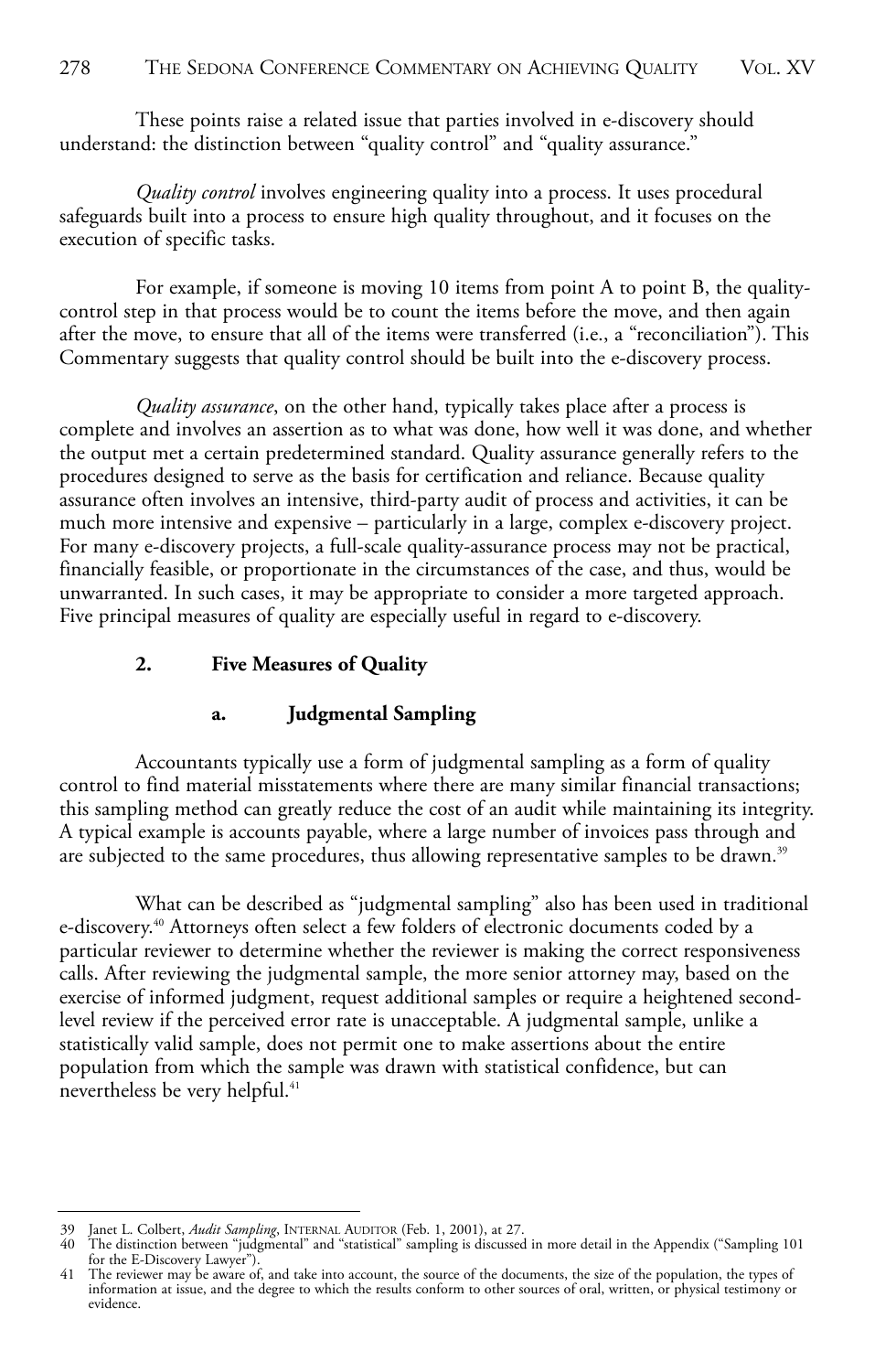This method is especially useful as a quality check on discretionary processes, such as collection and review. For example, an experienced professional can review a report from the collection phase that lists evidence sources collected for each custodian, and may identify gaps in the collection (e.g., a hard drive was not collected for a particular custodian). The professional selects this and other apparent exceptions and has staff research the anomaly and perform remedial action (e.g., collect the hard drive), or annotate the collection report (e.g., note that the individual does not use a personal computer), as appropriate.<sup> $42$ </sup>

The selection of keywords as search terms for responding to discovery requests is a special form of judgmental sampling that is based on many factors, including prior knowledge as well as educated guesses with respect to what a collection of ESI may contain.<sup>43</sup> There will always be some measure of informed judgment involved with the selection of search or filtering criteria at various phases of e-discovery.

Notably, the initial results produced by human judgmental sampling can be – and, increasingly, are expected to be<sup>44</sup> – further refined and improved through greater use of iterative processes.<sup>45</sup>

#### **b. Independent Testing**

Third-party professionals can be retained to examine a process or approach and report on whether results can be replicated and confirmed. One such example might be automated or highly technical processes, such as data processing, searching, or computerassisted coding, that have been challenged on the basis of reliability and accuracy. Thus, a native file processing application (i.e., software that converts files from their "native" or "proprietary" form into a generic form, such as \*.tiff images for further processing) might be tested to validate (or invalidate) the software's reported efficacy at extracting files from an email container, accurately displaying such files for review, and indexing the searchable text in such files.

Currently, these "black box" technologies often are described only by what they can do – not by what they cannot do – leaving the industry in a *caveat emptor* situation. This is expected to change, as there have been a few widely reported deficiencies in the capability of certain native file processing technologies to completely render email, extract embedded objects, search compound documents or containers, extract metadata, and the like.<sup>46</sup>

<sup>42</sup> Similarly, an experienced professional can review a report from the review phase that lists the documents marked or reviewed,<br>by reviewer, per hour, or relevant documents per custodian, and from a high level, may be abl unusual patterns.<br>43 See Sedona Search Commentary, supra n.25, passim.

<sup>43</sup> See Sedona Search Commentary, supra n.25, passim.<br>44 See, e.g., Nat'l. Day Laborer Org. Network v. Immigration and Customs Enforcement Agency, 877 F. Supp. 2d 87 at 110 (noting<br>"research showing that, in many contexts, 650, 662 (M.D. Fla. 2007) ("[W]hile key word searching is a recognized method to winnow relevant documents from large repositories, use of this technique must be a cooperative and informed process. ... Common sense dictates that sampling and

other quality assurance techniques must be employed to meet requirements of completeness.").<br>45 *See Victor Stanley I, 25*0 F.R.D. at 262 ("Selection of the appropriate search and information retrieval technique requires methodology selected should be tested for quality assurance; and the party selecting the methodology must be prepared to<br>explain the rationale for the method chosen to the court, demonstrate that it is appropriate for the *Retrieval* will go a long way towards convincing the court that the method chosen was reasonable and reliable."). *See also*<br>George L. Paul & Jason R. Baron, *Information Inflation: Can The Legal System Adapt?*, 13 RICH. (suggesting iterative protocols be used).

<sup>46</sup> One additional method to verify systems and processes is to employ "known sample" testing, where systems and processes are applied to a known collection, with defined characteristics, to measure the results. This is use prospective reviewers against a "test folder" of already-coded documents, to establish how well the reviewers can absorb and apply a given review protocol.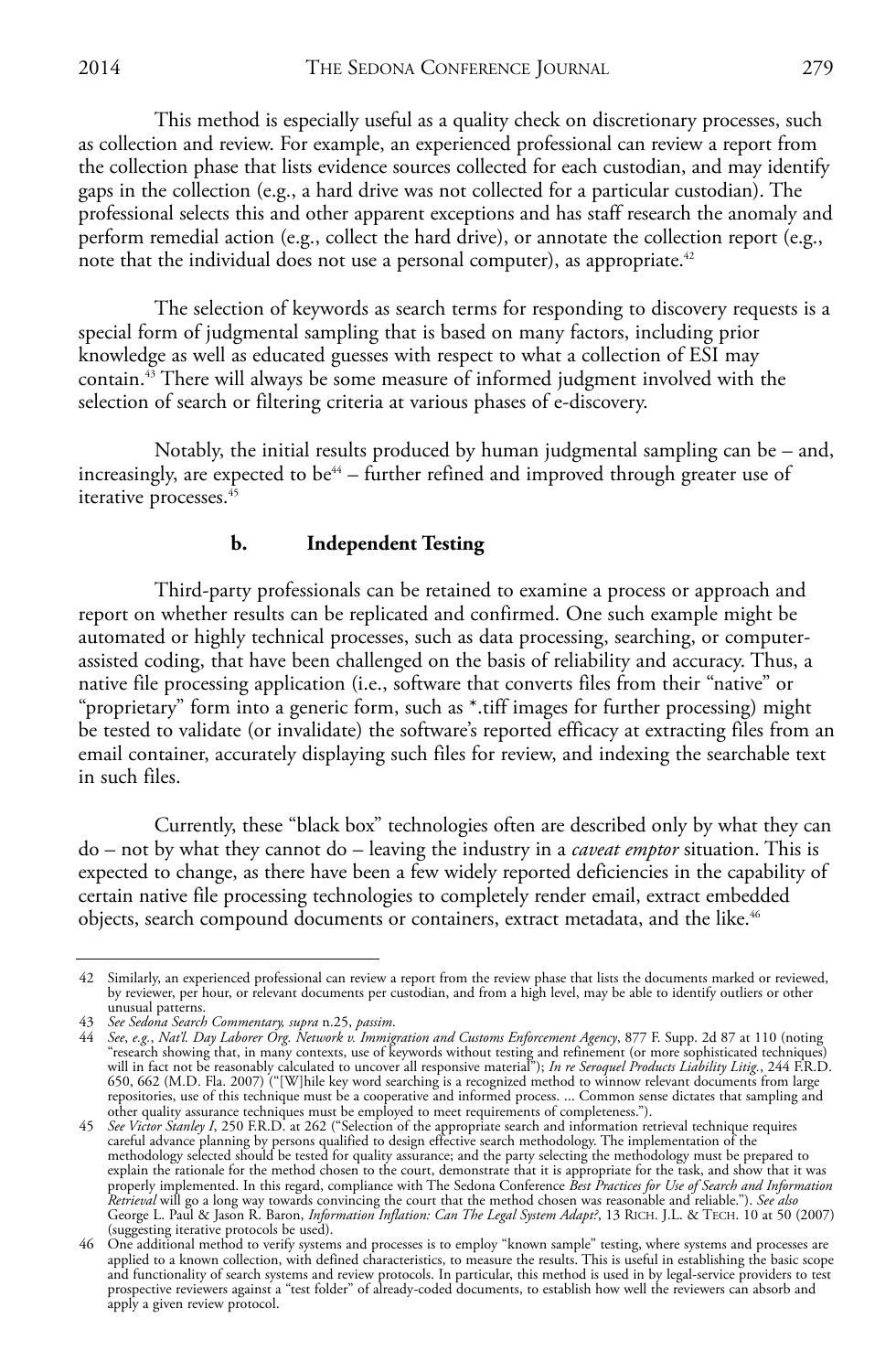Similarly, in some circumstances, it may be appropriate to call upon third-party professionals to recommend a test design that would allow independent verification that a production has met an agreed-upon standard of accuracy. Ideally, the general framework for such independent testing would be agreed upon by the parties at the outset of the discovery phase of the litigation or investigation (see below, on the question of when quality measures and metrics may be appropriate).

#### **c. Reconciliation Techniques**

Reconciliation to account for the impact of a process (i.e., comparing inputs to outputs) has long been used in the fields of accounting, manufacturing, and engineering and may have applicability to the e-discovery process. E-discovery process reconciliation might involve comparing what volume of email or ESI enters a process, what remains in a process (after, for example, deduplication), and what exits a process. This could help determine whether email or other files were handled correctly, or identify gaps in the process that may have resulted in the omission or incomplete handling of files.<sup>47</sup>

#### **d. Inspection to Verify and Report Discrepancies**

Inspection and observation of participants in the e-discovery process resemble the original form of quality control, which was part of the apprenticeship model for training junior attorneys. Inspection is especially useful as a quality check on processes such as collection and review. The deployment of seasoned experts to inspect and observe the performance of tasks by less-experienced staff can improve quality on a project. For example, during collection, it is often advisable to have senior legal and technical participants involved in the initial custodian interviews. Experienced staff can coach lessexperienced staff, as well as further define or refine the process (such as by improving the custodian interview questionnaire). During the review phase, it is equally advisable to improve quality by having a seasoned reviewer observe the review and provide guidance. This should be done on a frequent and iterative basis, as reasonable and appropriate.

#### **e. Statistical Sampling**

The concept of measuring the quality of the output of a process by sampling is not new. Acceptance sampling,<sup>48</sup> for example, was used by the U.S. military to test the quality of bullets manufactured for use during WWII, to spot design defects, and ultimately, to improve production.

Today, some form of acceptance sampling is used as a quality-control tool by virtually every large and medium-sized manufacturing company in the world. For example, Boeing's instructions to its suppliers require that they "perform either 100% inspection or acceptance sampling for receiving inspection."49 This can be seen as a fundamental type of quality control, which is composed of many methods, depending upon the application.

<sup>47</sup> Reconciliations from the phases before and after native file processing can be extremely complex.<br>48 First introduced in the 1920s by Walter A. Shewhart, this approach is referred to as "Statistical Process Control, statistical tools to observe the performance of the production line to predict significant deviations that may result in rejected<br>products. By maximizing the efficiency of war production, William Edwards Deming popularized control method.

<sup>49</sup> The Boeing Co., *Quality Assurance Manual*, at D8-4890.105 (2001), *available at* http://www.boeingsuppliers.com/terms/d8- 4890105.pdf (last accessed Nov. 1, 2013).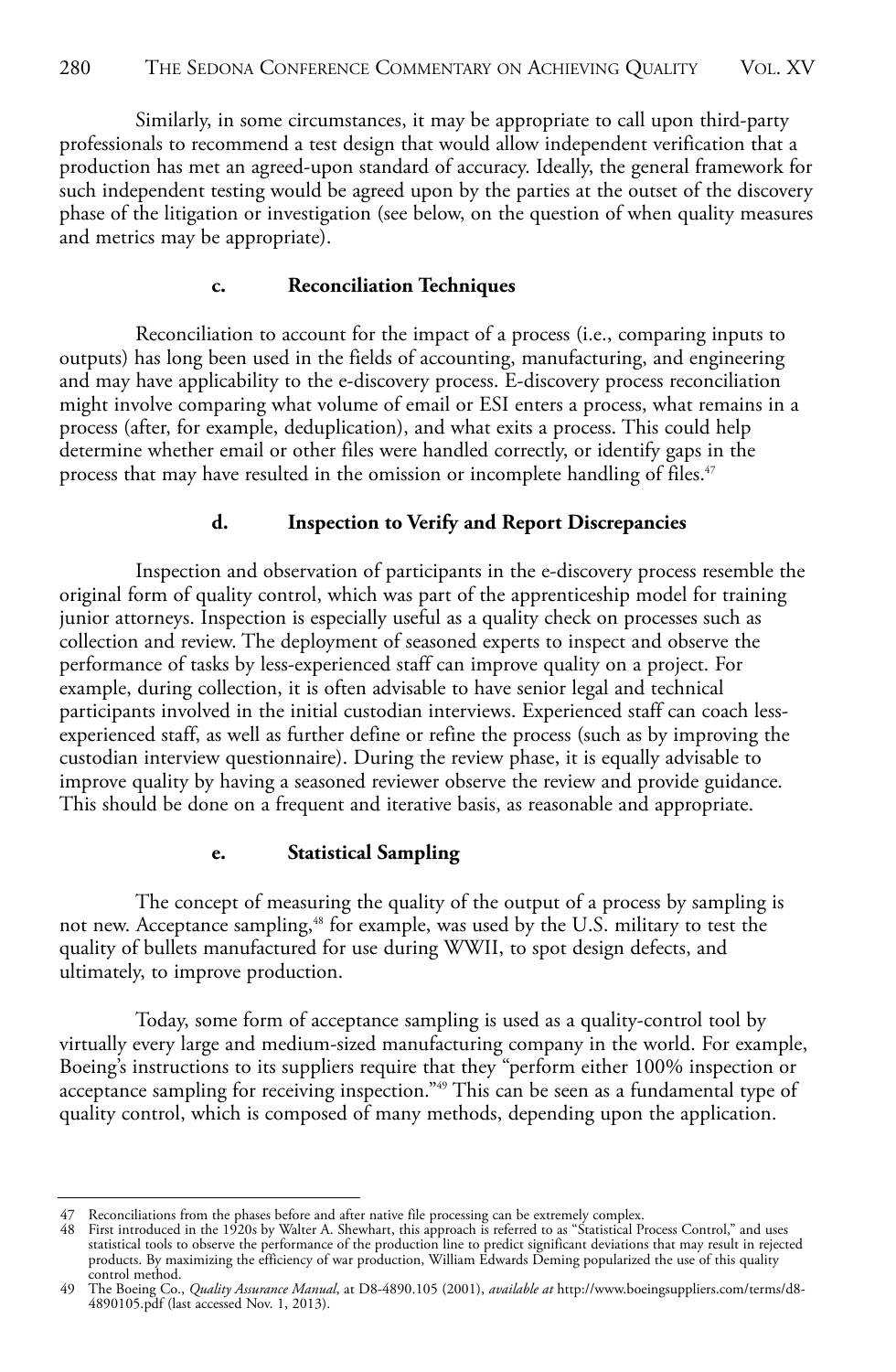Standards organizations, such as the International Standards Organization (ISO), a network of the national standards institutes of 157 countries, have created procedures and guidelines for acceptance sampling. Statistical sampling also is required by many government agencies to test the quality of a given population of products.<sup>50</sup>

As noted, statistical sampling permits statements to be made about the population from which the sample was drawn with statistical confidence and is helpful when one wants to get as close to the truth as possible, but time and cost prohibit the testing of each item, or such testing is technically infeasible. It is a "scalable solution," one that works well regardless of the size of the sampled population.

In the e-discovery context, statistical sampling can serve as a check on the effectiveness of search and review efforts at identifying responsive information and correctly coding documents, whether the efforts are manual or technology-assisted. A party could identify a random sample of documents that the review method did not identify as potentially responsive and review them for responsiveness. By doing so, the party can obtain an estimate of the number of responsive documents remaining in the set of documents that were not selected for further review. Based on the results of such testing, the producing party can take informed actions to improve its review process to close the gap between what was identified as responsive and what was actually responsive.<sup>51</sup>

Statistical sampling also can be used to measure the probable error rate for a project, a key custodian's documents, or even for a specific document reviewer. An acceptable error rate can be defined and document groups with error rates above this threshold can be rereviewed and retested until the results meet or exceed the quality standard.<sup>52</sup>

Whether or not a given error rate is truly indicative of an effective review effort will depend upon the prevalence of responsive material in the document collection to begin with. Gauging that will generally require taking into consideration the number of documents in the collection that the search or review method deemed to be responsive, and the proportion of those so deemed that are actually responsive (i.e., the precision). Only when measured in relation to these data points (i.e., prevalence and precision) will an error rate, in the set of documents deemed non-responsive, have any meaning regarding the effectiveness of the review effort (i.e., serve as a gauge of whether or not the review effort has, in fact, succeeded in identifying a reasonably high proportion of the responsive material in the document collection). Put another way, in deciding on what is and is not an acceptable error rate, one should begin by deciding what is and is not an acceptable level of recall and then translate that level of recall into the corresponding rate of error in the set of documents deemed non-responsive.

The size of the sample (and associated review time and cost) required to ascertain that a review effort has met a given standard of quality and, more specifically, met a given

<sup>50</sup> For example, the U.S. Department of Agriculture uses sampling plans to test the quality of most of the products it regulates and has codified sampling requirements in Title 7, § 43 of the U.S. Code. The Internal Revenue Service allows the use of

sampling estimates by taxpayers to determine amounts where other estimates are not feasible. 51 *See Da Silva Moore v. Publicis Groupe*, 287 F.R.D. 182 (S.D.N.Y. 2012), 2012 WL 1446534, at \*2 (S.D.N.Y. Apr. 26, 2012) (protocol utilizing iterative sampling); *In re Actos (Pioglitazone) Products*, No. 6–11–md–2299, 2012 WL 3899669 (W.D. La.

July 30, 2012) (same). 52 For example, a review team has a set of documents to review for a particular custodian, say 100,000. A smaller team can then review a random sample of those documents to determine how many were incorrectly coded (either as responsive or non-<br>responsive). The team would also decide an acceptable error rate, e.g., 5%. If the number of incorrectly common error in coding (e.g., an issue missed by a number of reviewers). The team then would then perform another random sample to determine whether the error rate is now within the established, acceptable threshold.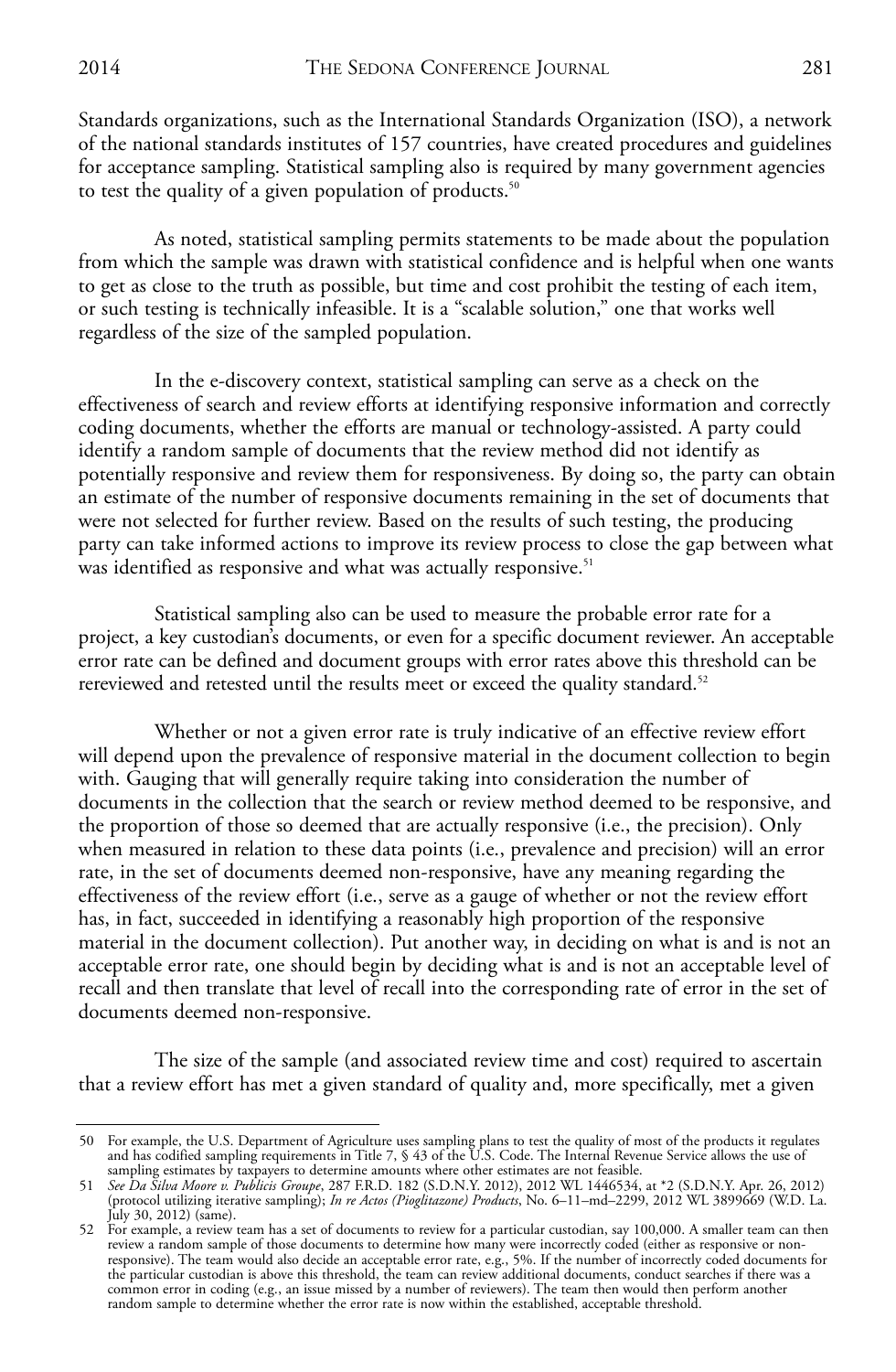level of recall, will vary with the values taken by a number of parameters, some of which are discretionary – e.g., the standard of quality to be met and the confidence level sought in establishing that the standard has been met – and some of which are not (e.g., the prevalence of responsive material in the document population). Some parameter settings will entail very large sample sizes; others will entail relatively small samples. Parties should take into account the specific circumstances of a given review effort in arriving at a sampling design that will strike the optimal balance between the information provided and the effort and resources required to obtain that information.

#### **3. When are Quality Measures and Metrics Appropriate?**

While some or all of the preceding techniques can be helpful in measuring and improving the quality of an e-discovery process, there is no universal consensus on when and how they should be applied – or even what constitutes a quality process. Nor can one expect to simply transfer "off-the-shelf" industrial techniques to e-discovery.<sup>53</sup> That is why, to the extent it is feasible, parties may want to discuss how quality will be assured and, if appropriate, measured.

Because it is not practical to apply every (or perhaps any) metric to every step in every case, legal teams must prioritize and determine which quality measures should be applied, and when, based on various factors that include, among others, the value of the claims or damages, the size and complexity of the case, and the time and resources the parties have to expend on implementing quality-control measures. Clients, opposing parties, courts, and regulators may have an important say in the selection of these procedures as well.

In the case of complex matters – for instance, an SEC or criminal investigation of a high-ranking corporate officer – a team may opt or be required to perform judgmental sampling, independent tests, and inspections as every phase unfolds; and then do statistical sampling, reconciliations, and independent testing at the end of the process, because cost considerations in such cases will often be secondary to ensuring that the process is as accurate and complete as it can be.

At the other end of the spectrum may be a very small case where the use of quality metrics likely would be light, if they were used at all. In other words, the marginal utility of an assessment of quality must be weighed against, and should be proportional to, the burdens and costs involved, and the anticipated benefits.

Some other questions to consider in assessing the appropriateness of the use of quality methods and metrics are:

> • Whether and how quality measurement tools and methods will be used? Will quality be measured during the culling process or further downstream, such as during relevancy or privilege review, or production, or at multiple stages of the project?

<sup>53</sup> In analyzing the quality of a given review process in identifying responsive documents, one may need to factor in a scale of relevance – from technically relevant, to material, to "smoking gun" – in ways which have no direct analogy to the industrial-<br>based processes referenced above. Indeed, most quality applications assume one is looking at in equally. This may or may not be the case in the e-discovery context, and therefore, it may be important to understand notions of variance and how much variance should be tolerated coming out of a given process.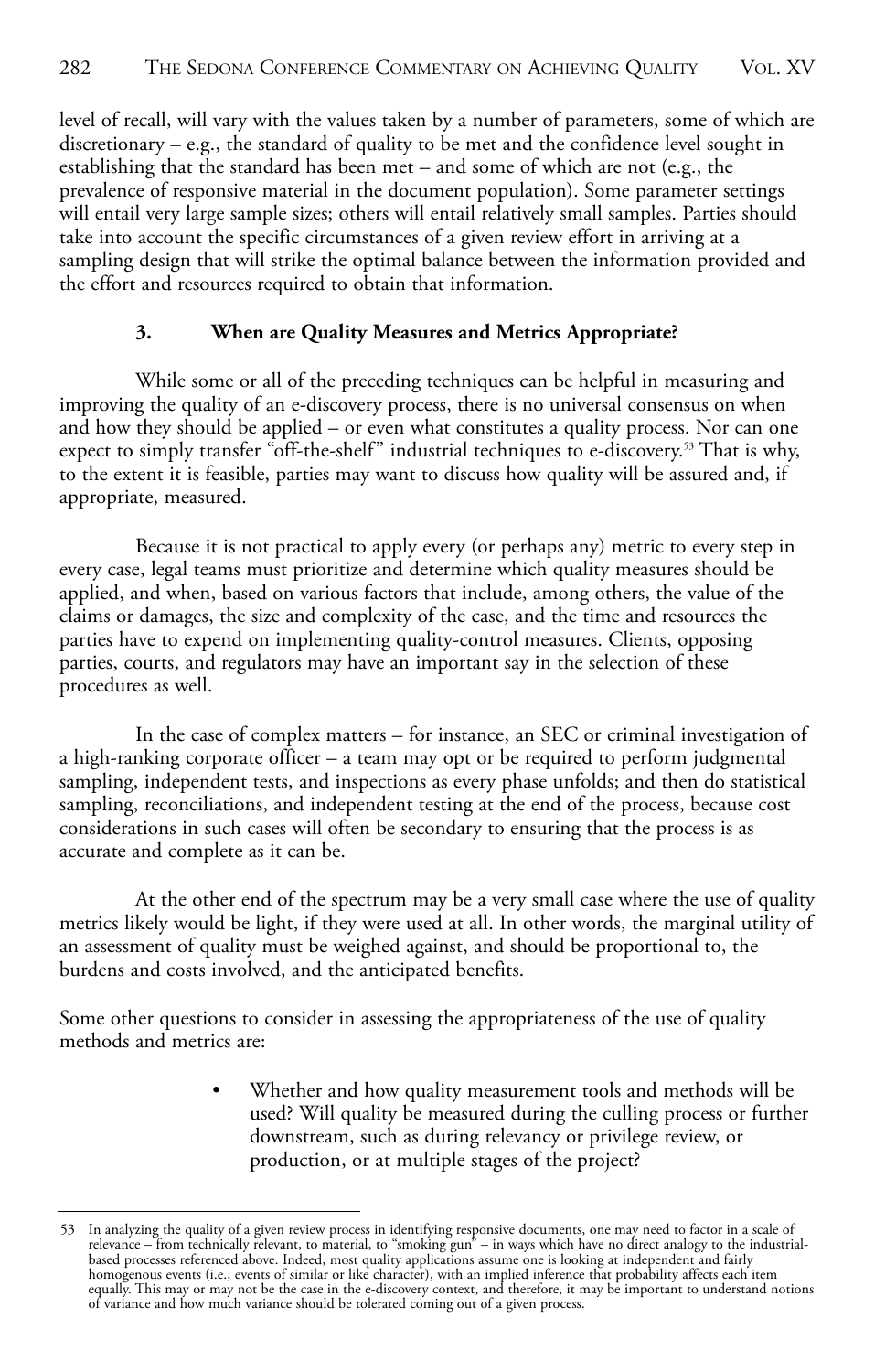- Who will be applying the tools and methods? Will they be applied by experts or by non-experts (e.g., attorneys, paralegals, litigation support staff, and/or third parties)? If by non-experts, consideration must be given to the transfer of case-specific knowledge to the users, to the training of the users in effective use of the tools and methods, and to the overall usability of the tools and methods themselves.
- How will the output be used? Will the tools and methods be used for testing or assessment purposes only (e.g., in order to learn more about the target collection, in order to navigate more efficiently through the documents, in order to prioritize the review, and so on), or will they be used to discern what should receive further review and what should not?
- On what part of the collection will the quality measures be used? Will quality only be assessed regarding documents that are potentially responsive, or also upon the documents that are presumptively non-responsive after culling techniques have been applied?
- To what degree is it anticipated that an expert will be required to defend the process, or that another party's expert will attack the scientific validity of the tools and methods?

#### **4. The Need for Documenting a "Quality" Process**

Employing the above measures of quality in e-discovery may be prudent, even necessary, in many settings. It is equally important carefully to document the use of such processes; indeed, failure adequately to document the steps taken to sample, test, inspect, reconcile, or verify one's results can affect the litigant's ability to defend its process to the opposing party or to the court. In *United States v. O'Keefe*, <sup>54</sup> consistent with earlier case  $\text{law}^{\text{55}}$  the Court noted the importance of providing the Court with appropriate explanations in cases where the parties have not agreed upon the use of keywords and the search task has been performed unilaterally.<sup>56</sup> In *Victor Stanley I*, the Court found that defendants were "regrettably vague" in describing their approach to keywords, regarding "how they were developed, how the search was conducted; and what quality controls were employed to assess their reliability and accuracy."57 Accordingly, the Court went on to hold that attorneyclient privilege had been waived. Challenges in that type of situation should be addressed by persons competent to do so, not merely by conclusory statements of counsel.<sup>58</sup> Documentation of the process(es) to be employed also may be helpful in situations where courts proactively encourage parties to cooperate in discussing sampling and other protocols to be used as part of overall e-discovery plans.<sup>59</sup>

<sup>54 537</sup> F. Supp. 2d 14 (D.D.C. 2008). 55 *See Judicial Watch, Inc. v. U.S. Dep't of Justice*, 185 F. Supp. 2d 54, 64 (D.D.C. 2002) (expressing inability to determine if a

search was "reasonably calculated" to recover documents where the party failed to explain keywords used).<br>
56 Accord Equity Analytics, L.L.C. v. Lundin, 248 F.R.D. 331 (D.D.C. 2008) (involving file extensions).<br>
57 250 F.R

qualifications and experience"). 59 *See*, *e.g.*, *Columbia Pictures Indus. v. Bunnell*, No. CV 06-1093FMCJCX, 2007 WL 2080419, at \*14, n.32 (C.D. Cal. May 29, 2007) (court "encourages the parties to meet and confer regarding sampling"); *Zurich American Ins. Co. v. Ace American Reins. Co.*, No. 05 Civ. 9170 RMB JCF, 2006 WL 3771090, at \*2 (S.D.N.Y. Dec. 22, 2006) (court orders parties to devise a protocol for sampling).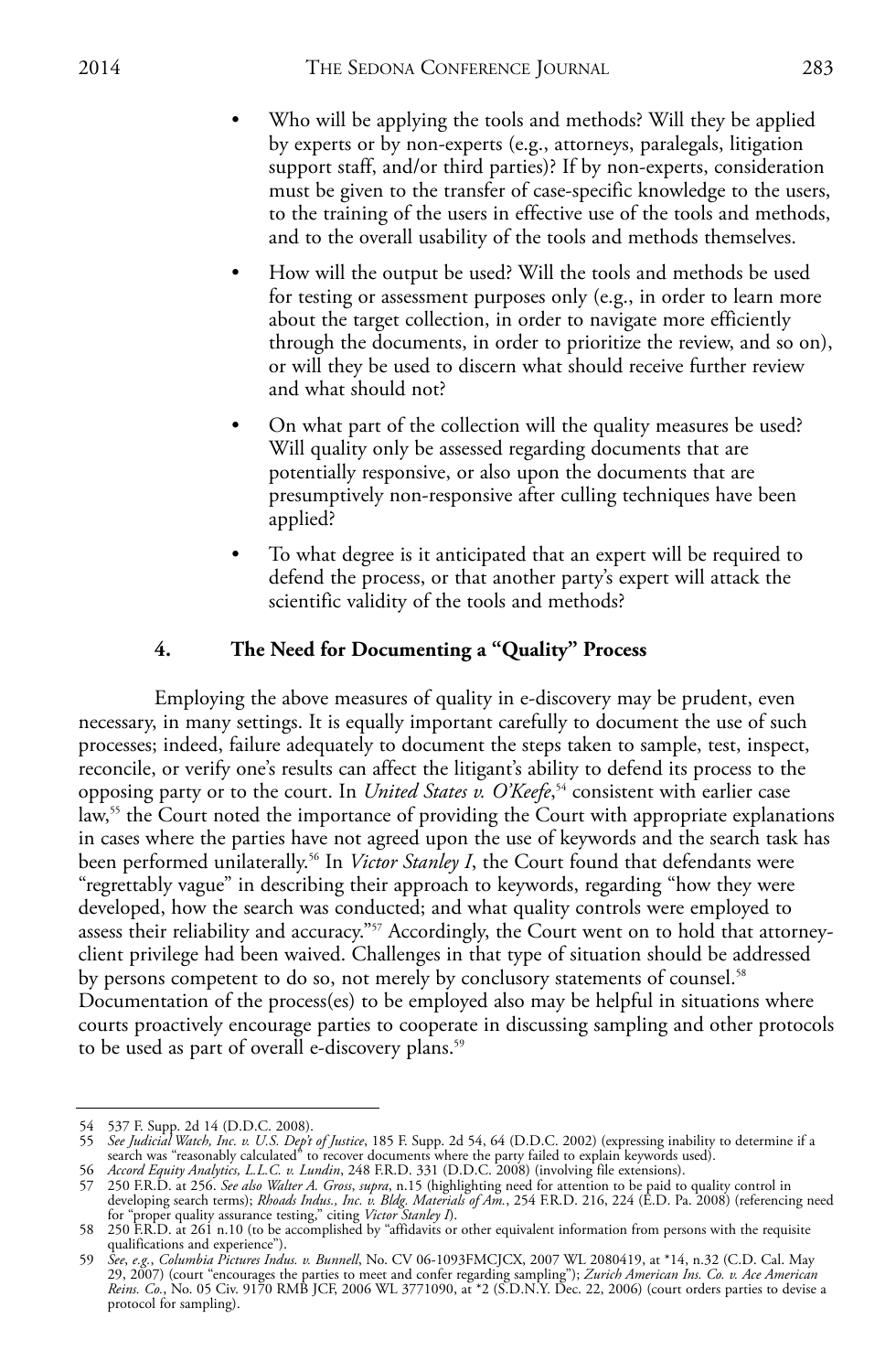At the outset of any e-discovery process, the Team Leader (or his or her delegate) should determine the documentation standards and controls appropriate for the particular matter, and then re-evaluate those standards and controls as the matter progresses, to ensure their ultimate defensibility. The Team Leader should act under the assumption that every aspect of the process employed could be challenged and, as appropriate, include quality measures designed to answer those challenges in the overall project plan. This entails creating and updating documentation in real time, as decisions are made, to best assure that declarations and other statements regarding the outcome of the process will be adequately supported if and when the need arises at a later date.

#### **C. JUDICIAL APPROACHES TO SAMPLING**

The Federal Rules of Civil Procedure contemplate the use of "sampling" as a means of reducing the enormous burdens posed by the vast volumes of ESI in litigation today. For example, in connection with Rule  $26(b)(2)(B)$ , the Advisory Committee noted the affirmative role that sampling may play when assessing whether "good cause" has been shown to order production of information from sources identified as not reasonably accessible, stating that "the parties may need some focused discovery, which may include sampling of the sources, to learn more about what burdens and costs are involved in accessing the information, what the information consists of, and how valuable it is for the litigation in light of information that can be obtained by exhausting other opportunities for discovery."60

In the litigation context, the term "sampling" can have a number of different meanings, depending upon how the sample is selected and the purpose for which it is used. Thus, courts distinguish between "judgmental sampling" and "statistical sampling," the latter of which has been traditionally used primarily in determining "adjudicative facts."<sup>61</sup>

As early as 1963, survey conclusions based on "random sampling"<sup>62</sup> and the application of probabilistic principles were deemed admissible in court as evidence to establish facts in dispute.<sup>63</sup> Thus, for example, statistical sampling has routinely been used in discrimination cases to assess whether discrimination has occurred.<sup>64</sup> These cases draw on probability theory to determine whether the observed variations at issue may have resulted from chance, or whether they demonstrate a pattern of intentional misconduct.<sup>65</sup>

More recently, in the "'light' cigarettes" class action litigation,<sup>66</sup> Judge Weinstein concluded that "[s]ampling and survey techniques are well-accepted alternatives for the trial judge facing crippling discovery and evidentiary costs," and that "[g]reater reliance on

<sup>60</sup> In a different context – acknowledging the power of one party to compel a sample from another under certain circumstances<br>not relevant here – Rule 34(a) was amended to state that "[a]ny party may serve on any other part permit the party making the request, or someone acting on the requestor's behalf, to inspect, copy, test, or sample any<br>designated documents or electronically stored information" in the respondent's possession, custody or

testing, or sampling. ..." (emphasis added).<br>61 *Rosado v. Wyman*, 322 F. Supp. 1173, 1180 (E.D.N.Y. 1970), *aff'd*, 437 F.2d 619 (2d Cir. 1970), *aff'd*, 402 U.S. 991 (1971).<br>62 *See Appendix, infra.* 

<sup>63</sup> In Zippo Mfg. Co. v. Rogers Imports, Inc., the plaintiff manufacturer of cigarette lighters employed three surveys of the relevant smoking population to demonstrate a likelihood of confusion among consumers in support o involving statistical sampling, *see* Laurens Walker & Joan Monahan, *Sampling Evidence at the Crossroads*, 80 S. CAL. L. REV. 969 (2007).

<sup>64</sup> *See*, *e.g.*, *Castaneda v. Partida*, 430 U.S. 482, 495-96 (1977); *Stewart v. General Motors Corp.*, 542 F.2d 445, 449 (7th Cir.

<sup>1976);</sup> *see also Capaci v. Katz & Besthoff, Inc.*, 711 E2d 647, 653-57 (5th Cir. 1983).<br>65 *See Ageloff v. Delta Airlines, Inc.*, 860 E2d 379, 383-84 (11th Cir. 1988); *see also G.M. Brod. & Co., Inc. v. U.S. Home Corp.* 

<sup>66</sup> *Schwab v. Philip Morris USA, Inc*., 449 F. Supp. 2d 992, 1245, 1247 (E.D.N.Y. 2006), rev'd on other grounds sub nom. *McLaughlin v. Am. Tobacco Co*., 522 F.3d 215 (2d Cir. 2008).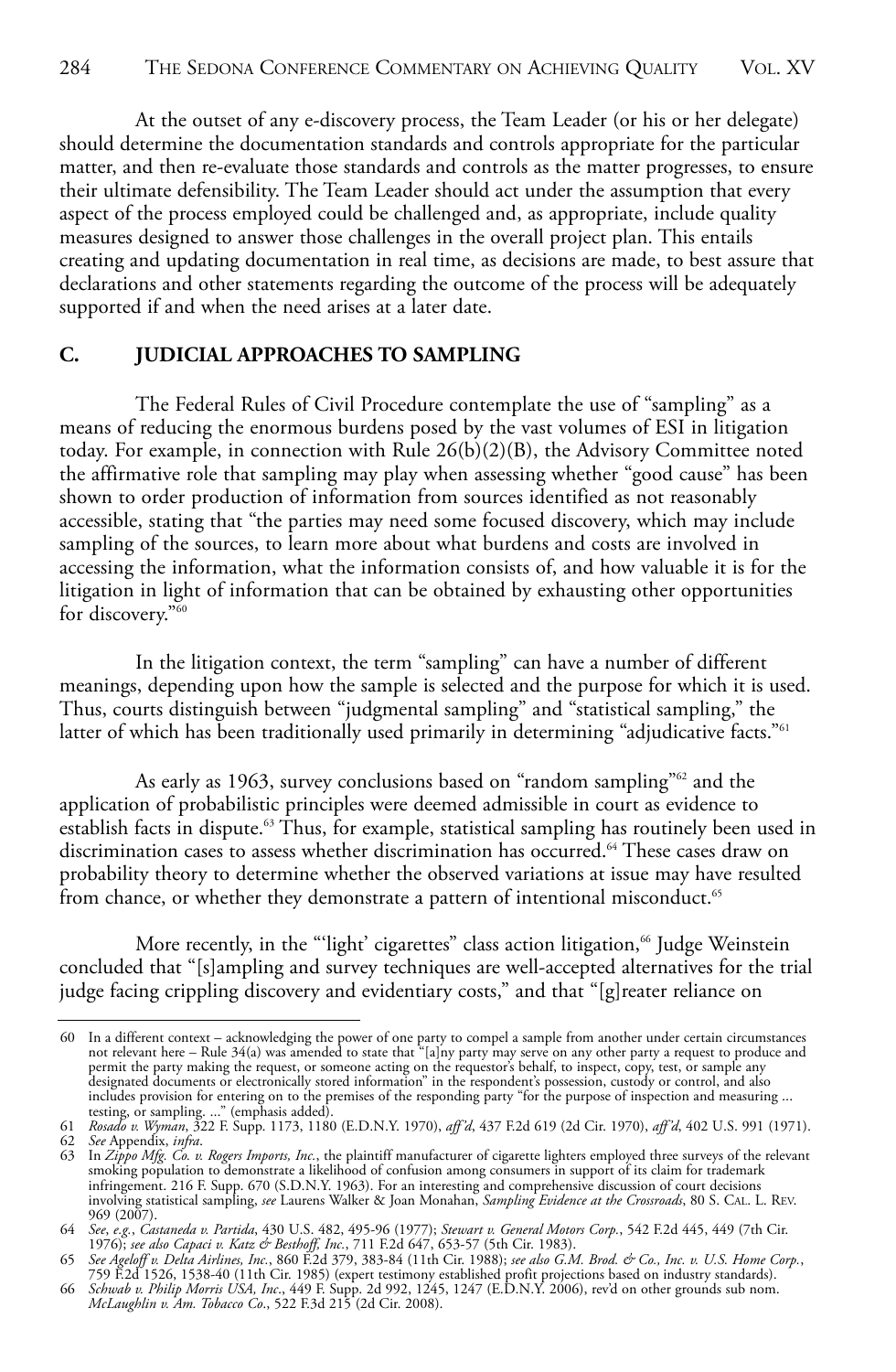statistical methods is required by the profound evolution in our economic communication and data compilation and retrieval systems in recent decades."<sup>67</sup> The Court noted that the Supreme Court had recently permitted sampling as a method for the Internal Revenue Service to assess unreported tips by restaurant employees.<sup>68</sup>

As described below,<sup>69</sup> statistical sampling can help provide assurance of the accuracy of automated or other tools used to reduce the size of a given population of ESI for purposes of review.

Statistical or probabilistic sampling stands in contrast to the less formal "judgmental sampling," that is often used to facilitate the exercise of discretion by a court or by a party seeking to assess the quality of a process. This is the context referred to in the Committee Note to Rule  $26(b)(2)(B)$  quoted above. For example, courts routinely utilize samples of arbitrary size drawn from a population of potential sources to help them exercise judgment as to the extent to which a party should restore backup tapes, and who should bear the costs of doing so. In the cases of *McPeek v. Ashcroft*<sup>70</sup> and *Zubulake v. UBS Warburg LLC*, <sup>71</sup> for example, the Courts utilized informal sampling techniques in connection with assessment of the marginal utility of investing resources in the restoration and recovery of ESI from backup tapes. Similarly, in *Quinby v. WestLB AG*, <sup>72</sup> the Court refused to require a producing party to absorb the full cost of restoring and searching backup tapes where a review of a sample showed that "only a small percentage of the emails produced are relevant."73

The use of keyword searches to cull or filter relevant information from massive amounts of ESI is another example of the use of judgmental sampling, the effectiveness of which is subject to evaluation by testing. "For example, a producing party could apply a certain set of keywords and/or concepts to cull down a sample of the collection and then analyze the results."74 Trial or pilot runs of combinations of words may be tested in an iterative fashion to extrapolate the effectiveness of the chosen set. In the case of *Clearone Communications v. Chiang*, <sup>75</sup> for example, the Court noted that an initial effort to modify conjunctive search terms was, in effect, a first step in a "sampling" process to avoid over inclusiveness, or what are commonly referred to as "false positives." As noted by another Court, "[c]ommon sense dictates that sampling and other quality assurance techniques must be employed to meet requirements of completeness."76 There is a growing recognition that, in most cases, this will require that the producing party review not only those documents that "hit" on selected search terms, but also review samples drawn from those documents that do not hit on such terms in order to identify the rate of "false negatives" and then, in an iterative fashion, to supplement or refine the search terms as necessary to reduce that rate to a level that is acceptable under the circumstances of the particular case.<sup>77</sup>

<sup>67</sup> *Schwab*, 449 F. Supp. 2d at 1244-45.

<sup>68</sup> *See United States v. Fior D'Italia, Inc.*, 536 U.S. 238, 247-48 (2002); *see also Schwab*, 449 F. Supp. 2d at 1244.

<sup>69</sup> *See generally* discussion *infra*, Part III.B.2.

<sup>70 202</sup> F.R.D. 31, 34-35 (D.D.C. 2001). 71 217 F.R.D. 309, 324 (S.D.N.Y. 2003). 72 245 F.R.D. 94 (S.D.N.Y. 2006).

<sup>73</sup> The court found that the number of relevant documents was "quite low when compared to the volume of documents

produced." Id. at 109.<br>74 See Mia Mazza, Emmalena K. Quesada, Ashley L. Sternberg, *In Pursuit of FRCP 1: Creative Approaches to Cutting and Shifting*<br>*the Costs of Discovery of Electronically Stored Information,* 13 RICH. of those combinations did not remove a large volume of relevant information, it validates and supports their use to cull down the remainder of the collection).

<sup>75</sup> Civil No. 2:07cv00037TC, 2007 WL 3275300 (D. Utah Nov. 5, 2007), *modified* No. 2:07 CV 37 TC, No. 06-30378, 06- 30379, 2008 WL 920336 (D. Utah Apr. 1, 2008).

<sup>76</sup> *Seroquel Products Liability Litig*, 244 F.R.D. at 662; *see also In re Vioxx Products Liability Litig*, No. 06-30378, 06-30379, 2006 WL 1726675, at \*2 (5<sup>th</sup> Cir. May 26, 2006) (appellate court urging parties to "adher

<sup>77</sup> For example, the *Da Silva Moore* and *Actos* cases involving technology-assisted review, *see* n.51, *supra*, are examples of where the parties have agreed to conduct sampling along these lines.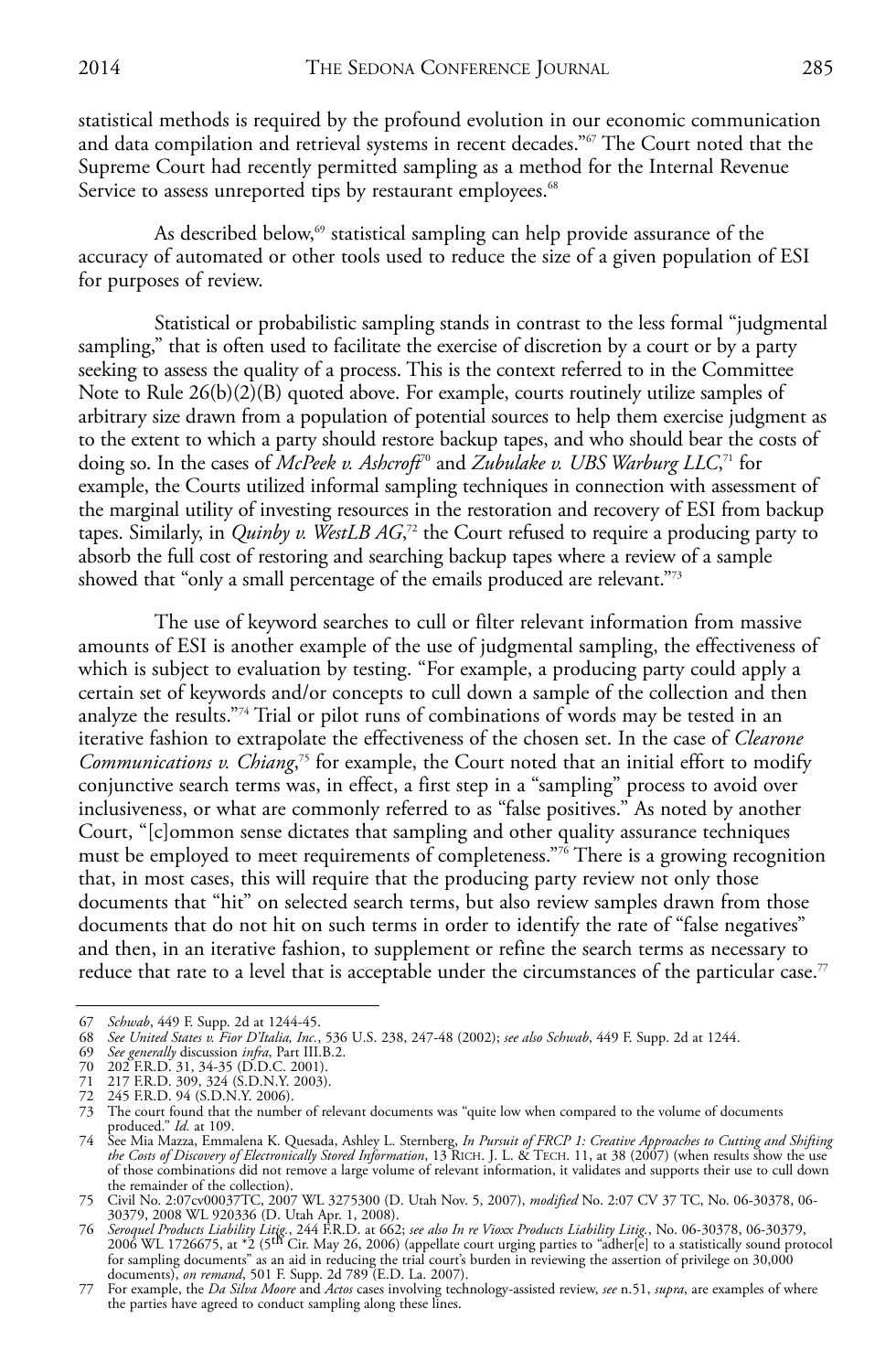#### III. APPLYING QUALITY MEASURES IN E-DISCOVERY

E-discovery involves locating and delivering non-privileged documents and ESI responsive to non-objectionable discovery requests, using a reasonable search method tailored to the needs of the case. The question for the producing party is how best to capture and properly produce this deliverable, what resources should be allocated to the task, and how those resources should be used.

Each case or matter – whether a discrimination claim, patent dispute, or antitrust "second request" – has its own dynamics that will shape the project plan. A series of predictable decisions will be required and each phase of discovery has quality aspects that need to be considered. A non-comprehensive list of examples drawn from select phases of the discovery process follows.

#### **A. THE DATA COLLECTION AND CULLING PHASES**

#### **1. Building on Traditional Approaches to Document Collection and Culling**

In the days of paper, lawyers knew how to ask for and collect "documents." Key custodians would be asked to gather their hard-copy documents and files into boxes, which were made available to lawyers or paralegals to review. Practitioners essentially reviewed each and every page for relevance and privilege. This time-worn process admittedly grew more complex in large litigation matters (e.g., antitrust actions or products liability class actions), where tens or even hundreds of thousands of boxes of documents were collected from a corporate enterprise for review by legions of junior associates and contract attorneys.78 Much the same process continues to be employed for the review of large bodies of evidence that exist only in hard-copy form.

With the advent of computers, the Internet, network servers, email, and the explosion in types and volumes of ESI, the collection process has had to adapt to the rapid changes and volume considerations involved. Yet, there is still a need to understand what to ask for that potentially could be relevant, what the sources of those items might be, and what key players would best know about the relevant materials. What has changed materially is the need to engage IT and business professionals who are knowledgeable about the sources and locations of ESI within the enterprise, as well as any outsourced storage that may exist in the possession of third parties or in the "cloud." These professionals will be informed as to what ESI is online, near-line, and off-line; what may be zipped or encrypted; what may be found on backup sources such as CDs, DVDs, virtual storage devices, servers, and removable storage devices (e.g., flash drives, mobile devices, etc.); and in archives of all kinds. These are all potential sources for collection in any e-discovery process that seeks to identify information relevant to a particular litigation or investigation.

### **2. Applying Measures of Quality to Data Collection and Culling**

While it is generally understood, particularly where ESI is involved, that perfection is not the standard (nor even, in most cases, attainable), $\bar{y}$  parties do have an

See, e.g. Transam. Computer v. IBM, 573 F.2d 646, 648 (9th Cir. 1978) (refusing to find waiver of privilege where "unique circumstances" existed, requiring production within a three-month period of approximately 17 million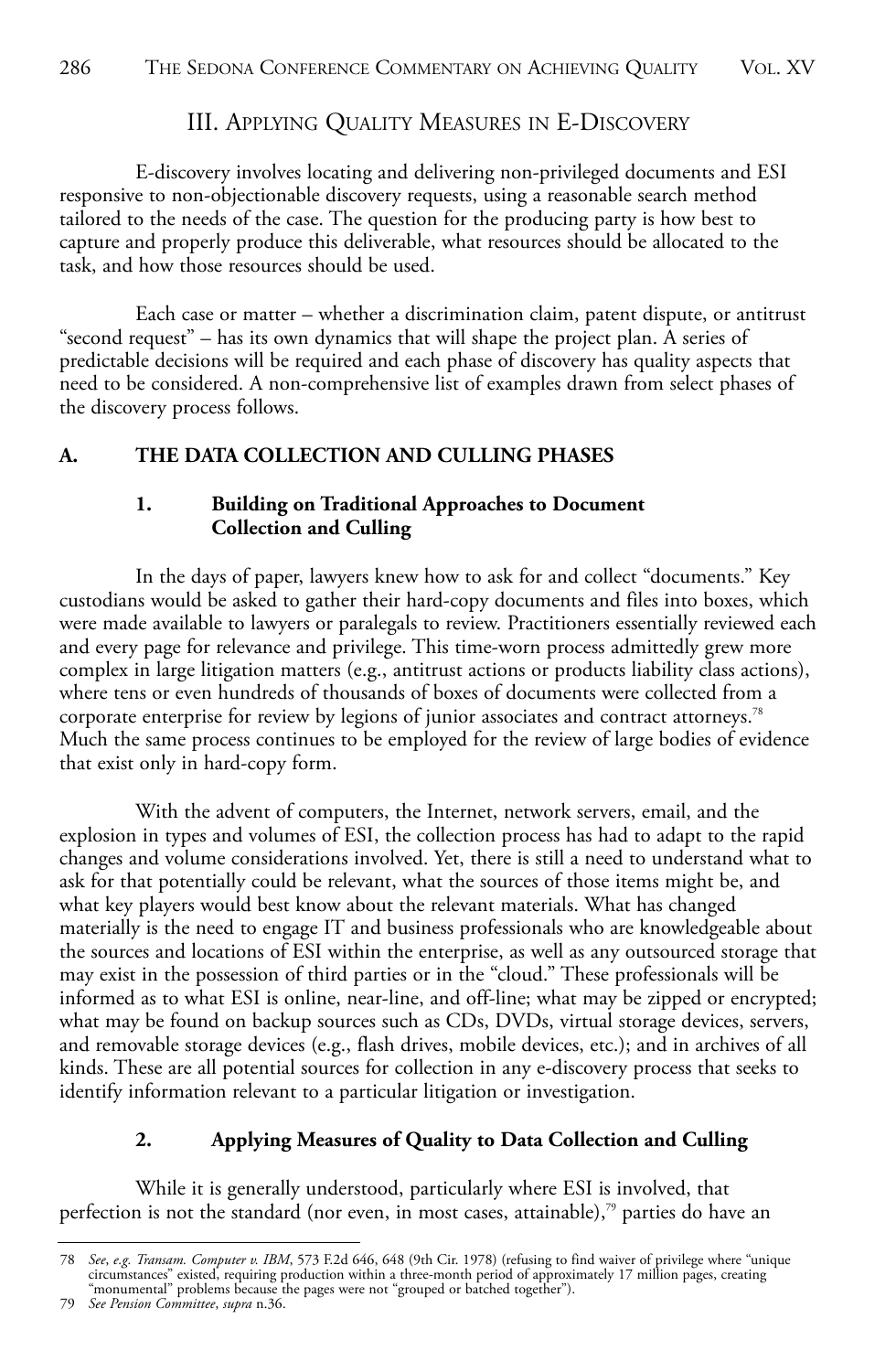obligation to conduct e-discovery reasonably, proportionately, and ethically, demonstrating appropriate professional care and judgment. Given the *ad hoc* nature of the process, it is not surprising that objective benchmarks, standards, and regulations specific to the governing of this process do not yet exist. Absent such standards, how does a careful practitioner ensure that a collection workflow is going to be successful?

Quality-control processes employed prior to the review of ESI are an essential element of the "reasonableness" of a party's discovery efforts; they also support a quality chain-of-custody process for purposes of tracking and documentation. Parties using a welldesigned discovery methodology should be able to account, if necessary, for all of the electronic information they collect (as well as identify any potentially relevant ESI they did not collect), even though they may review and ultimately produce only a small fraction of that information. As a general proposition, these quality-control procedures have two main purposes: data accountability and anomaly detection. The complexity associated with multi-location collection from large numbers of custodians, live systems, archives, and forensic images, makes effective quality-control processes essential. Without them, parties are more vulnerable to challenges related to the omission of potentially relevant data, spoliation, conversion of data, or other issues arising in the later review and production phases of e-discovery.

The collection and culling (i.e., initial processing) of ESI can be measured and managed through the gathering and reporting of key metrics. This analysis should be applied as early in the workflow as possible, helping to communicate the details about the composition of the collected ESI. Simple metrics, such as how much and what types of data have been collected for each source, whether custodial or noncustodial, can be very helpful to the planning process.<sup>80</sup> This can help with early detection of potential issues such as metadata loss, encryption, corruption, unsupported or unknown file types, non-searchable ESI, and other unpredictable issues. It can also help prevent unexpected cost and burden at the time of review and production; for example, by avoiding the selection of a review tool that is unable to handle the specific languages or file types contained in the ESI.

#### **3. Data Collection and Culling: Best Practice Guidelines**

The selection, organization, and filtering of ESI through the use of objective criteria (such as date filters and file types) and, in most cases, a search protocol,<sup>81</sup> are critical elements in reducing the volume of information to be reviewed, and thus, the time and cost of the ediscovery process. In addition, keyword search techniques are well known and may be used for this purpose with proper testing. More advanced technologies employ complex algorithms for ESI filtering and organization and may, in some cases, be useful at the collection and culling stages. Regardless of the technology chosen, all filtering methods require a well-defined process. Without these basic steps, the use of any filtering technology will likely result in gross over- or-under inclusion of responsive ESI. The process includes several steps:

- Understanding the composition of source ESI;
- Defining clear goals for the filtering process;

<sup>80</sup> For example, if a party has collected an average of 10 GB of ESI from each of several custodians, a custodian with only 1 GB of ESI collected may stand out if he or she was expected to have the same amount. Creating a corporate- or case-level data<br>map in the early assessment stage of a case gives counsel a framework to analyze and make compariso metrics.

<sup>81</sup> *See Treppel v. Biovail Corp.*, 233 F.R.D. 363, 372 (S.D.N.Y. 2006) (discussing importance of a "search protocol" in assuring a "diligent search" involving a "reasonably comprehensive search strategy").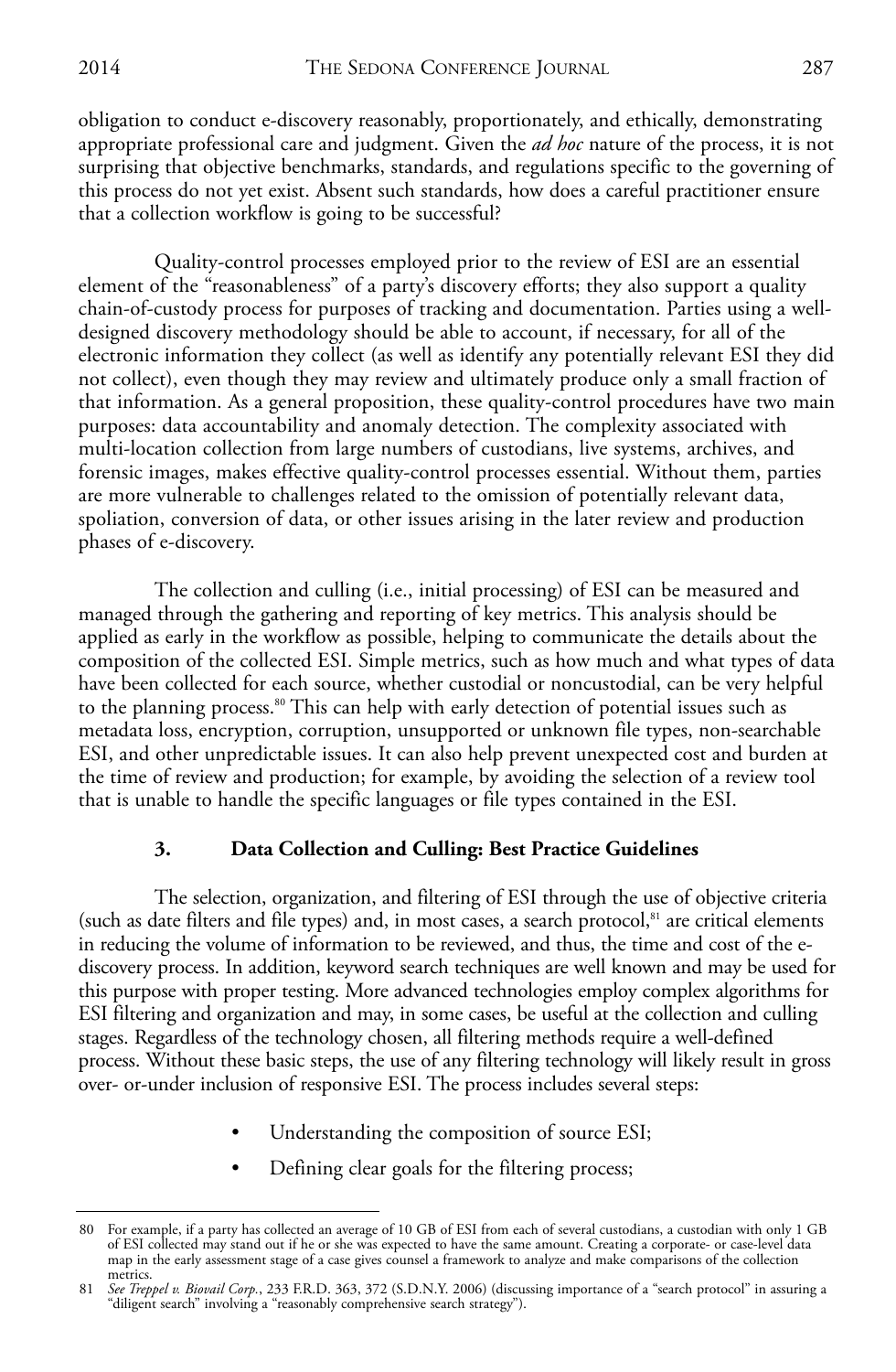- Applying the filter; and
- Testing the outcome.

Understanding the composition of source ESI is critical when filtering the information. There are many possible types of documents in any given ESI collection: some documents may be handwritten; others may be written in one or more languages other than English; some may be compressed (e.g., \*.zip files), encrypted, or otherwise protected; and still others may be composed of images without searchable text (e.g., electronic faxes or scanned paper documents). This may result in having to format, convert, translate, or otherwise specially process documents for subsequent filtering or review. For example, scanned paper documents must first be processed through optical character recognition (OCR) software to create searchable text. Without a well-defined process for all file types, some files may be ignored or missed during the filtering phase of the e-discovery workflow. Finally, the handling of handwritten documents should be separately addressed.

Defining clear goals for the filtering process will help achieve the intent of the filtering. First, the team needs to clearly articulate the filtering's intent – such as reduction of volume by exclusion, inclusion, organization, or classification of ESI – so that the appropriate tool can be utilized and the process can be explained.

The application and testing of any filtering process should be iterative and often may need to be repeated until the desired goals are met. It generally is not sufficient to run a filtering tool and trust that it is achieving the desired results without performing any follow-up measurement. Rather, a practitioner must evaluate the outcome of the search, looking for errors in how the filter rules were established or applied. A practitioner may use metrics, such as the number of included or excluded documents by keyword or filtering criteria, to evaluate the outcome. Examining keywords that return high and low numbers of "hits" can uncover issues with how the search was constructed, the choice of terms, or even issues with the data. For example, finding zero search "hits" on a key term or concept may point out that a search term is spelled incorrectly or was not stemmed appropriately, or that many of the documents do not contain searchable text. On the opposite end of the spectrum, finding a term that "hits" on a high percentage of the ESI may indicate that the term is too broad, or may need to be combined with additional qualifying search terms.<sup>82</sup>

Practitioners also should maintain data accountability through a chain-of-custody process. An initial, important step maintains the identification of the original source of data at each stage of processing, memorializing the file location, the directory and drive mappings on hard drives, and the contents and file counts for each unique source for each custodian. Best practices would include clear documentation of both what was done and what was not done. If Internet email is not processed for review, that should be documented. If a party uses forensic tools to recover deleted emails from a custodian's mailbox, that use should be documented (including the specific tool and the results). By applying a custodian-based view to the data, the party can report the total number of items from all sources applicable to each custodian (e.g., the live email server, email archive, hard drives, network shares, and removable media). Searching the review database for all items

<sup>82</sup> Sampling can also be useful in testing the effectiveness of filters, i.e., samples can be drawn and reviewed from both the set of documents hit by a filter and from the set excluded by a filter, so as to provide evidenc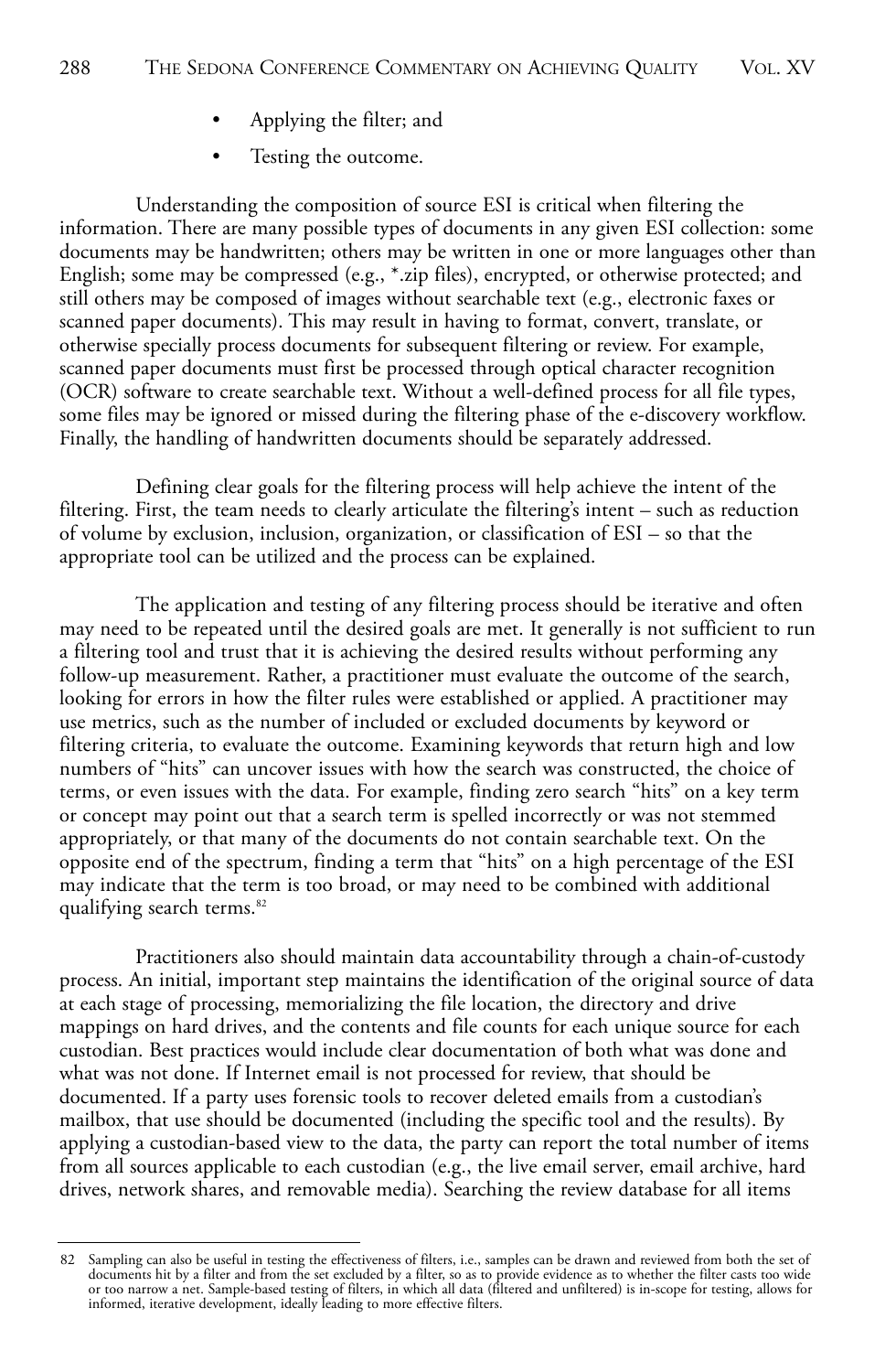associated with a custodian should yield a result that matches the total number of items from the processing report.

A cornerstone of data accountability is derived by establishing the counts of files on media before processing begins.<sup>83</sup> From this defined starting point, the party should make adjustments to file counts reflecting processing results for each source:

- Elimination of system files (e.g., based on the National Software Reference Library or "NSRL" filter);<sup>84</sup>
- Deductions for certain file types not processed (e.g., databases);
- Deductions for items that could not be processed (e.g., corrupt or virus-infected files, or documents created by proprietary software);
- Deductions for duplicates not processed; and
- Deductions for items not selected by filters.

In addition, it is also important to note files processed but not indexed, such as encrypted files or images.

The raw data regarding the electronic information is also useful for identifying anomalies in the data collected. Investigating and resolving these anomalies and exceptions in the data can serve as an additional quality-control check that may discover errors or omissions in the collection process. At a minimum, investigating anomalies may help to answer questions about the collection process that other parties or the court may have. In addition, undocumented but indexed exceptions raise a particular concern, as those items are otherwise loaded into the database and appear to be available for searching, analysis, and review.85

Email conversion may implicate additional issues. Conversion of email from one format to another is often necessary during the collection and processing of ESI because many service providers do not natively support all email formats. Given the potential for data loss or alteration (for example, loss of formatting, metadata, etc.) arising as a result of such "conversions," it is prudent to establish a process that will lead to a reliable and defensible result.<sup>86</sup>

Ultimately, of course, the quality and completeness of the collection and culling phases will be directly related to the care and planning – as well as the ability to adapt to changing needs – that are built into the protocol and executed under the leadership of the Team Leader.

<sup>83</sup> Note that file counts can, however, be misleading. Container files (e.g., PSTs) can and should be "exploded" for the purpose<br>6 fully indexing and understanding the overall data set and data profile.<br>84 See NATIONAL INST

<sup>85</sup> If they are not indexed, any keyword searches performed against the data will not include those items. Therefore a review that

is based, at least in part, on the results of keyword searches may overlook these items. 86 Among the questions that could be asked of a service provider with regard to email conversion are: (i) what email formats require conversion for processing; (ii) what conversion software will be used, and for what purpose was the software<br>developed; (iii) what known limitations in the software exist, including the above-described data loss or has the software been tested or vetted prior to selection for use, and how has the conversion process been tested or validated; (v) what is done to investigate or remediate errors; (vi) what errors are typical; (vii) does the conversion process alter date and<br>time values; (viii) does the conversion process preserve email addresses, resolved names, duplicates, email threads, encrypted messages, corrupt messages, foreign languages, Rich Text (RTF) formatted emails, HTML<br>formatted emails; and (xi) does the conversion process handle non-email objects (e.g., calendar ent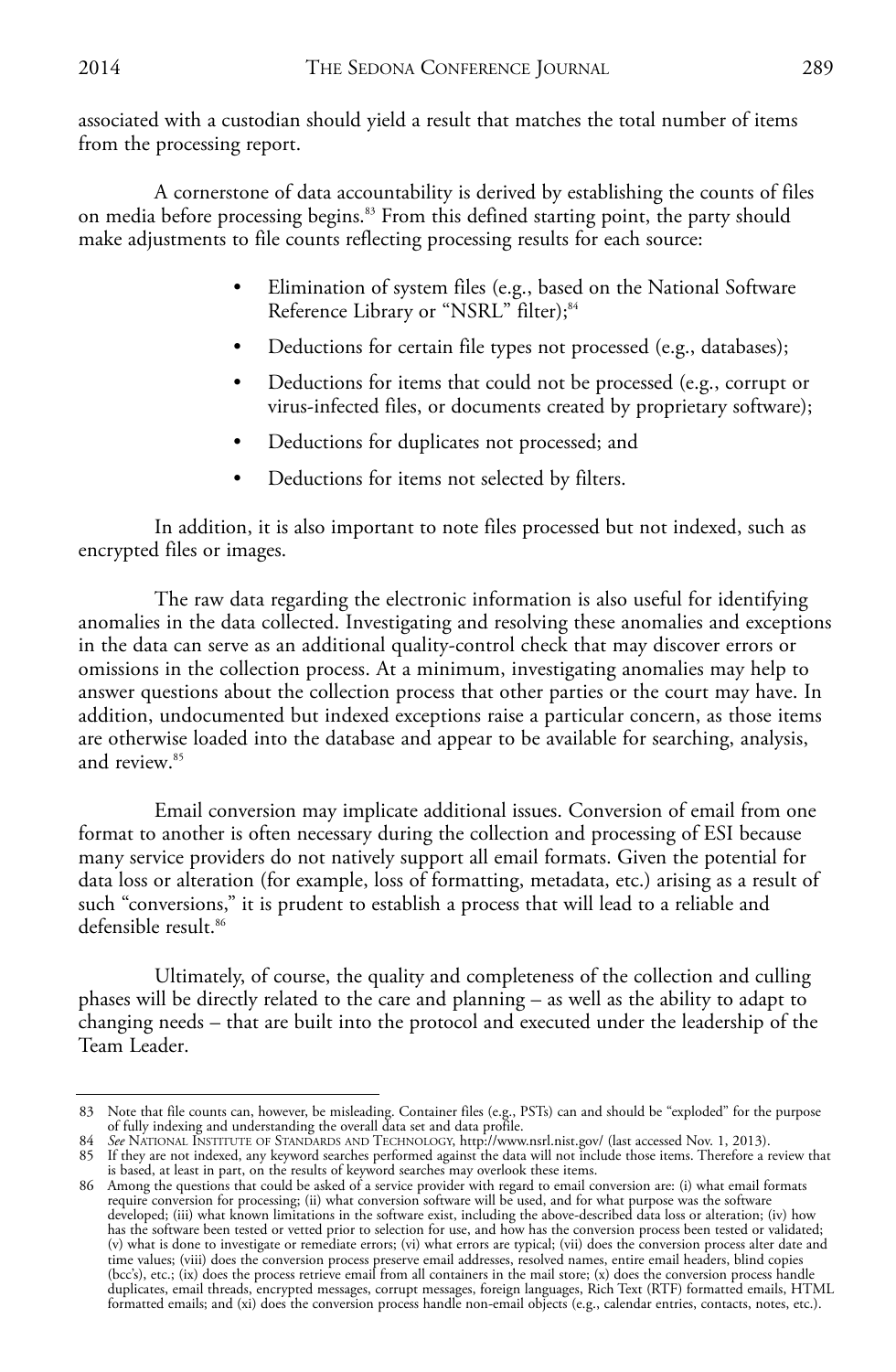#### **B. THE REVIEW AND PRODUCTION PHASES**

#### **1. Introduction**

Producing parties review documents or ESI for relevance and responsiveness before they are produced, as well as to determine if any privilege or other exemption is applicable.<sup>87</sup>

Effective management of the review phase requires organization and advance planning. Thoughtful structuring of the review process and coding protocols, sufficient attention to staffing, and open communication and collaboration among attorneys, clients, and legal-service providers are hallmarks of well-managed document reviews. Attention to quality control throughout the process is paramount to providing meaningful and costeffective results.

Traditional large-scale document reviews typically have involved large numbers of individuals of varying expertise and responsibility. Leadership by individuals who will manage the diverse roles and tasks in coordination with the Team Leader (or his or her delegate) is crucial in the following respects:

- Providing clear guidelines governing "knowledge transfer" from the trial team and managers to the document review team and those assisting on a particular review project. Such guidelines also ensure an adequate "knowledge transfer" from those familiar with the documents and data, back to the trial team and senior managers;
- Developing the applicable responsiveness and privilege criteria;
- Determining search methodologies;
- Ensuring consistency, to the extent possible, especially in areas relying on human review and judgment; and
- Providing for objective quality benchmarks to measure the performance and effectiveness of the review process.

#### **2. Using Automated Methods to Reduce the Initial Burden of Review**

As discussed in connection with the collection process, and as set forth in the *Sedona Search Commentary*, there are a number of automated tools that can greatly assist in reducing the overall data universe, in at least four fundamental ways: first, by helping to identify only the portion of the universe of collected ESI that is potentially responsive, based on whatever automated search methodologies and protocols are employed; second, by de-duplicating (or tagging) identical or "near" duplicate ESI so that a particular ESI object is reviewed only once; third, by eliminating certain types of files that likely are not relevant (e.g., video and program files); and fourth, by identifying and eliminating obvious spam from the review population.<sup>88</sup>

<sup>87</sup> Throughout this section, the term "privilege" is used to refer to both the attorney-client privilege and the attorney work product doctrine. 88 *See Sedona Search Commentary, supra* n.25, at 245.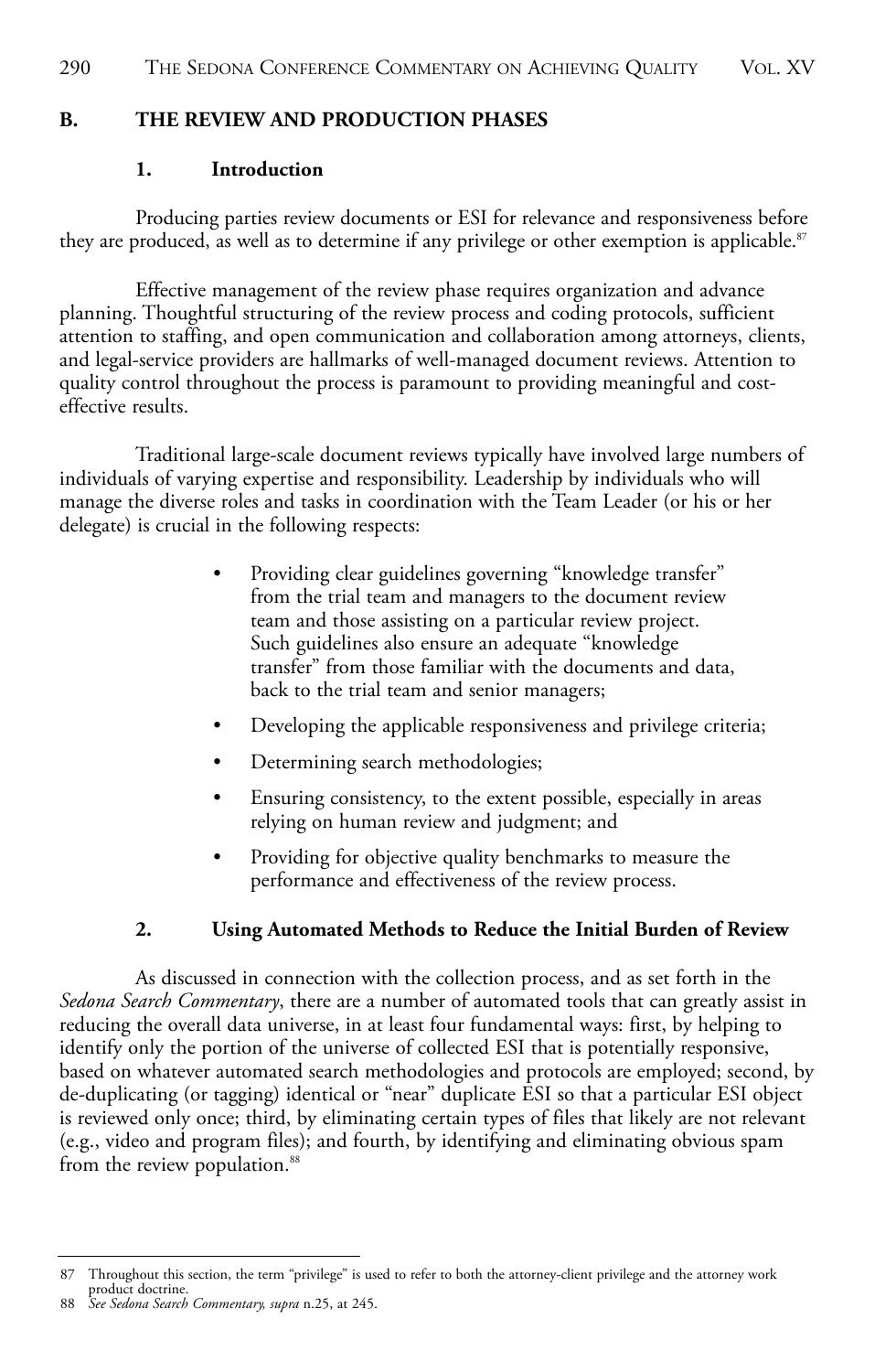A number of legal-service providers now offer various forms of automated tools that can significantly reduce the number of electronic documents to be reviewed manually, by extracting the documents most likely to be responsive to a discovery request and leaving the remainder unselected and unreviewed.<sup>89</sup> Given the rising costs of complying with ediscovery requests, tools that enable a party reasonably, appropriately, and substantially to reduce the amount of ESI that must be reviewed by humans should be embraced by all interested parties – plaintiffs, defendants, the courts, and government agencies.

For example, to conduct an automated search process utilizing statistical sampling, the first step effectively shares and transfers knowledge among counsel, the project management team, and those with knowledge of the corpus of ESI that is the subject of ediscovery. The knowledge gained in this process is used to develop one or more search strategies (e.g*.*, Boolean searches, concept searches, metadata filters, language-based approaches using taxonomies and ontologies, statistical "clustering" techniques, relevance ranking, machine learning, or other proprietary strategies). Once the responsive data set has been characterized, a random sample of categorized material is chosen; reviewers analyze this sample. This random sample will contain both responsive and non-responsive material, and reviewers classify these documents as they normally would in a manual review. The reviewers' classifications are then compared to the results reached by the chosen categorization method(s). When there is a difference between the determination made by the human reviewer and the categorization method, the legal team reviews the document and decides which is correct. Adjustments are then made to the search strategy. Sometimes the differences require modifications so that a particular type of document is filtered in the future.

This iterative process of sampling and refinement is typically continued until the rate of difference between the automated methods and human review meets the acceptable threshold of accuracy defined for the project. Once it reaches that threshold, the final categorization is run on the entire data set, and the responsive documents can then be prepared for production (subject to any further privilege or other manual review deemed necessary).

Another approach employs a "blended review" process, combining the use of manual review by humans with automated software-based review. Specifically, automated tools can help reduce the workload when manual review is required. For example, where potentially privileged documents are involved, a "privilege" vocabulary identifying attorney or law firm names can be used in conjunction with a vocabulary identifying topicallyrelevant information. In this way, the likely privileged documents can be identified initially, and then subcategorized by relevancy, allowing the manual reviewers to start with, and focus on, the most pertinent privileged documents.

Once the ESI universe has been reduced to the population of documents that will be reviewed, there are review tools on the market that can help review teams organize and more effectively work with what still may be a considerable volume of electronic data. For example, a number of service providers offer categorization and "clustering" tools that group documents relating to the same or similar topics so they can be reviewed together – accelerating the speed of review and ensuring greater consistency in the treatment of the documents.90 Other providers offer email threading, which likewise pulls together related

<sup>89</sup> The magnitude of the cost reduction typically depends on the percent of responsive documents in a data population, the

number of different issues relevant to the data request or subpoena, and the extent to which human review is applied.<br>90 See Ramana Venkata & Michael A. Geibelson, *Overcoming E-Discovery Challenges with New Technologie*s, e-discovery and help satisfy client demands for finite, predictable e-discovery costs."), http://www.lacba.org/Files/LAL/ Vol30No4/2388.pdf (last accessed Nov. 1, 2013).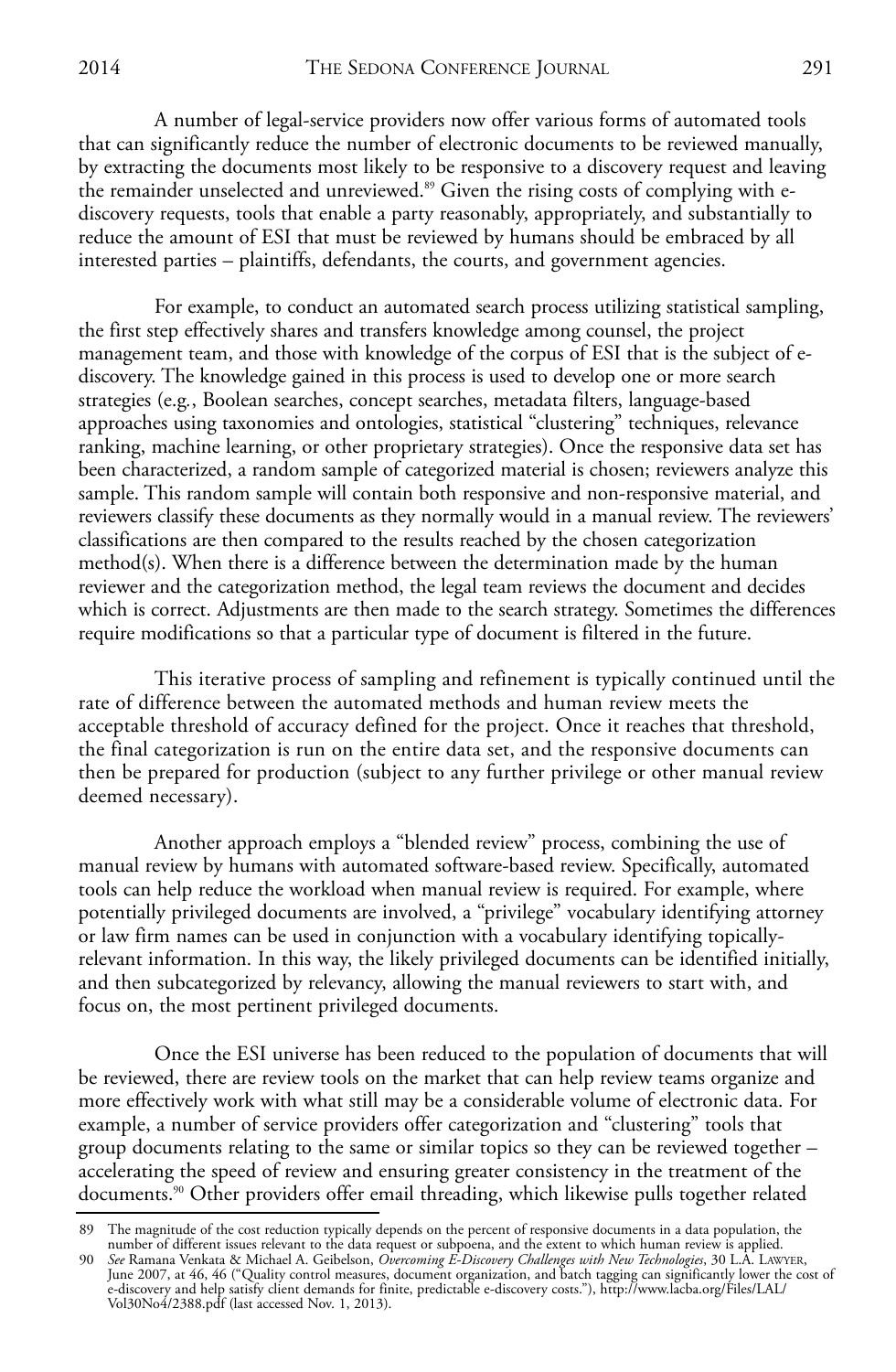emails from a given email chain so they can be reviewed together – as opposed to being randomly dispersed throughout the document set and reviewed independently by different reviewers. Still other providers offer software that can rank a document collection from those documents most likely to be relevant to those least likely to be relevant, thereby allowing the legal team to focus its resources and make strategic decisions about what documents require expensive attorney review. Because many of these tools work by extrapolating coding decisions made on a sample set of documents to make predictions about the entire corpus, it generally will be important to have strong quality controls in place during the sample review.

Although all of these review tools are quite useful in reducing the time spent in reviewing ESI, in most present-day litigation there will still, to a greater or lesser extent, be a need to review manually some portion of the document population to determine responsiveness to a particular e-discovery request. Moreover, it is still common for all or some portion of the data to be reviewed a second time *(*i.e., by a different reviewer) for privilege, or as a quality check on the first-level review, or simply to understand the facts.

To the extent that automated search and retrieval methods are used for reducing the ESI data set to a more manageable size for purposes of review, a party may be called upon to demonstrate to opposing parties, courts, and government agencies that its chosen method and tool accurately captured a reasonable amount of the relevant, non-privileged ESI, and that the prevalence of relevant documents in the remaining, unreviewed and unproduced ESI is acceptably low. *See also* discussion, *supra*, Part II.B.3.

In citing to the *Sedona Search Commentary*, as well as to the federal government's TREC Legal Track research initiative,<sup>91</sup> the Court in *Victor Stanley I* stated that "there is room for optimism that as search and information retrieval methodologies are studied and tested, this will result in identifying those that are most effective and least expensive to employ for a variety of ESI discovery tasks."92

In addition, while the case law in this area will have to evolve to address challenges to particular e-discovery processes, parties employing these methods may support their use by citing past studies and by employing accepted statistical sampling techniques. As noted in an article summarizing legal principles related to e-discovery:

As with any technology, it is imperative to perform frequent, thorough checks to make sure that the searches are working, perhaps by using a sampling method. … The needs of the litigation at issue should dictate what technology gets used, and how, in order to strike the optimal balance possible between recall and precision. The key to defensibility is that litigants employ these search strategies as part of a reasonable, goodfaith, well-documented discovery protocol. Lawyers must understand where the search technology fits into that protocol and have confidence that they have taken measures to ensure the quality of their searches. (footnotes and internal quotes omitted)<sup>93</sup>

<sup>91</sup> *See* http://trec-legal.umiacs.umd.edu (last accessed Nov, 1, 2013); *see also Sedona Search Commentary, supra* n.25.<br>92 250 F.R.D. at 261 n.10. *See also* technology-assisted review cases cited n.51, *supra.*<br>93 M. find it).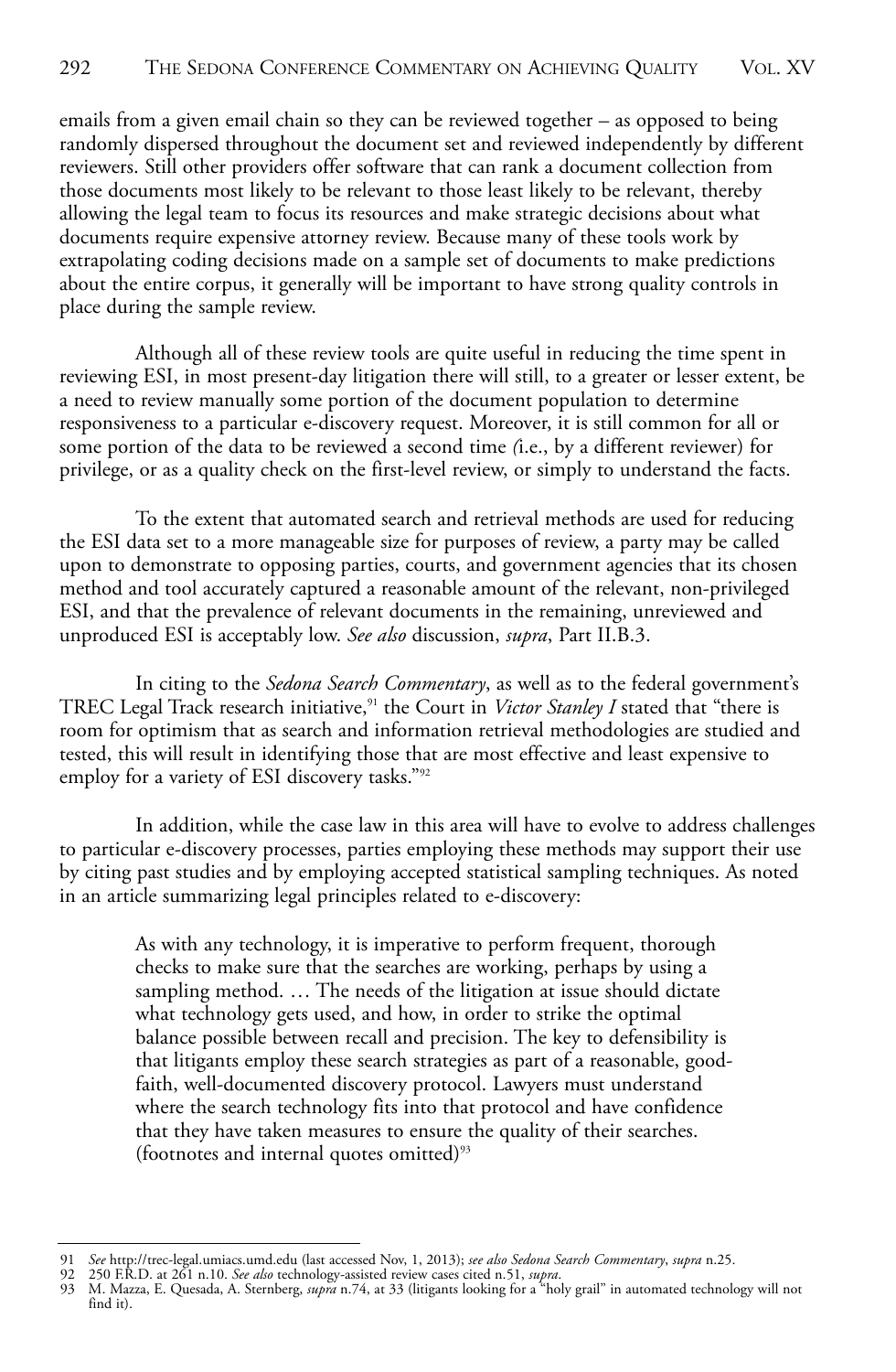Thus, as noted earlier, sampling techniques can be used to establish, at a certain confidence level, that unreviewed and unproduced material in the form of ESI is likely to be non-responsive to a particular discovery request.<sup>94</sup>

#### **3. "Clawbacks," Rule 502, and Reliance on Automated Methods**

In addition to the tools and techniques set forth in Part II, growing volumes of ESI in litigation will require new, creative, and strategic approaches to efficiently manage ediscovery. Together, the "clawback" provision of amended Federal Rule of Civil Procedure 26(b)(5) (allowing for the return or "clawback" of inadvertently produced privileged materials) and Fed. R. Evid. 502 (generally immunizing parties from third-party challenges if their "clawback" agreement is included in a court order) can provide powerful protection against privilege waiver resulting from inadvertent production of privileged material in discovery. In light of these developments, and without employing labor-intensive manual review (except for spot checking for responsiveness and privilege), in appropriate circumstances, counsel may wish to assess their client's interest in producing potentially responsive documents gathered as the result of automated search and filtering methods.<sup>95</sup> That is, even with a "clawback" agreement in place, a party may wish to perform sufficient sampling and other quality-control methods to reach a level of comfort on matters of relevance and privilege, but once that comfort exists, rely primarily on the automated methods to determine which documents are produced. This allows the majority of documents to be produced without exhaustive manual review, and traditional manual review will only be employed on documents initially identified through automated means as candidates to be withheld on grounds of privilege. This approach substantially reduces costs and burdens for both producing and requesting parties, and ideally, the pros and cons of such an approach should be discussed at the outset of the discovery process. Adoption of this approach does not, however, obviate the need for employment of measures of quality at every stage.

#### **4. Quality-Control Guidelines for Responsiveness and Privilege**

The use of quality-control tools throughout the review process can provide ongoing performance metrics and resolve potential ambiguity in training and instructions. Indeed, when quality checking is combined with training, a resource-intensive review process can be made much more efficient by improving the quality of initial reviews with iterative feedback.

In traditional document review, there are two basic approaches to quality checking first-level reviewers' coding decisions when dealing with ESI. One approach is to have a second level of review performed – by a senior lawyer or using trained computer software – on some or all of the coded ESI. Another is to run statistical analyses of coded documents to check for consistency across reviewers, and then conduct a targeted, second-level review only where there are unexplained statistical variations.

<sup>94</sup> The same techniques can be used to determine, at a certain confidence level, that the produced documents are, in fact, relevant.

See generally Advisory Committee Note to FED. R. EVID. 502: "Depending upon the circumstances, a party that uses advanced analytical software applications and linguistic tools in screening for privilege and work product may be found to have taken<br>'reasonable steps' to prevent inadvertent disclosure''; *see also Rhoads Indus., supra,* n.57 (ci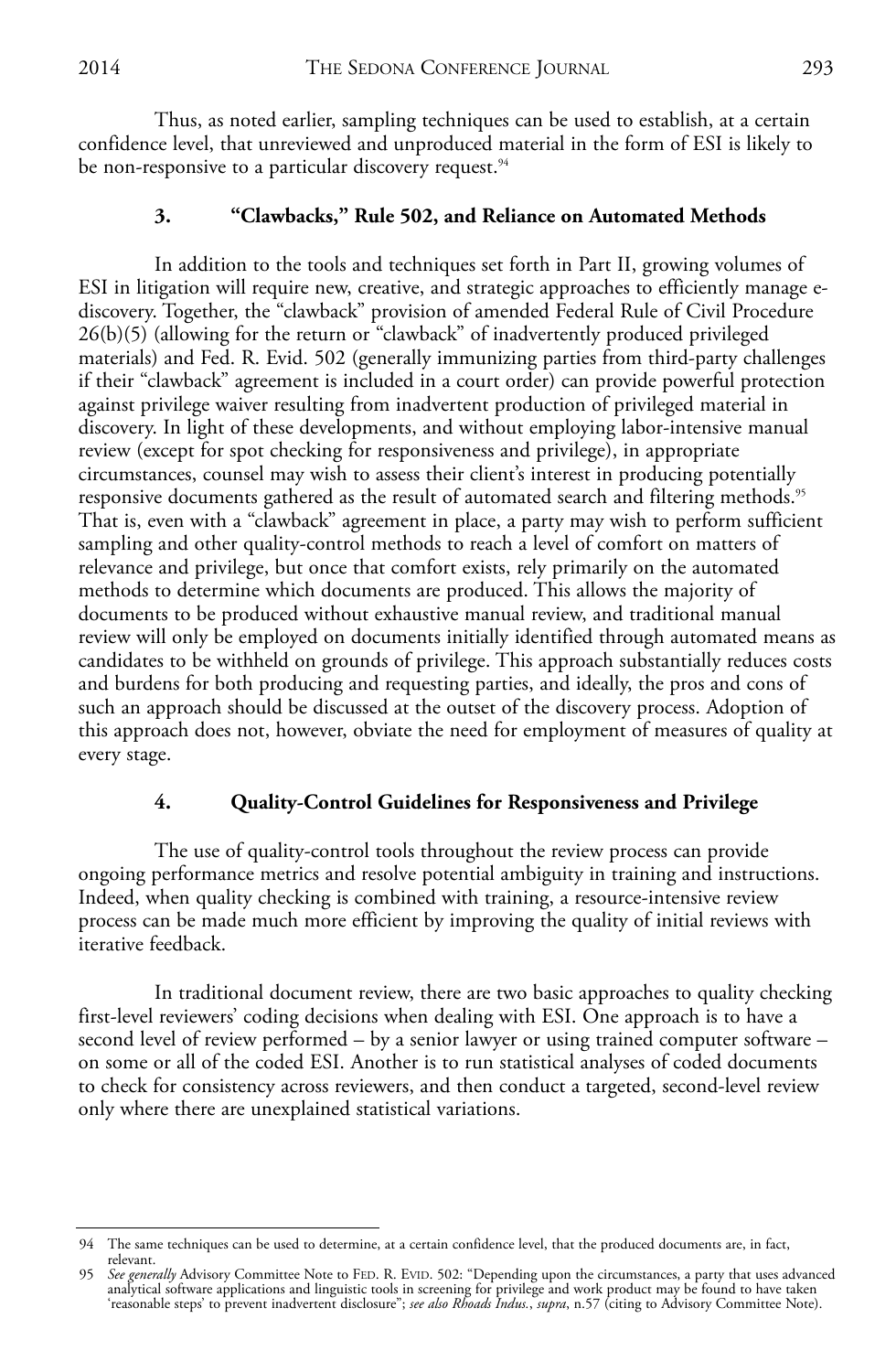However, as recent research<sup>96</sup> and common sense confirm, members of any legal team can disagree on relevance assessments of specific ESI. The standard for first-level reviewers (often contract attorneys) should therefore never be perfection, especially given that "reasonable minds" can differ on exactly what is or is not relevant to a particular request. To further enhance the quality of first-level review, guidance should continually be refined to assist the reviewers in getting at least the "easy" documents correct, and in coming as close as possible to the desired result on "close-call" determinations.

Review for privilege can require an even more nuanced legal analysis and, as such, can be more expensive per document than review for relevance or confidentiality. Complexities include, for example, the use of email chains and internal legal department communications.97 Incorporating processes that safely minimize the number of records being reviewed for privilege will lead not only to a more efficient, cost-effective review, but also to faster turnaround for production and higher quality privilege logs. These processes might include:

- Creating a "potentially privileged" set of documents that obtains more scrutiny from more experienced reviewers. This can involve the use of file extensions, document, sources, keyword searches, metadata filters, and any internal designations of privilege. (Note, however, that all footers can contain the words "confidential" or "privileged.")
- Identifying structured data sources containing data that is never in the hands of an attorney and is not created for any litigation purposes. However, companies and counsel need to be aware that such data sources may contain information that is nonetheless prohibited from disclosure by operation of law, regulation, contract, or that is confidential or proprietary for other reasons.<sup>98</sup>

Quality control is a constant process throughout the production phase of litigation. After the review of an initial subset of ESI has been completed and all reviewers are deemed to be performing adequately, the team should implement a quality-control protocol to apply on a going-forward basis. This protocol should be adjusted to accommodate the reviewers' growing understanding and new developments in the case.

For example, the system should address the percentage of ESI checked, as well as the methods for selecting ESI to be checked. It is not always necessary for a team to review 100% of the responsive ESI population a second time; instead, sampling measures may be appropriate. To guard against inadvertent production of privileged ESI, in some reviews, a complete check is made of ESI with attorney names (and/or other terms commonly

<sup>96</sup> Research shows substantial variance in how human subject volunteers "assess" relevance or non-relevance in response to a<br>hypothetical production requests under FED. R. CIV. P. 34. See generally Maura R. Grossman and Gor Technology-Assisted Review in E-Discovery Can Be More Effective and More Efficient Than Exhaustive Manual Review, 17 RICH.<br>
J. & TECH. I. I (2011); Maura R. Grossman and Gordon V. Cormack, Inconsistent Responsiveness Deter

testing").

<sup>98</sup> Where parties or their counsel are unwilling or unable to determine that a group of records are completely barren of privileged material, they may wish to consider an offer to produce these documents under a "quick peek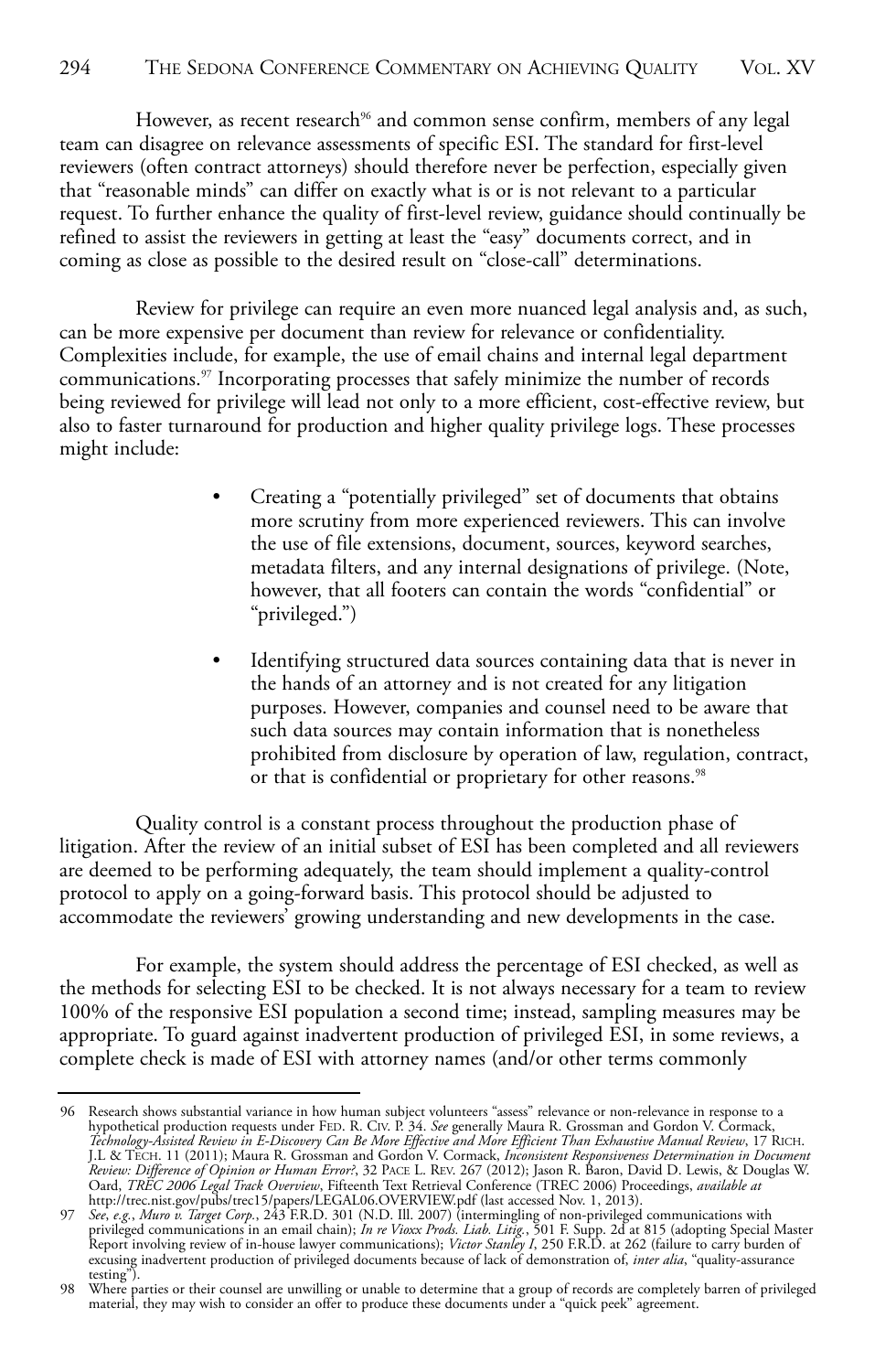associated with privileged documents). Prudence also suggests close checking of the ESI in the production queue that originates from the files of custodians known to work closely with attorneys.

Consistency checking may assist practitioners in evaluating the review. Every discrete object in the review population should ultimately be coded as responsive or not. Accordingly, a check can be done to locate any ESI that exists in the database without the requisite coding. Rather than waiting until the end of the review, this check can be done on a rolling basis as the review proceeds (e.g., at the conclusion of review for each relevant custodian). In addition, consistency in coding across like documents is important; and practitioners should adopt measures to ensure, or at least increase the likelihood, that duplicate or near-duplicate documents are being coded in the same fashion.

Practitioners also should identify other inconsistent combinations, and regularly search the database for such errors, both to correct them and to determine their source so as to correct course and avoid creating more errors. Listed below are a few examples of consistency searches, with the caveat that they will necessarily vary from review to review:

- ESI coded as responsive without coding for potential privilege (where known subsets of the population are considered privileged);
- ESI coded as potentially privileged without coding for privilege type;
- ESI coded as non-responsive and noteworthy;
- ESI coded as non-responsive and potentially privileged;
- ESI coded as in need of redaction, but no redaction has been applied.<sup>99</sup>

Additional common practices for quality control during the review process include:

- Comparing coding among reviewers on a common subset of ESI and providing individual or group feedback following the results;
- Developing a system for early review and assessment before reviewers get too far into review (e.g., the first 100 coded ESI objects are automatically sent to the second-level review team for assessment);
- Selecting a group of documents by running a search by reviewer, specifically targeting codes that will give a broad idea of how each reviewer is handling certain codes;
- Analyzing the daily tracking sheet (i.e., data log) and/or service provider software-generated statistics to identify the frequency of second-level changes to first-level reviewers' coding decisions, and targeting areas of frequent disagreement;
- Conducting early assessment of ESI marked "privileged" to identify any misunderstandings about privilege, and if necessary, providing feedback;

<sup>99</sup> State-of-the-art review platforms offer support for structures – such as mutually exclusive tag groups – that help enforce these consistency rules during the review process. As they evolve, they may be support for many more such structures ("if it gets this tag, it must also have this one") that make it easier for inconsistencies to be identified. When available, these should be understood and fully utilized in the design of the review.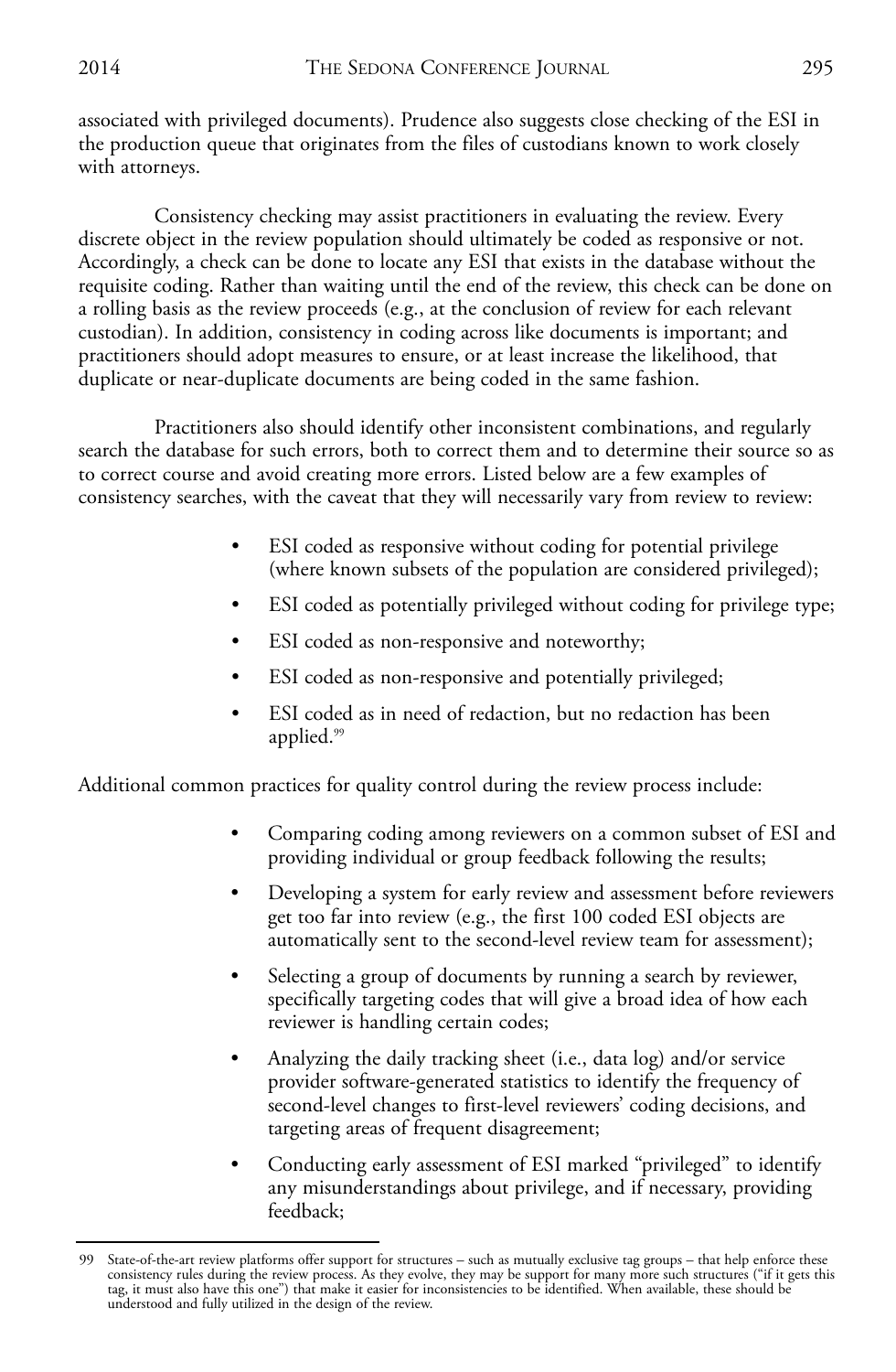- Conducting detailed quality review of "potentially noteworthy" ESI;
- Conducting detailed quality review of key custodians or high-level custodians (e.g., the CEO) to assess the need for early client feedback;
- Running tests to identify logically inconsistent coding (e.g., a "responsive" tag but no responsive coding category or issue tag is selected);
- Tracking rates of review (i.e., the time taken per reviewer per document), and investigating any outliers compared to peer reviewers;
- Gathering metrics on the overall review process itself, including ESI or documents reviewed per hour, "pages" per hour, sampling for congruence, and total costs.

The hosting service provider and/or litigation support project manager can assist with statistical tracking of review efforts (both for substance and pace) for all levels of review. Service providers offer different options for review tracking and can provide reports that track, among other things, the number of "pages" reviewed, the number of ESI objects coded with a particular tag, the hourly average of "pages" reviewed, and the number of times second-level reviewers change the coding of a particular first-level reviewer.

At least three additional types of quality issues may arise in connection with document review:

> • Review of data "exceptions." It is not unusual for different providers and software applications to have difficulty processing obscure, password-protected, encrypted, or corrupted records in the data set. Some data may also be unreadable, for example, characters may be scrambled or random. Service providers typically refer to such documents as "exceptions." Service providers should be able to provide "exception reports" regularly throughout the review and address these issues on an ongoing basis.

Because exceptions can take considerable time to resolve, waiting until the end of the review to address these files can be a mistake because it can interfere with timely production. If the provider is not able to remedy the problem, third-party consultants may be called in to process the data with different tools. Some passwordprotected materials can be "cracked," and others may need to be returned to the client for input. Finally, the content of the exception data should be considered. If it can be determined from the file name or type that it is not likely to contain relevant information, a party should consider whether to inform the opposing party or government agency that the file will not be processed further.

ESI in foreign languages. Another category of ESI that would commonly be set-aside during review is foreign-language materials. It may be necessary to obtain translations (informal translations using Internet tools may suffice for the purposes of preliminary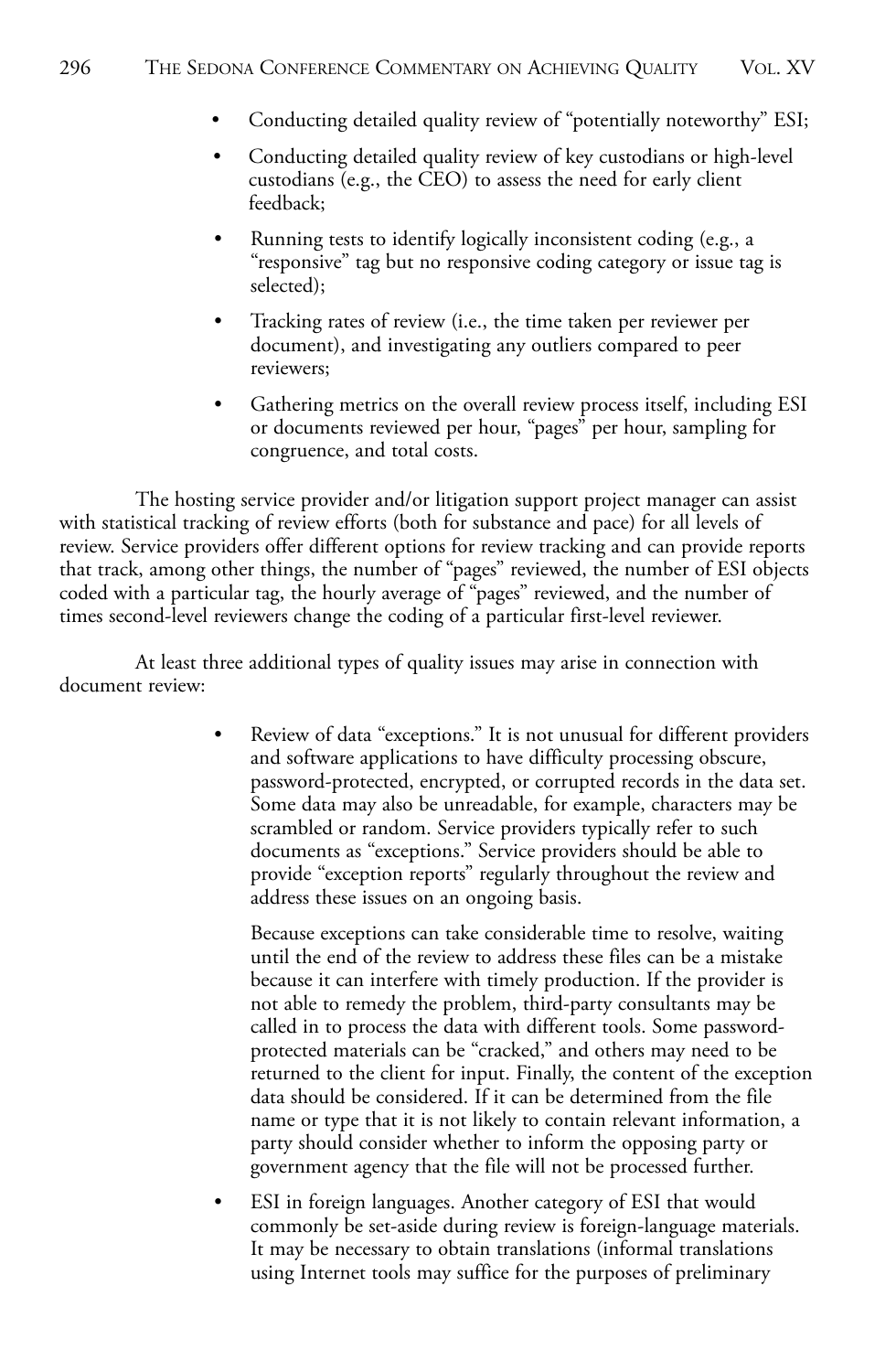review), so time should be built into the production schedule to get these materials translated, reviewed, coded, and processed for production, as required.

• Loose electronic media. If certain types of media have not been made part of the primary review database (such as video or audio tapes, disks, DVDs, CDs, etc.), it is important to build time into the review schedule for review of those materials prior to the final production.

#### **5. Preproduction Quality Checking**

Practitioners should employ both preproduction cleanup measures and additional quality-assurance checks, as warranted. Once the review of a set of documents and ESI is complete, the service provider and the team should perform preproduction tasks and conduct final quality checks to ensure that the documents are properly queued, numbered, and labeled for transfer to the final production medium. Although many teams implement quality-control measures throughout the review process, it is important to develop a plan for a final quality review of the preproduction set, which can include performing an appropriate analysis to verify that all ESI coded as responsive and not privileged has been queued for inclusion in the production. This review might also include checking for:

- Inadvertent production of privileged ESI, to ensure that no documents marked "privileged" have been loaded onto the production media. The team may also want to run relevant attorney names or "potentially privileged" terms through the preproduction set as a final check. It is important that the team verify that redactions are properly applied in all production formats.
- Non-responsive ESI, to ensure that no non-responsive data has been loaded onto the production media.
- Inconsistent or illogical coding of ESI, to identify all documents containing inconsistent or illogical coding (e.g., the reviewer checked a responsive issue tag and also checked "non-responsive").
- Data formats and labeling, to confirm that all data on the production media has been loaded in the required or agreed-upon format.<sup>100</sup> Care should also be taken to ensure that the documents on a disk or other production media are properly labeled, including any necessary confidentiality or FOIA designations, and that the disks or other production media themselves are also properly labeled for production.

### **6. Final Quality Checking at Production**

While quality checking should be undertaken at each stage of the review process, a final check is appropriate prior to production:

> Checking to confirm that the number of files being produced matches the expected number of files (i.e., file count and

<sup>100</sup> The service provider should also check the production media to ensure that all data will be readable and that no data has become corrupted.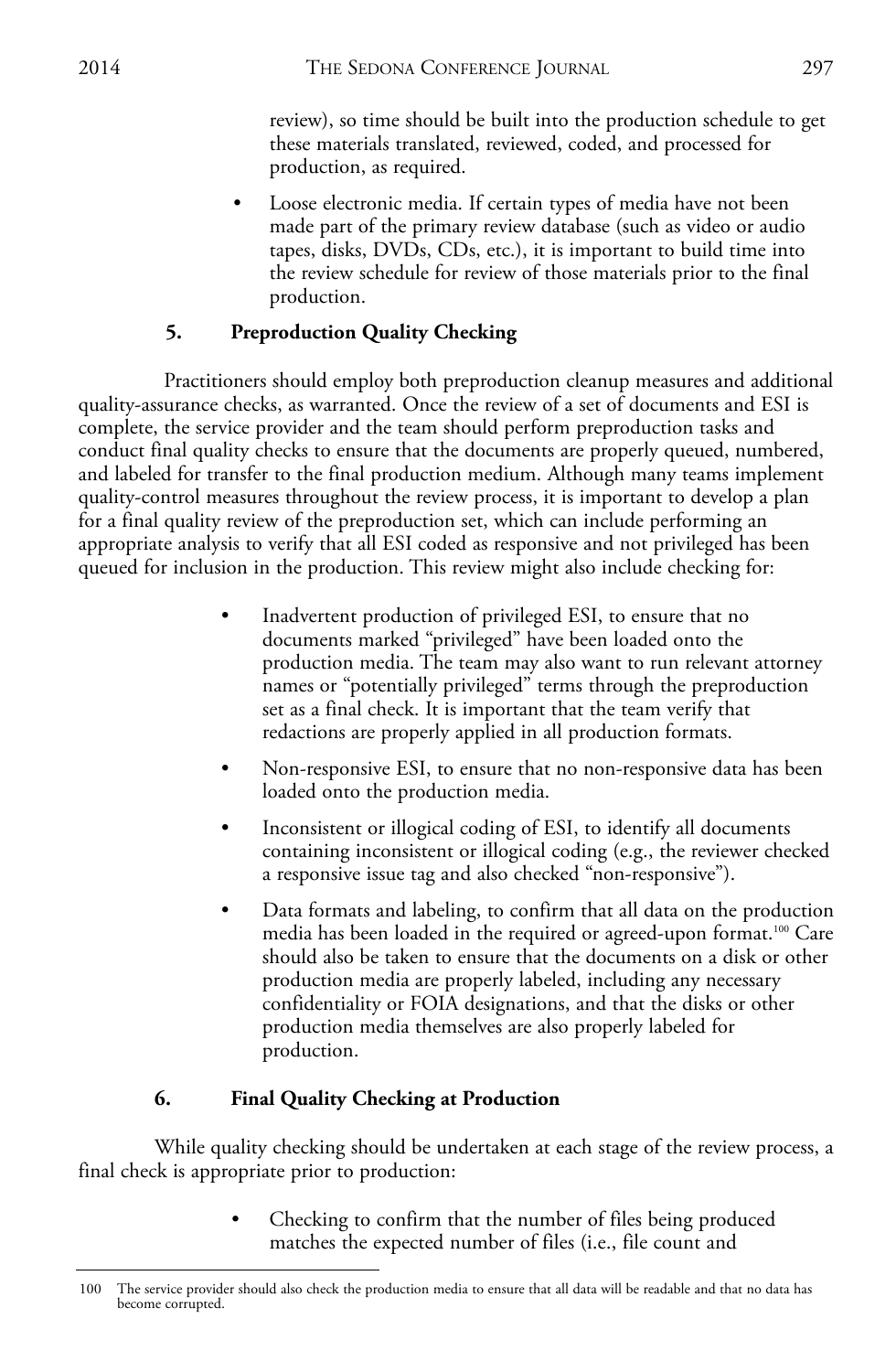reconciliation), to protect against the inadvertent inclusion of extra (possibly hidden) files.

- Each production to opposing counsel should be quality checked to ensure that no materials designated as privileged or otherwise protected against disclosure were accidentally included in the production. Quality checking can include:
	- 1. Random spot checking of the production and re-review of particular records;
	- 2. Re-running keyword searches over the production similar to those used in creating the "potentially privileged" set. Documents returned by the search can be re-examined to ensure they are not privileged; and
	- 3. Running data format or pattern searches over the production to find potentially unredacted, but protected, personal information (e.g., a search for "###-##-####" to detect Social Security numbers).
- Where structured data is being produced, samples of the production set should be reviewed in the format in which it is being produced, to ensure that the correct data fields are present and that any fields that were redacted are not included in the production.

As a final note, to the extent possible, the legal team should organize its review in advance so that objective data (e.g., authors, recipients, dates, etc.) can be automatically populated into privilege logs. Contemporary review tools can support this process to a considerable extent, greatly simplifying the process of generating privilege logs. Such information, however, should be reviewed for accuracy and completeness.

#### **CONCLUSION**

#### **"***The future is already here – it's just not evenly distributed.***"** <sup>101</sup>

Tremendous growth in the volume and complexity of ESI, and increasing scrutiny of the e-discovery process by opposing parties and the courts, bring with them increased risk of spoliation sanctions that compel the legal profession to implement best practices to achieve greater quality in all phases of the e-discovery process, including in its collection, culling, review, and production phases. In today's legal environment, using project management, measures of quality, and statistical sampling, are some of the ways in which to adopt lean, efficient and smart business practices. Put another way: just as Moneyball<sup>102</sup> demonstrated the value of applying new statistical measures to assess baseball talent (even while running counter to "tried and true practices" based on intuition and culture), this

<sup>101</sup> William Gibson, quoted in THE ECONOMIST (Dec. 4, 2003).<br>102 See Michael Lewis, MONEYBALL: THE ART OF WINNING AN I

<sup>102</sup> *See* Michael Lewis, MONEYBALL: THE ART OF WINNING AN UNFAIR GAME (2003). For a good summary of the book's thesis, *see* http://en.wikipedia.org/wiki/Moneyball (last accessed Nov. 1, 2013).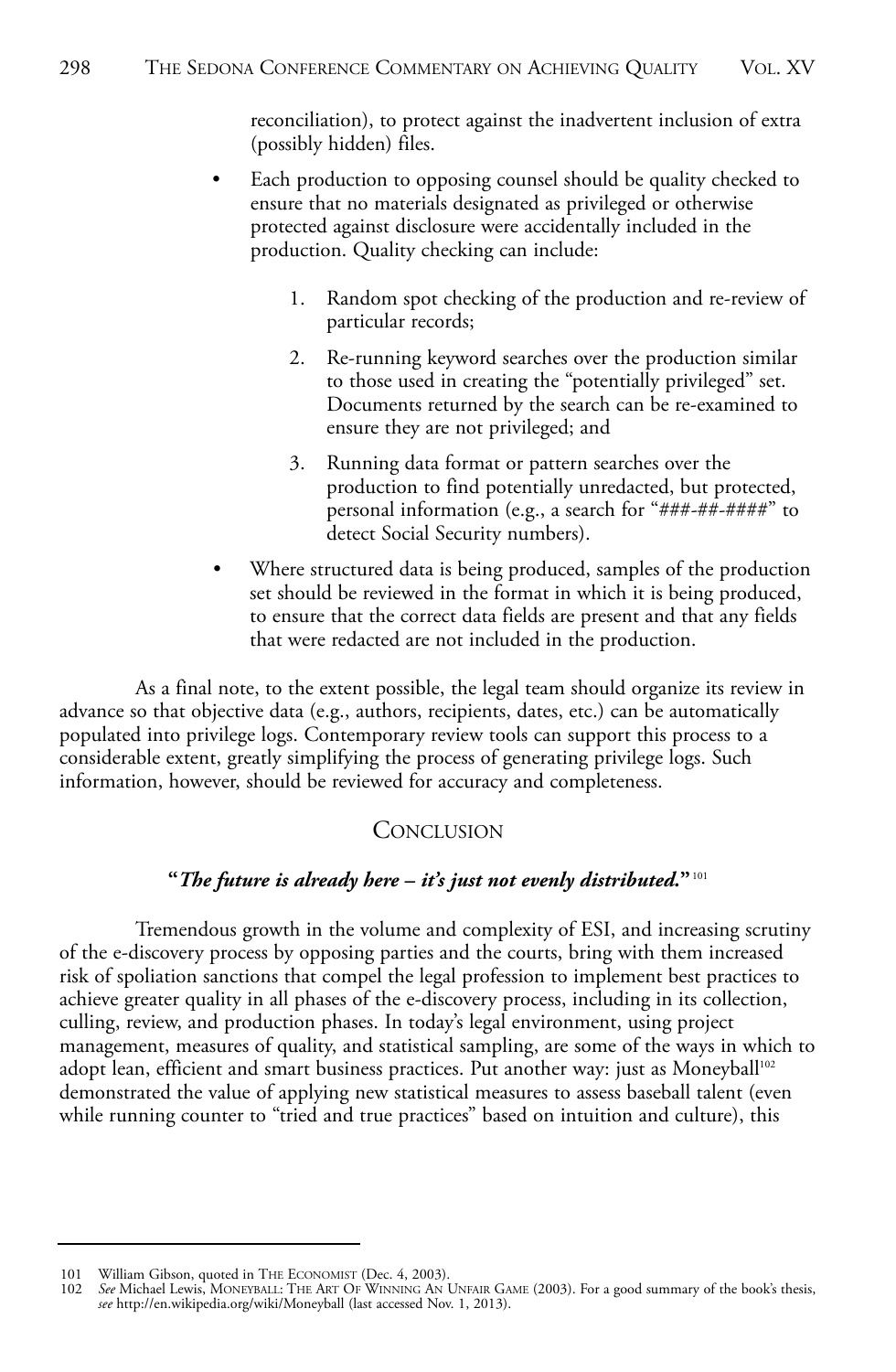In the end, cost-conscious firms, organizations, and institutions of all types that are intent on best practices and overburdened judges will demand that parties undertake new ways of thinking about how to solve e-discovery problems – including employing better project management and better measures of quality to achieve optimum results, as outlined in this commentary. The technical and project management-oriented quality processes discussed here (as well as others) should be incorporated into every litigator's continuing education and daily practice.

These processes also dovetail with, and support, *The Sedona Conference Cooperation Proclamation* – which calls for incorporation of the best thinking of "disciplines outside the law" to achieve the goal of the "just, speedy, and inexpensive determination of every action and proceeding." In the end, striving to attain a quality outcome in the conduct of litigation is consistent with the highest ethical calling of the legal profession.

<sup>103</sup> *See also* Ian Ayres, SUPERCRUNCHERS: WHY THINKING BY NUMBERS IS THE NEW WAY TO BE SMART (Bantam Dell 2007). Ayres, a Yale Law School professor and econometrician, writes:

We are in a historic moment of horse-versus-locomotive competition, where intuitive and experiential expertise is losing out time and time again to number crunching. In the old days many decisions were simply based on some mixture of experience and intuition. Experts were ordained because of their decades of individual trial and error experience. We could trust that they knew the best way to do things, because they'd done it hundreds of times in the past. Experiential experts had survived and thrived. If you wanted to know what to do, you'd ask the grey-hairs. Now something is changing. Business and government professionals are relying more and more on databases to guide their decisions.

For a general overview of the growing field of analytics and business intelligence, *see* Thomas H. Davenport & Jeanne G. Harris, COMPETING ON ANALYTICS: THE NEW SCIENCE OF WINNING (2007).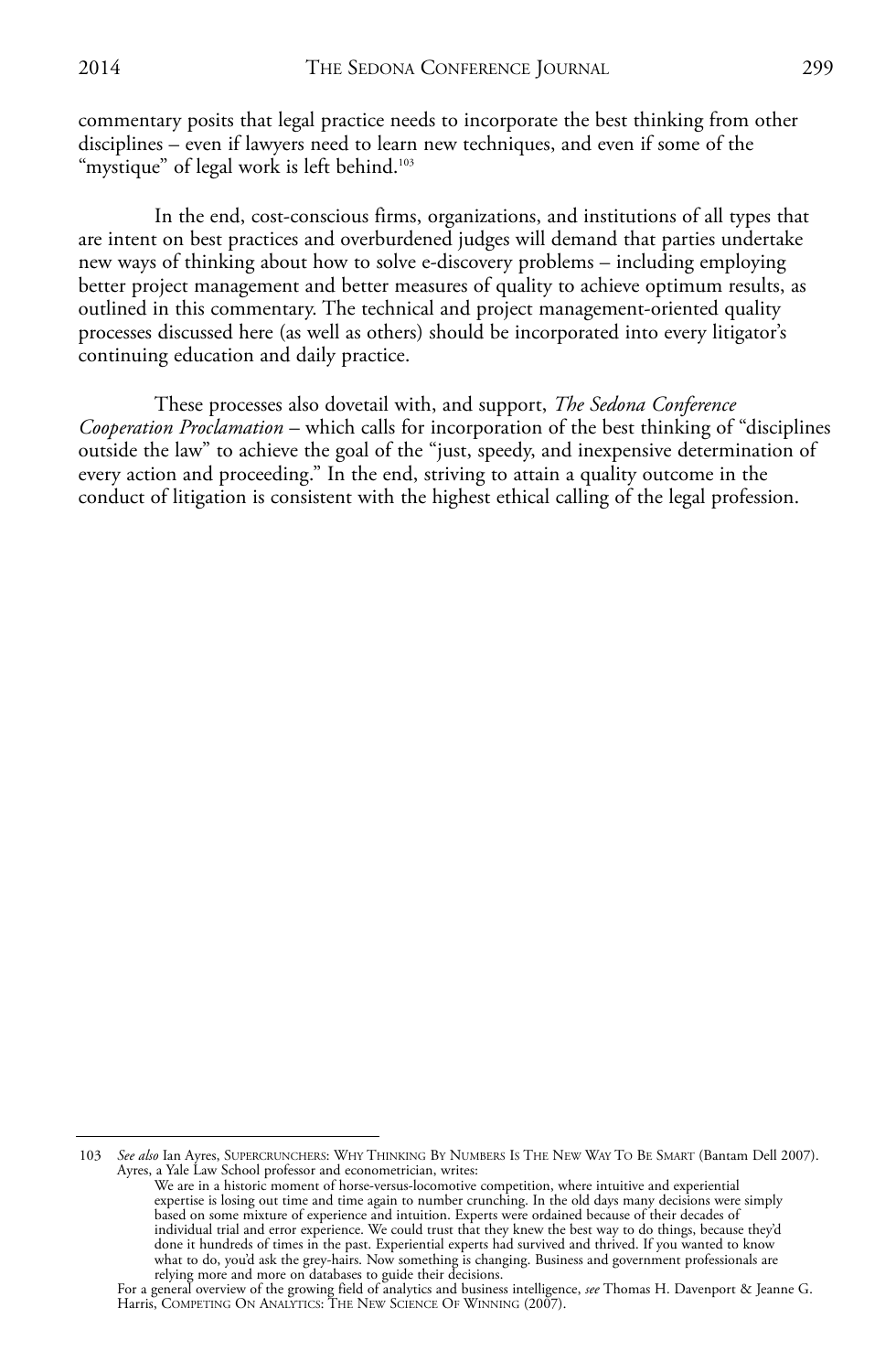#### APPENDIX: SAMPLING 101 FOR THE E-DISCOVERY LAWYER

The basic concept of sampling certain items from a population to better understand the characteristics of the whole population is simple and straightforward. Sampling is a familiar concept that is accepted by most people, including those tasked with reviewing electronic documents for responsiveness, and privilege. The application of sampling that most people are probably familiar with is with polling in national elections. Pollsters sample only a very, very small percentage of the voting public, but must take great care so as to ensure that the small number they are polling constitutes a genuinely representative sample of the entire population. On the basis of such a small but representative sample, the pollsters can predict:

- What percentage of voters would vote for a particular candidate;
- What the margin of error of the poll is (in statistical parlance, this is known as the "confidence interval"); and
- How certain they are that this result would hold  $up$  within the margin of error – when applied to the population at large. (This is known as the "confidence level.")

But mention "statistical sampling" in most other contexts and there is such apprehension about the process and the math involved, that, at least until very recently, statistical sampling was rarely used or cited in assessing the quality and consistency of the electronic document review process. Ultimately, lawyers are left in an unfortunate situation, since the document review process is well-suited to the application of statistical sampling to improve quality and reduce cost.

This section seeks to demystify the basics of statistical sampling and to explain how it can be effectively applied to a typical, large electronic document review process.

#### **Some Basic Terms**

#### *Sampling: Judgmental (Nonprobabilistic) Versus Statistical*

Sampling involves the use of a subset of a population to estimate one or more characteristics of the whole population. Probability, statistical, or random sampling, is a sampling technique in which the probability of getting any particular sample may be calculated. "Judgmental" or "nonprobability sampling" does not meet this criterion – thus, judgmental sampling techniques cannot be used to infer from the sample to the general population. Any generalizations obtained from a nonprobability sample must be filtered through one's knowledge of the topic being studied. Performing nonprobability sampling is generally considered less expensive than doing probability sampling, but the results are of more limited value.

#### *Examples of Nonprobability Sampling Include:*

Judgmental sampling: Sampling performed on a sample set that was selected based on the judgment of the person doing the sampling. For example, a researcher chooses the sample based on who or what they think would be appropriate for the study, as in conducting an isolated case study of just one group or making choices based on relationship proximity, not science. A common example in the e-discovery context would be keyword searching itself,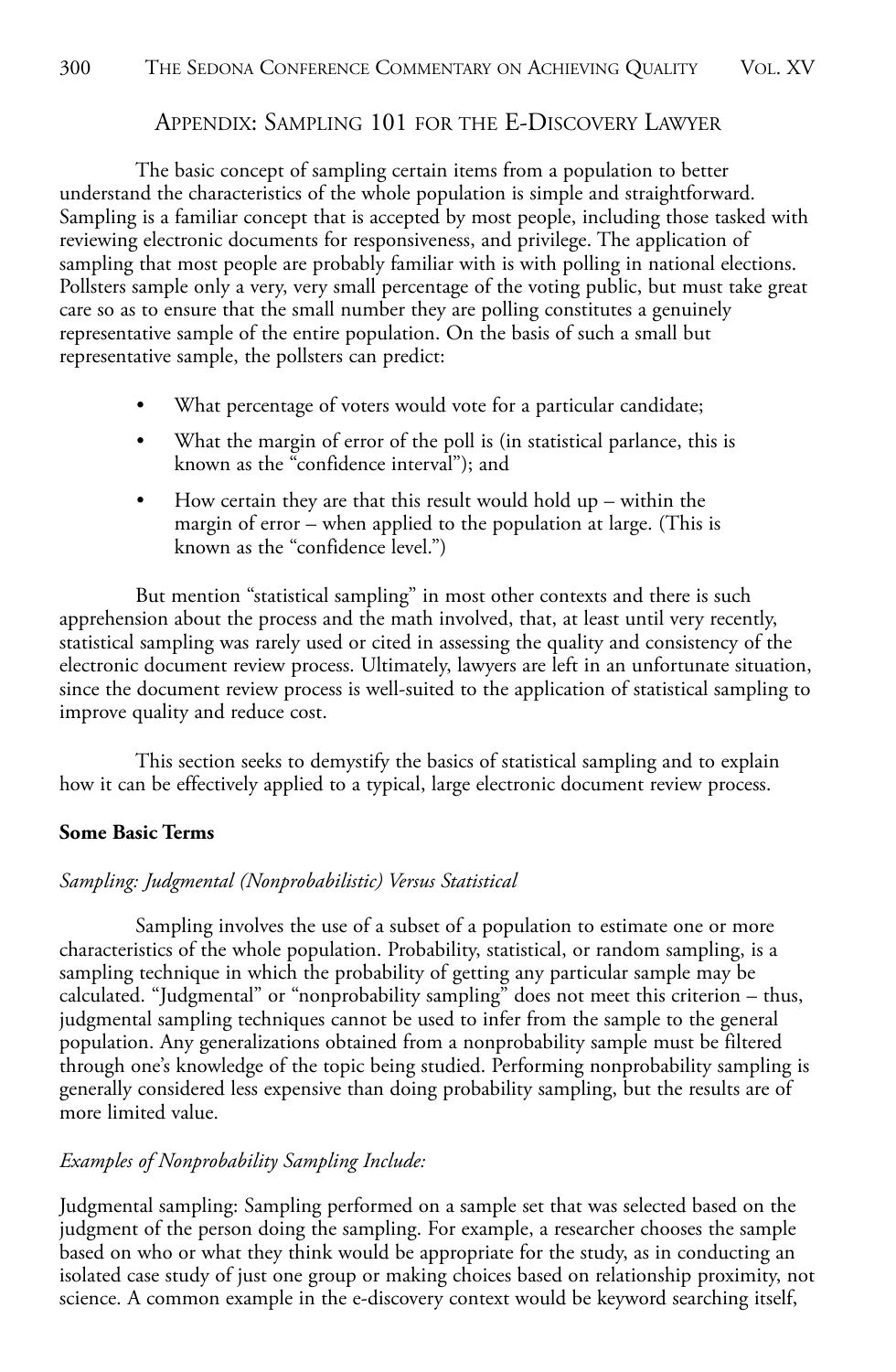which is a technique universally used by lawyers and legal professionals to cull a set of data, based on the *a priori* judgment of those selecting the keyword terms.

#### *Examples of Statistical Sampling:*

*"Random Sampling"* A sample is a subset chosen from a population for investigation. A random sample is one chosen by a method involving an unpredictable component. Random sampling can also refer to taking a number of independent observations from the same probability distribution without involving any real population. A probability sample is one in which each item has a known (and equal) probability of being in the sample.

The sample will usually not be completely representative of the population from which it was drawn – this random variation in the results is known as "sampling error." In the case of random samples, mathematical theory is available to assess the sampling error. Thus, estimates obtained from random samples can be accompanied by measures of the uncertainty associated with the estimate. This can take the form of a standard error, or if the sample is large enough for the central limit theorem to take effect, confidence intervals may be calculated.

A simple random sample is selected so that every possible item has an equal chance of being selected from the population.

A "self-weighting sample," also known as an "Equal Probability of Selection Method (EPSEM) sample," is one in which every individual, or object, in the population of interest has an equal opportunity of being selected for the sample. Simple random samples are self-weighting.

*"Stratified Sampling"* involves selecting independent samples from a number of subpopulations, groups, or strata within the population. Great gains in efficiency are sometimes possible from judicious stratification. An example of this would be varying the sampling percentage based on document type.

*"Cluster Sampling"* involves selecting the sample units in groups. For example, a sample of telephone calls may be collected by first taking a collection of telephone lines and collecting all the calls on the sampled lines. The analysis of cluster samples must take into account the intra-cluster correlation, which reflects the fact that units in the same cluster are likely to be more similar than two units picked at random.

#### *Additional Common Sampling Terminology:*

*"Blind Sample"* is a selected sample whose composition is unknown except to the person submitting it. This type of sample is used to test the validity of the measurement process.

*"Acceptance Sampling"* is a statistical procedure used for accepting or rejecting a batch of merchandise or documents. Acceptance sampling involves determining the maximum number of defects that may be discovered in a sample before the entire batch is rejected.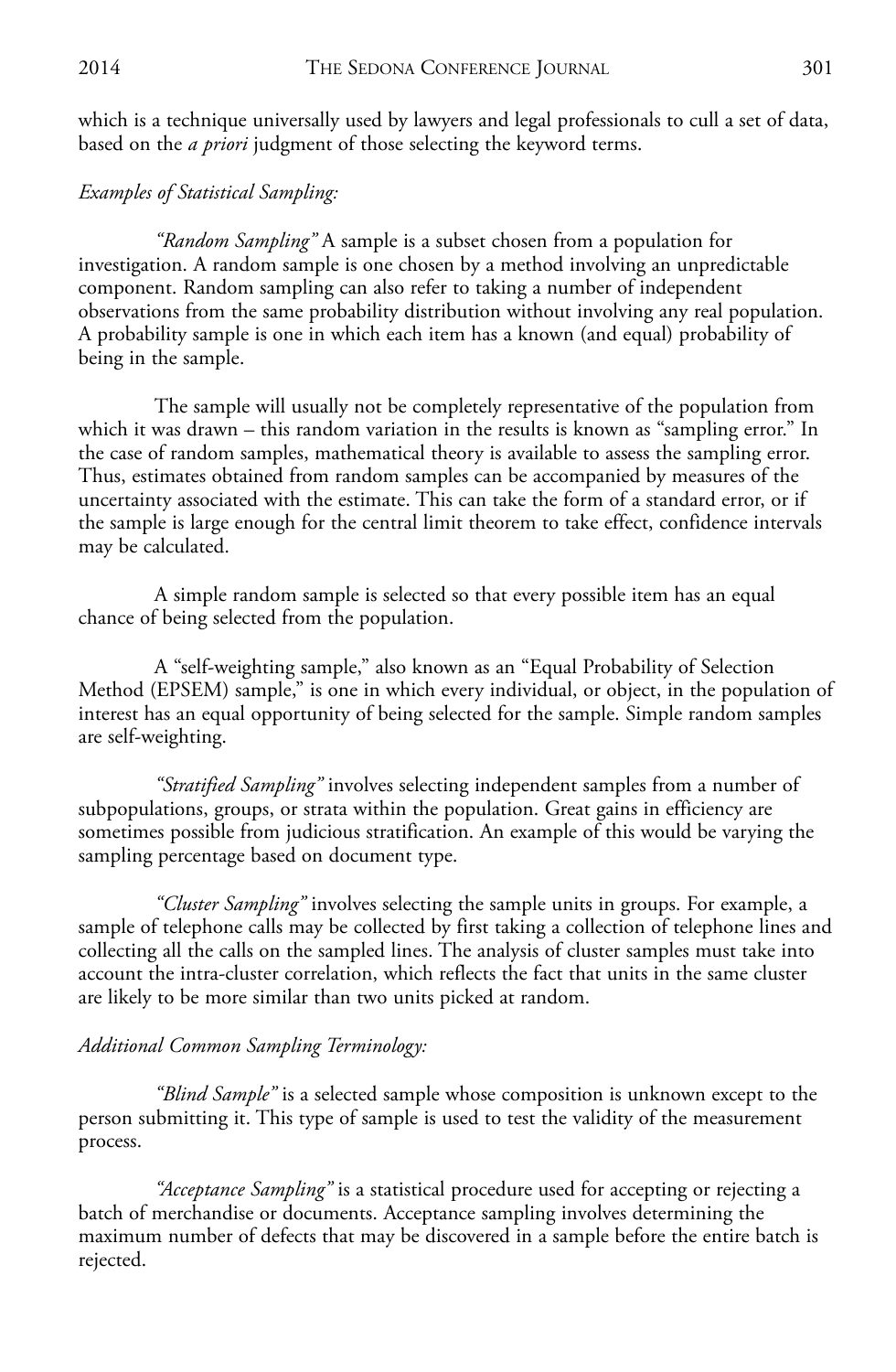*"Confidence Interval"* is the range that contains the true population value estimate a specified percentage of the time, if repeated sampling of the population were to be performed. For example, a 95% confidence interval is a range that contains the true population value 95% of the time. A smaller range indicates an estimate that is more precise. Small sample sizes or cells with low numbers generate less precise estimates and will have wider confidence intervals.

*"Confidence Level"* is a statistical measure of the number of times out of 100 that the results measured will occur within a specified range. That is, a confidence level of 95% indicates that the result of an action will likely meet the expectations of the observer 95% of the time.

#### **Statistical Sampling Basics**

There are three key factors that determine the reliability and precision of the inferences that can be drawn about a population based on a statistical sample:

- 1. The **randomness** of the sample selection;
- 2. The **variability** of the sample results; and
- 3. The **sample size**.

One expects a properly-drawn, random sample to be representative of the population from which it comes, but any estimate based on the sample will naturally differ to some extent from a corresponding measurement based on the whole population. One expresses the likely extent of difference by presenting a confidence interval*,* i.e., a 95% confidence interval, around the estimated value. One will have confidence that the true value computed from the whole population would fall within the confidence interval 95% of the time. That is, if one draws samples over and over and computes estimates and intervals in the same way, one will be capturing the true value within the confidence interval 95% of the time.

The variability of the sample results affect how precise one can be in describing the true population values. This sampling variability is summarized by the quantity called the "standard error," which is used in the construction of confidence intervals. One may say, "the population contains  $X\%$  items, + or –  $Y\%$ ," when X is the estimated value and Y is its standard error. In many cases, a confidence interval stretches about two standard errors above and below the estimate.

A simple sampling example might help to illustrate these concepts more effectively. If one were to reach into a backpack full of coins, mix them up thoroughly, and then pull out a single handful of all pennies, one might naturally believe that the bag contains all pennies based on the single handful that had been directly examined. However, a confidence interval for the proportion of pennies would stretch from zero percent to some low, but non-zero percent, depending on how many coins there were in the handful. The thorough mixing of the bag's contents helps to achieve the randomness of the sample selection. However, the bag might well contain 2% dimes, and a handful-sized sample might happen by chance not to scoop up any of the dimes. The width of the confidence interval expresses this uncertainty.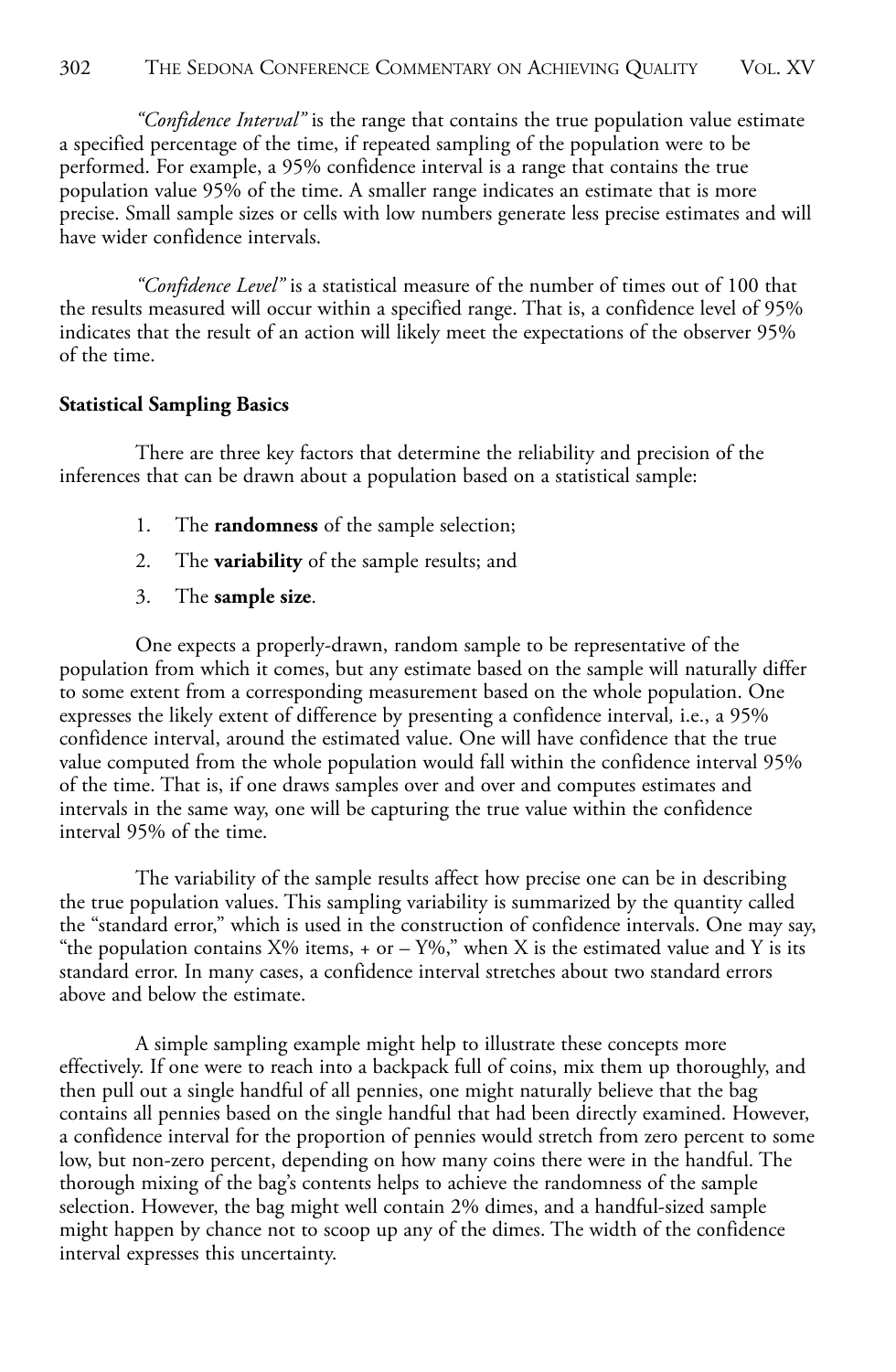This example is simplistic and it is easy to imagine dumping out the contents of the entire bag to confirm the inference based on the relatively random sample of one handful from one bag. But how sure can one really be of the remaining contents of the bag based on looking at a single handful of pennies? There would always be some doubt about the remaining contents of the bag. What if the handful of coins included several different denominations instead of all pennies? What could be said about the bag's contents then? And what if there were hundreds or thousands of bags full of coins? And, what if samples taken from a number of them yielded an assortment of coins instead of all one denomination? Making an inference about the contents of all of the bags, and perhaps the value of the all the coins in all of the bags combined, becomes a more challenging problem, but one that has been largely solved by statistics, as long as the objective is to get a reasonable estimated value for the population and not necessarily the exact value.

The mathematical formulae used in statistical sampling provide reliable, quantifiable estimates for making statements or inferences about a population based on the sample results. And, the less variability found in the sample results, the narrower a confidence interval can be, keeping the same level of confidence. Together, the variability of the sample results and the size of the sample are the two critical determinants of how wide a 95% confidence interval will be. With a larger sample, we can have a tighter interval within which we are confident of capturing the true value. But uncertainty decreases slowly with sample size. We must quadruple the size of the sample to halve the width of a confidence interval.

Since the basic concept of sampling is relatively simple, why is the application of sampling in the realm of document review so challenging to implement? Perhaps it is because of the perceived high level of risk of getting the "wrong" answer about any single item or document in the population. Building on the previous example, it seems that the approach of dumping out all the bags and examining all their contents would lower the risk of missing a few gold coins that might not be predicted or detected by sampling from the population. When performing document review for a legal proceeding, the attorneys involved will typically take an analogous approach by gathering all the documents and files from selected individuals and reviewing all that contain certain keywords. This approach should lower the absolute risk of missing a "smoking gun" or "privileged" document that could dramatically affect the outcome of the matter involved.

Since sampling can typically achieve only a "reasonable" rather than an "absolute" level of confidence about the entire population, it is often considered to be unsuitable for determining whether a group of documents contains any that are privileged or responsive. Presumably, the only way to determine whether documents are privileged or responsive is to look at them all and have the reviewers identify those that are privileged or responsive. But because the reviewers are only people, and people make mistakes, it makes sense to test their work for accuracy and consistency.

Sampling can be a very efficient method of determining whether or not reviewers have achieved the necessary and acceptable level of quality and consistency in their work. There are two distinct approaches to sampling to find the proportion of correctly marked documents in the population. The first involves process sampling for acceptance, based on an approach that examines or inspects documents selected from in-process batches. The second, quality-control testing, is performed by selecting a random sample from the entire population. Both of these methods can, in theory, be applied to a document review project.